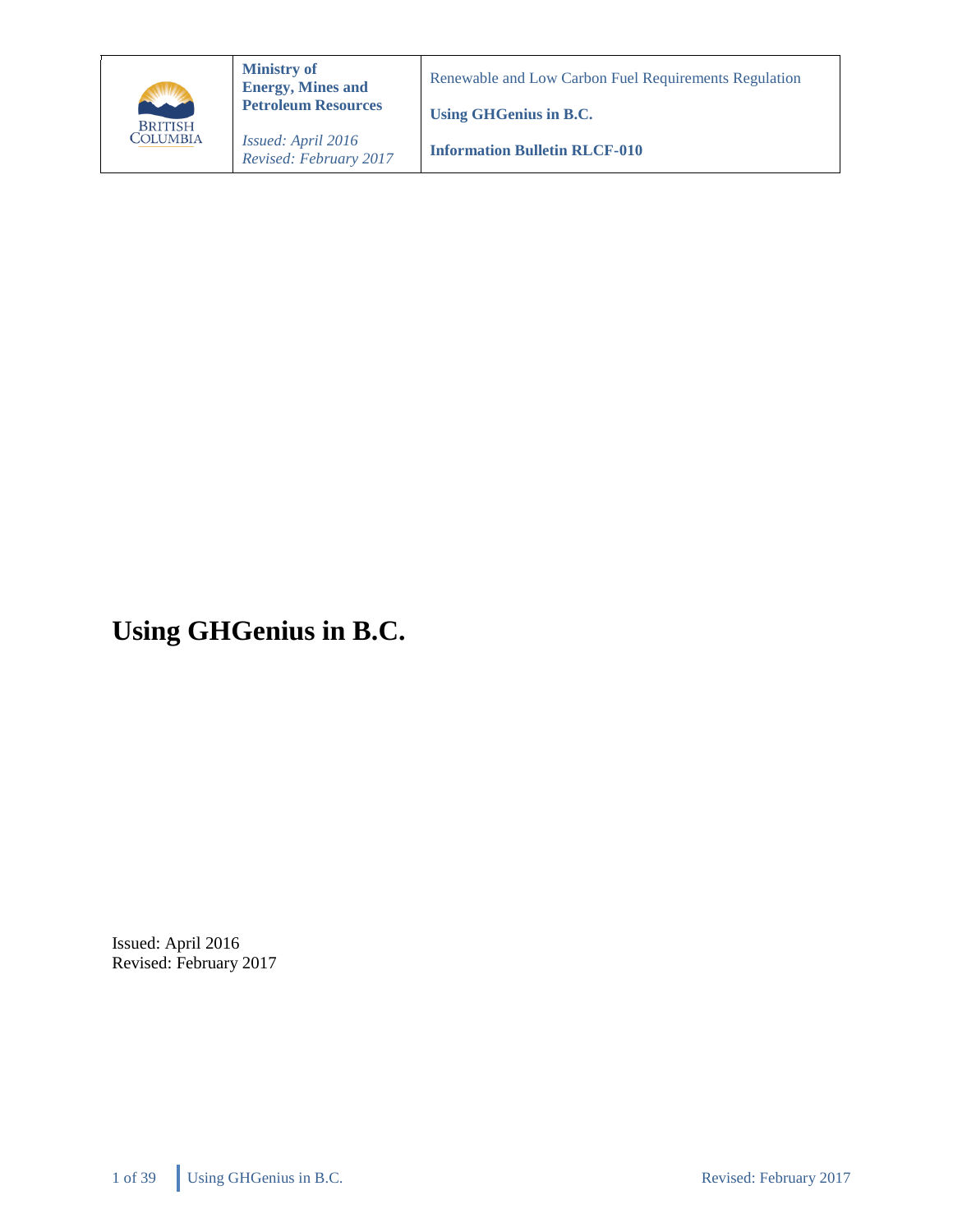

**Ministry of Energy, Mines and Petroleum Resources**

*Issued: April 2016 Revised: February 2017* Renewable and Low Carbon Fuel Requirements Regulation

**Using GHGenius in B.C.**

**Information Bulletin RLCF-010**

# **Table of Contents**

| 1.          |                                                                                |  |
|-------------|--------------------------------------------------------------------------------|--|
| 2.          |                                                                                |  |
| 3.          |                                                                                |  |
| 3.1.        |                                                                                |  |
| 3.2.        |                                                                                |  |
| 3.3.        |                                                                                |  |
| 4.          |                                                                                |  |
| 5.          |                                                                                |  |
| 6.          |                                                                                |  |
| 7.          |                                                                                |  |
| 7.1.        |                                                                                |  |
| 7.2.        |                                                                                |  |
| 7.3.        |                                                                                |  |
| 7.4.        |                                                                                |  |
| 7.5.        |                                                                                |  |
| 7.6.        |                                                                                |  |
| 7.7.        |                                                                                |  |
| 8.          |                                                                                |  |
|             |                                                                                |  |
| A.1.        |                                                                                |  |
| A.2.        |                                                                                |  |
| A.3.        |                                                                                |  |
| A.4.        |                                                                                |  |
| A.5.        |                                                                                |  |
| A.6.        |                                                                                |  |
| A.7.        |                                                                                |  |
|             |                                                                                |  |
| B.1.        |                                                                                |  |
| B.2.        |                                                                                |  |
| <b>B.3.</b> |                                                                                |  |
| <b>B.4.</b> |                                                                                |  |
| B.5.        |                                                                                |  |
| B.6.        |                                                                                |  |
|             | Appendix C.Hydrogenation-Derived Renewable Diesel (HDRD) production example 31 |  |
| C.1.        |                                                                                |  |
| C.2.        |                                                                                |  |
| C.3.        |                                                                                |  |
| C.4.        |                                                                                |  |
| C.5.        |                                                                                |  |
| C.6.        |                                                                                |  |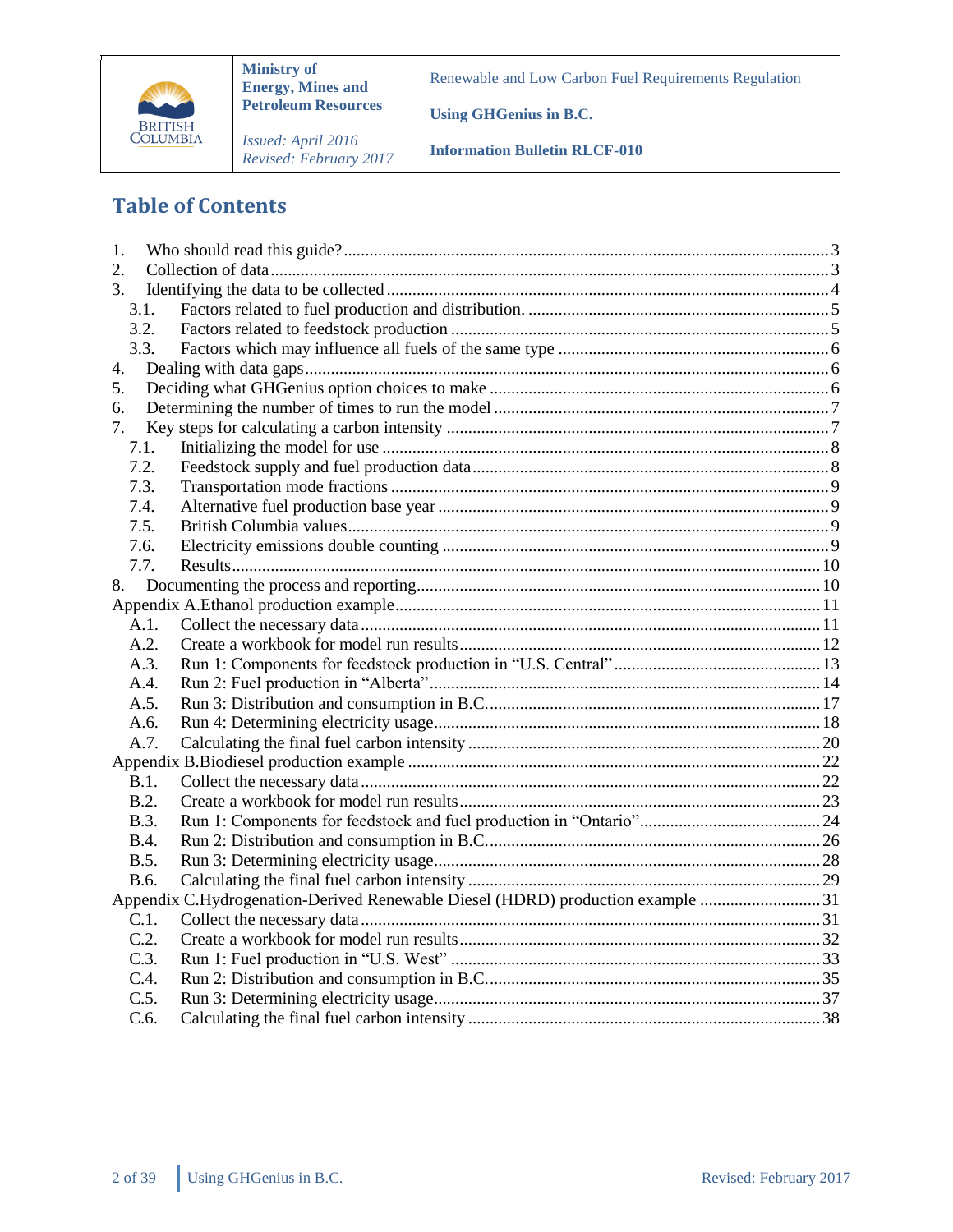

Renewable and Low Carbon Fuel Requirements Regulation

**Using GHGenius in B.C.**

**Information Bulletin RLCF-010**

# <span id="page-2-0"></span>**1. Who should read this guide?**

This guide is intended for a transportation fuel producer or supplier operating in the British Columbia marketplace who intends to use the approved version of GHGenius to apply for an approval of the carbon intensity of a low carbon fuel under section 6 (6) of the *Greenhouse Gas Reduction (Renewable and Low Carbon Fuel Requirements) Act* (the Act), or who will be relying on section 6 (5) (d) (ii) (A) of the Act to determine the carbon intensity of a Part 3 fuel for the purposes of creating a carbon intensity record (see *RLCF-006 – Carbon Intensity Records*).

GHGenius is a Microsoft Excel-based model that analyzes greenhouse gas (GHG) emissions created in transportation fuel production and use. Many of the sheets in the model contain values for key processspecific variables related to the lifecycle of the fuel.

GHGenius is a mature modelling approach that can be used to develop ISO compliant lifecycle assessments (LCAs). There are specific steps that must be taken to ensure the consistency of the GHGenius results. The instruction manual for using version 4.03 is available on the GHGenius website located at [www.GHGenius.ca.](http://www.ghgenius.ca/)

This guide supplements the GHGenius instruction manual to assist the user in ensuring that their results are consistent with the requirements of the Regulation.

# <span id="page-2-1"></span>**2. Collection of data**

In order to ensure that an accurate carbon intensity is calculated for a fuel, the producer or supplier will need to collect the best possible data as well as estimates of the uncertainty in that data. To ensure that data is the best quality possible, suppliers may wish to establish a data management process; there are often a number of sources for the same data and these may need to be screened for quality.

ISO 14067 and the draft *Product Accounting and Reporting Standard* (World Business Council for Sustainable Development & World Resource Institute, 2010) outline a number of different types of data that might be used in conducting an LCA. Some data is of higher quality than others, but it is difficult to be sure which data type is the highest quality without analysis. It is expected that site-specific process data will be the maximum achievable quality. The following lists types of data as stated in ISO 14067 and the draft *Product Accounting and Reporting Standard*:

- Primary Data Data obtained from a direct measurement or a calculation based on direct measurements at its original source
- Secondary Data Data obtained from sources other than a direct measurement or a calculation based on direct measurements at the original source
- Activity Data The quantified measure of a level of activity that results in GHG emissions or removals
- Emission Factors GHG emissions per unit of activity data
- Direct Emissions Data Emissions released from a process (or removals absorbed from the atmosphere) determined by direct measurement or similar procedure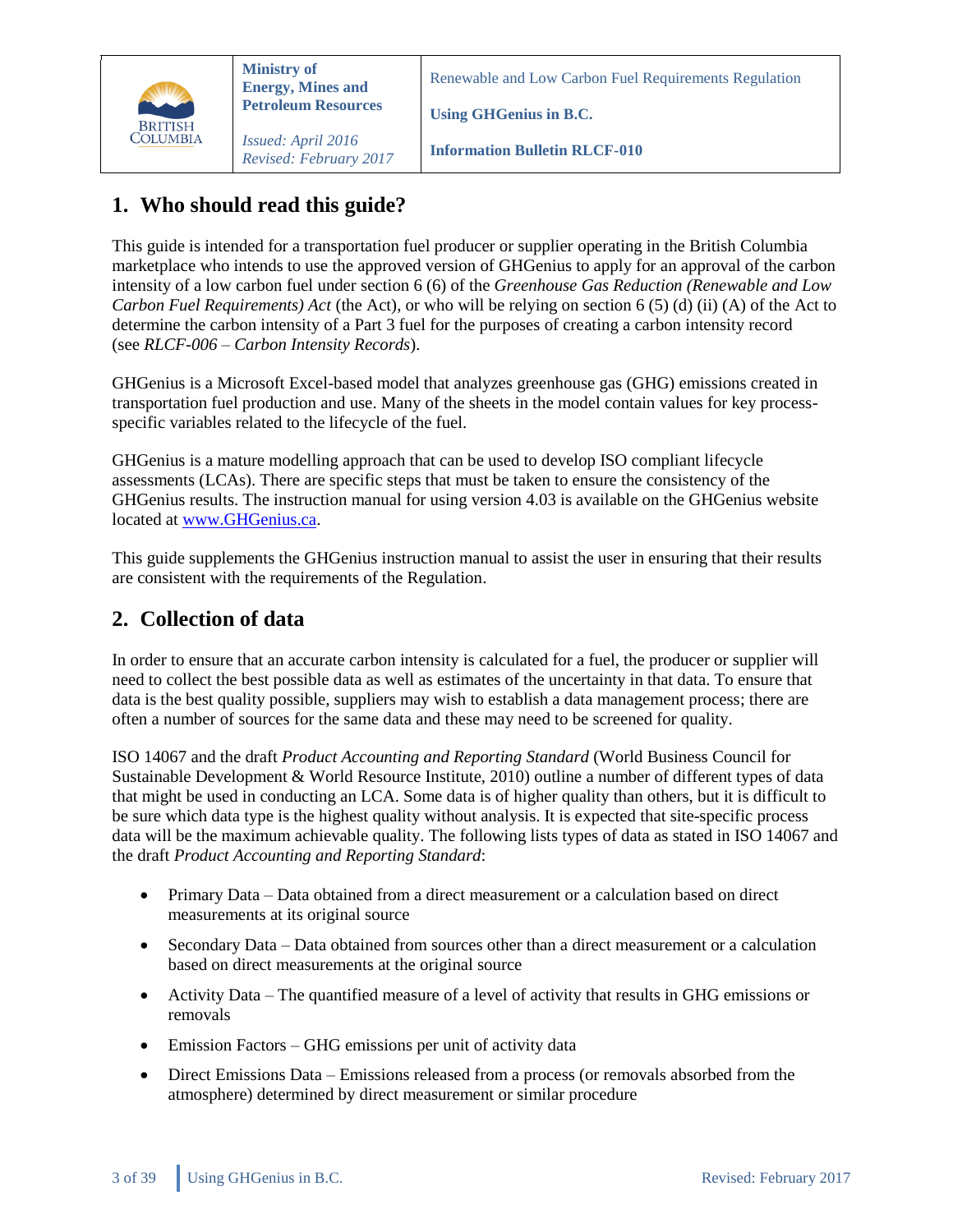

*Revised: February 2017*

**Using GHGenius in B.C.**

**Information Bulletin RLCF-010**

• Financial Data – Monetary measures of a process that result in GHG emissions or removals

ISO 14044:2006 defines "data quality" as "relating to data that meets stated requirements". The following data quality requirements are defined by ISO 14044, and should be considered when assessing the data. Comments speak to what would be considered best practices for those aspects of the data.

*Time-related coverage* – Best practice would be to use data for the most recent period possible, and whenever possible the data should represent a full compliance year.

*Geographic coverage* – Best practice would be to use data for the geographical region in which a process occurs, and the data should be for the smallest relevant geographical region for which data is available.

*Technological coverage* – The data should adequately describe the specific technologies used.

*Representativeness* – The data should be assessed qualitatively to determine the degree to which the data set reflects the true population of interest.

*Precision* – If there is variance in values, a large enough set of data should be collected to derive a representative average value.

*Completeness* – Data for a full year is preferable to data for a shorter period.

*Consistency* – Data and the methodology used to compile it should be consistent with other data and methodologies in the model.

*Reproducibility* – The supplier should ensure that the results are reproducible by an independent practitioner, where appropriate.

*Uncertainty* **–** Data uncertainty should be minimized, and documented wherever possible. Any assumptions should be explained, with evidence of their validity.

In most cases, GHGenius users should only change GHGenius values when they have Primary Data for the fuel pathway.

### <span id="page-3-0"></span>**3. Identifying the data to be collected**

GHGenius allows the user to provide primary data that is specific to the fuel produced, creating a more accurate determination of the carbon intensity of that fuel. In order to determine an accurate carbon intensity, the supplier will need to collect high quality data, as poor data will not create a true representation of the fuel.

A number of the input cells on the sheets are marked with a yellow background colour and can be altered without creating inconsistency in the model. The yellow cells include variables such as transportation distances for the fuel and feedstock, energy use at the fuel production facility and – in the case of biofuels – the volume of feedstock per litre of fuel produced, and the quantity of chemicals used in the process. LCA modelling is based on a systems approach, and parameters should not be changed without consideration of other factors. For instance, when considered in isolation, higher-yielding crop years would decrease carbon intensity, but if the increase in crop yield is a result of an increased use of high greenhouse gas emission fertilizer, the carbon intensity may actually increase. Only a full analysis of the agricultural practices would determine the actual carbon intensity.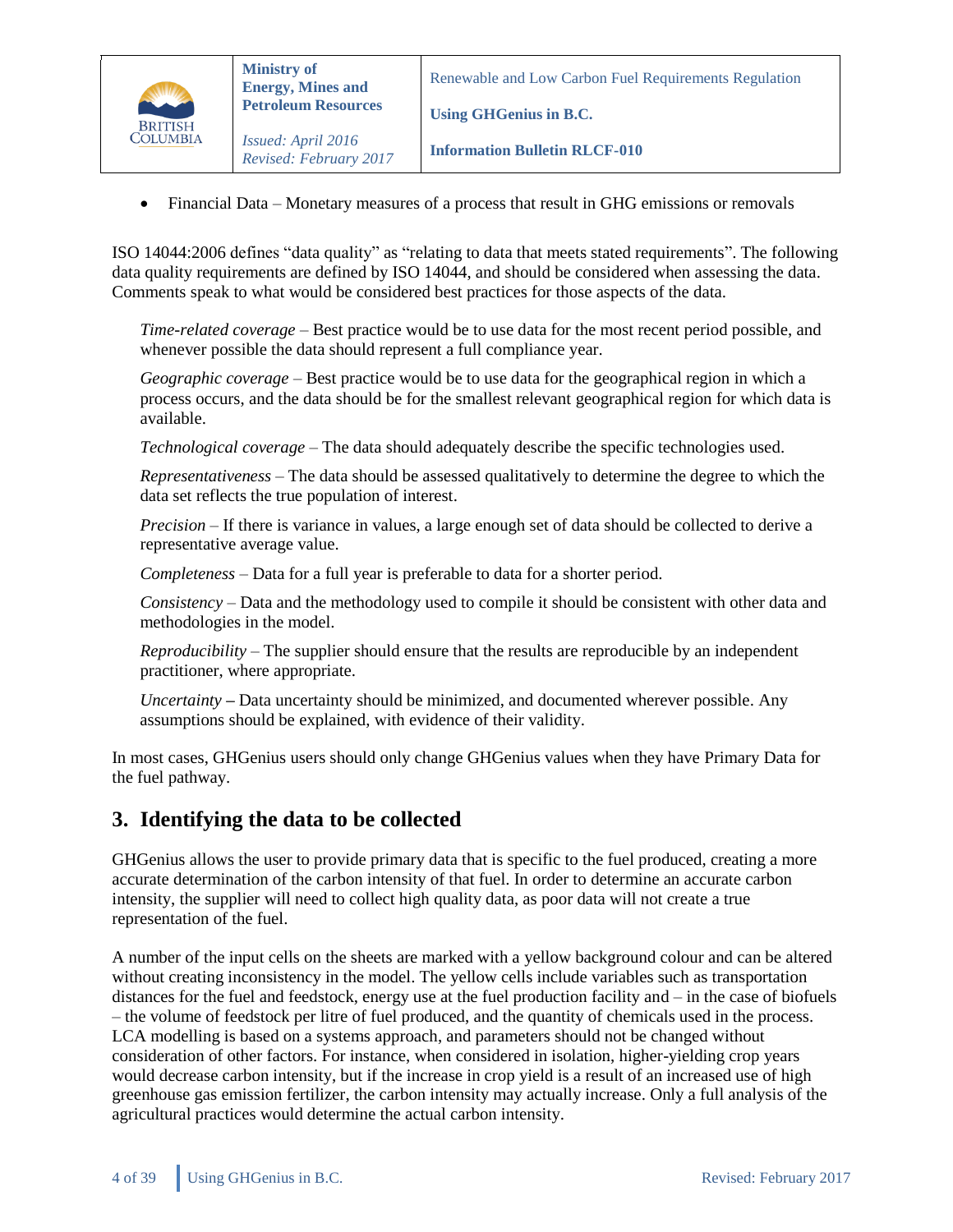

**Information Bulletin RLCF-010**

**Using GHGenius in B.C.**

Normal use of GHGenius permits changing the values of any of the yellow cells in the model, provided that ISO practices are followed. Fuel suppliers are expected to make best efforts to collect data directly related to the fuel production pathway wherever possible.

While most data fields may be modified if supporting evidence is available, producers and suppliers should generally modify only data relevant to their specific fuel. Some yellow cell fields relate only to single fuels, while others affect multiple fuels. Producers and suppliers should refrain from modifying data that impacts multiple fuels unless sufficient evidence to support their claims can be provided. To provide general guidance on determining which fields may be modified, the factors that influence a fuel production pathway are provided below.

#### <span id="page-4-0"></span>**3.1. Factors related to fuel production and distribution.**

These are likely under direct control or influence of the fuel manufacturer:

- Amount of energy used at the fuel production facility, for each type of energy (e.g. natural gas, electricity, coal, diesel, biofuels, etc.).
- Mass balance data regarding the quantities of key input chemicals and feedstock in the fuel production facility.
- Fuel storage and distribution distance fuel is transported by each mode (rail, domestic water, international marine, pipeline, tram, conveyor, truck).
- If electricity is produced as a co-product, the amount of electricity sold back to the grid, and the generation profile of the grid into which the electricity is sold.
- Fuel production yield.

#### <span id="page-4-1"></span>**3.2. Factors related to feedstock production**

These are not likely to be directly influenced by the fuel supplier:

- The distance the feedstock is transported by each mode (rail, domestic water, international marine, pipeline, tram, conveyor, truck).
- For biofuels, quantities of nitrogen fertilizer, phosphorus, potassium, lime, sulphur, pesticide and seed types used.
- The fraction of feedstock grown on land released due to reduced summer fallow, fraction of crop grown with no-till or reduced till management, fraction of total residue (including roots) left in the field.
- Agricultural yield, when considered in the full context of agricultural practices for feedstock production.
- Energy consumed in producing the feedstock (diesel, residual fuel, natural gas, coal, electricity, LPG, biofuel).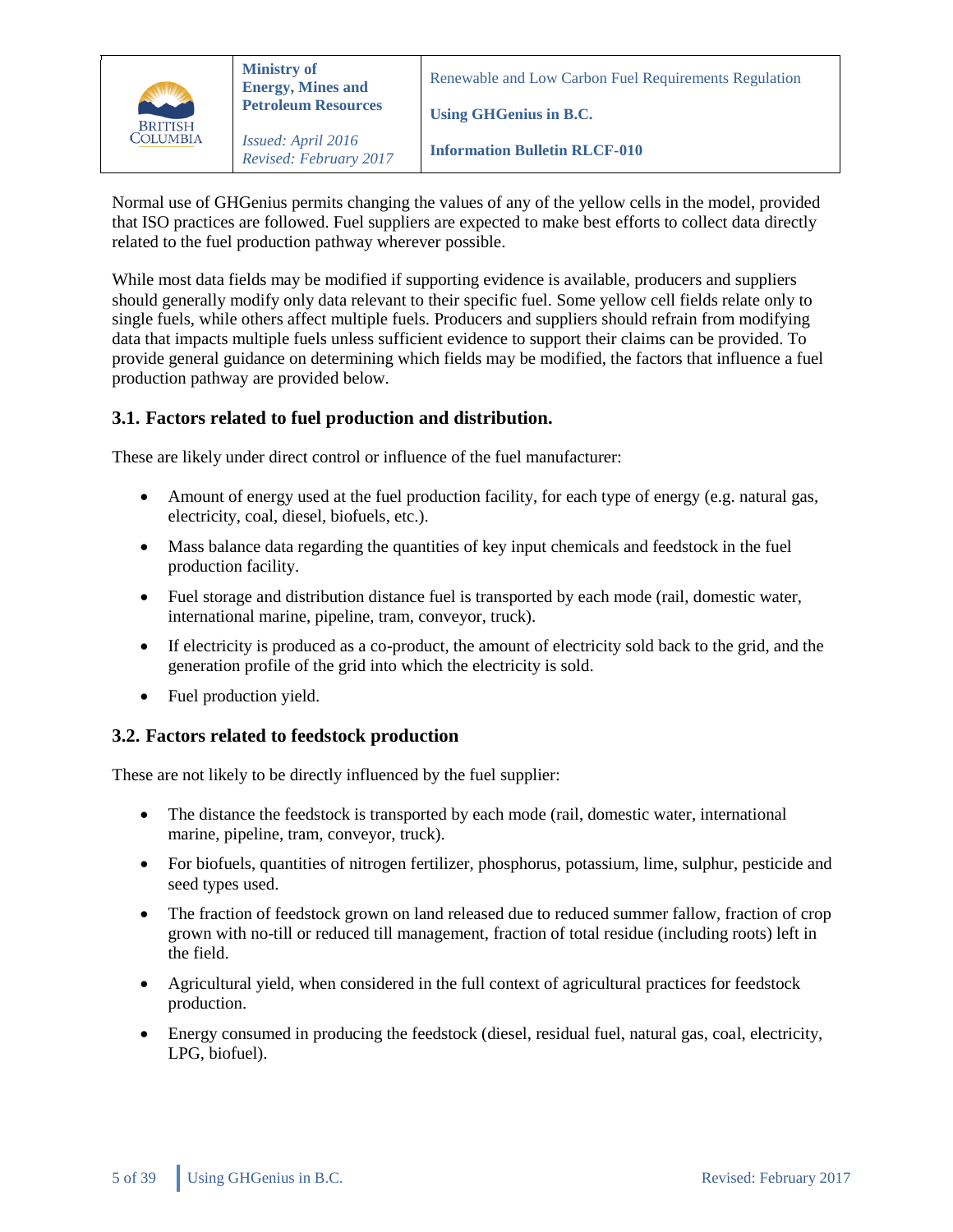

**Using GHGenius in B.C.**

*Issued: April 2016 Revised: February 2017*

**Information Bulletin RLCF-010**

#### <span id="page-5-0"></span>**3.3. Factors which may influence all fuels of the same type**

These factors should not be changed in a carbon intensity determination:

- Carbon from air incorporated in fuel. This value would affect all fuels based on the same feedstock, and is based on unvarying chemical composition of the feedstock.
- Direct land use change. This value is based on regional data, not specific operations.
- Fertilizer and pesticide manufacture.
- Vehicle or vessel operation fuel consumption data. (Note: if the fuel was supplied to a fleet of known vehicles, vehicle consumption data could be included.).
- U.S. EPA AP-42 emission factors for criteria pollutants.
- Population-wide ultimate emission factors.
- Relative drive train efficiencies.

#### <span id="page-5-1"></span>**4. Dealing with data gaps**

Fuel producers and suppliers may encounter difficulty collecting data. The default values in GHGenius should be regarded as the best quality data available if no better source is available.

For example, a fuel supplier may be the importer of the fuel into British Columbia, but they may not know the distance the fuel will be transported within the province. Therefore, the supplier may use a default value for the fuel transportation distance.

### <span id="page-5-2"></span>**5. Deciding what GHGenius option choices to make**

In order to accurately determine the carbon intensity of a specific transportation fuel, data input options will need to be determined. For instance, the "Input" sheet in GHGenius has options that include the following instructions:

- Set the geographic regions for fuel production, vehicle use, transportation of feedstock and fuel, and electricity generation.
- For hydrogenation-derived renewable diesel, set the feedstock.
- For natural gas, set whether the gas is compressed or liquefied.
- For hydrogen, set whether it is compressed or liquefied.
- For ethanol, identify the possible use of carbon sequestration.

A single set of input options may not accurately reflect all of the pathway components of a fuel. Factors such as production facility energy use, fuel storage and distribution distance, co-product generation and fuel production yield affect the final carbon intensity of the fuel. In some cases, the model may need to be run a number of times with different inputs in order to produce results for specific components of the life cycle as GHGenius uses a single region for a full pathway. Further details will be provided below.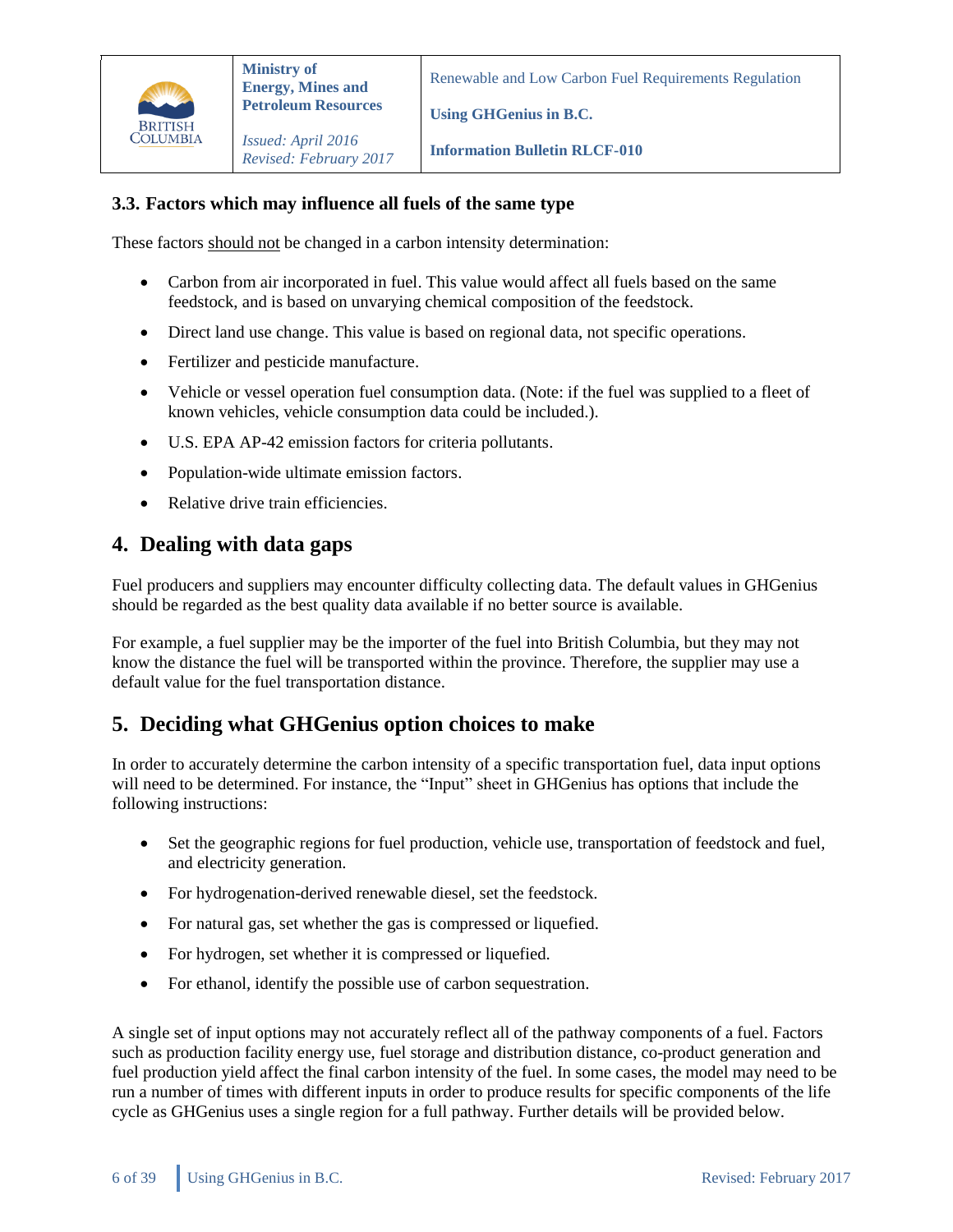

Renewable and Low Carbon Fuel Requirements Regulation

**Using GHGenius in B.C.**

**Information Bulletin RLCF-010**

# <span id="page-6-0"></span>**6. Determining the number of times to run the model**

If a fuel pathway is entirely within B.C., GHGenius will likely need to be run only once. In the majority of cases, however, a single set of data and option inputs does not represent the fuel pathway, such as the case when feedstock and fuel production processes occur in different locations. In these cases, more than one run of the model will be necessary. For example, feedstock production could occur in Canada, using Canadian agricultural practices, while fuel production could occur in the U.S. Midwest. In this case, multiple runs will be necessary to calculate respective components of the life cycle emissions of the fuel pathway.

Producers and suppliers need to determine the required number of model runs to calculate the total fuel pathway component emissions. If more than one run is needed, it will be necessary to execute a final run to determine the emissions that were accounted for twice from electricity use in Fuel Distribution and Storage. When all runs have been completed, the carbon intensity of the fuel is determined by summing the emissions from the relevant model runs for each of the twelve components.

#### **Example**

In order to illustrate the process of determining the carbon intensity of a fuel, working examples with explanations are presented in the appendices of this document. One of these examples determines the carbon intensity of ethanol made from corn in 2015. In order to perform the analysis, the following information is used:

- a. The corn is grown in U.S. Central and transported 1,750 km by rail from the field to the ethanol production facility in Lethbridge, Alberta.
	- b. The finished ethanol fuel is transported 1,800 km by rail to Vancouver, B.C. and then distributed 80 km by truck within Vancouver.

In this example, four model runs are needed to determine the value of each of the lifecycle components for the fuel:

- 1. One for U.S. Central where the corn is grown,
- 2. One for Alberta where the ethanol is produced,
- 3. One for B.C. where the fuel is consumed, and
- 4. One to account for electricity-related emissions that are double-counted by the multiple runs.

### <span id="page-6-1"></span>**7. Key steps for calculating a carbon intensity**

The model can be downloaded from the GHGenius website, [http://www.GHGenius.ca.](http://www.ghgenius.ca/) The user will need to register on the GHGenius forum to be able to download the model. The model is located in the Resources section under Forums and the sub-forum BC LCFS GHGenius Model on the GHGenius website.

The approved model version for British Columbia is 4.03; see *RLCF-011 – Approved Version of GHGenius* for more information. Under the Regulation, 4.03 is required when calculating the carbon intensity of all fuels supplied starting January 1, 2015 and onwards.

There are specific steps that must be taken to ensure the consistency of the GHGenius results. The order in which buttons are selected in GHGenius has an impact on the data calculated in the model. For every model run, the region must be selected first as this will also input some default transportation distances that may not be correct for the actual fuel pathway being modelled.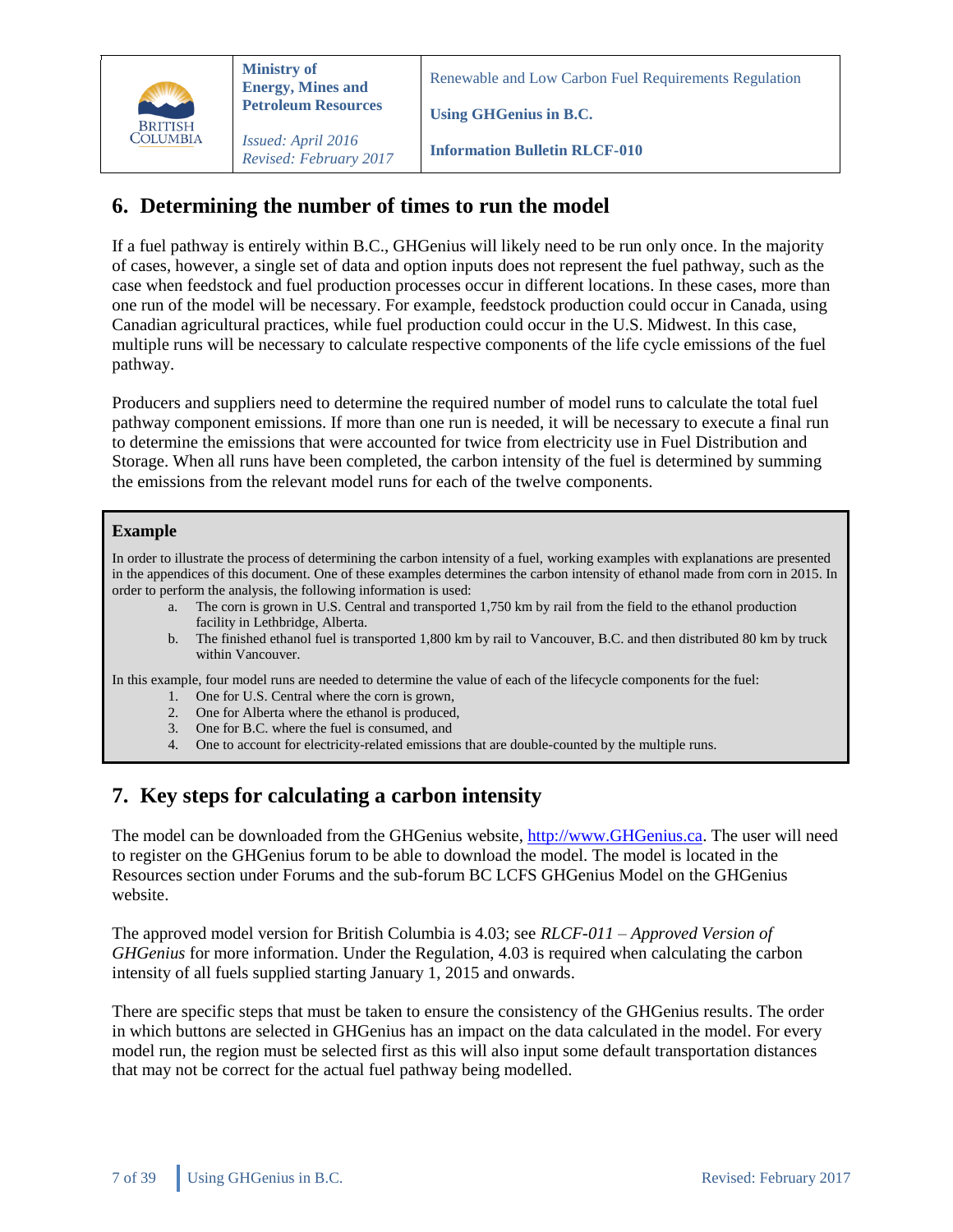

*Revised: February 2017*

**Using GHGenius in B.C.**

**Information Bulletin RLCF-010**

To assist the reader, the following section describes the steps for calculating the carbon intensity of a fuel, with the final section of this document being worked examples that are presented in Appendix A.

#### <span id="page-7-0"></span>**7.1. Initializing the model for use**

To use GHGenius the user will need to enable macros and agree to the user agreement as follows:

- 1. To enable macros in GHGenius, open the model in excel and click the "enable content" button on the yellow message bar just above the spreadsheet. Alternatively, macros can be enabled by clicking "File" > "Options" > "Trust Center" > "Trust Center Settings" > "Macro Settings" and enabling all macros. The model will automatically move to the "Index" page.
- 2. To agree to the user agreement, scroll down on the Index page (row 123) and click "I Agree". The model will now set itself up for use and take the user directly to the "Input" sheet.
- 3. The IPCC value is 2007 (cell B6 on the "Input" sheet). This sets the global warming potential for emissions as developed by the Intergovernmental Panel on Climate Change (IPCC).

It is recommended to turn off "automatic calculations" in Excel before using GHGenius. This can be accomplished by selecting the formula tab at the top, selecting calculation options and then selecting "manual".

#### <span id="page-7-1"></span>**7.2. Feedstock supply and fuel production data**

First, select the appropriate regional default (row 2). GHGenius includes three Canadian regional defaults along with several Provinces. Canada East is the Atlantic Provinces, Canada Central is Ontario and Quebec, and Canada West is Manitoba, Saskatchewan, Alberta, and British Columbia. The model also includes three American regional defaults: U.S. West, U.S. Central and U.S. East.

Next, select the target year (cell B3). When selecting the target year, careful consideration is required to ensure that the correct year is chosen. When the carbon intensity of a fuel pathway is approved by the Ministry, it is given a unique fuel code with an effective date and an expiry date. In most cases, the effective period begins on the day the carbon intensity application was submitted to the Ministry. Therefore, the target should be the year in which the application was submitted. However, there are certain situations in which the target year will differ from the year of the application, as explained in the example below.

#### **Example**

A fuel producer is planning on submitting a carbon intensity application to the Ministry on March 1, 2016. The fuel producer is requesting that the fuel's effective date be made retroactive to December 1, 2015. The reason for the request is because the fuel producer is aware that their fuel was imported into B.C. in early December 2015. Assuming the request is approved, the fuel pathway's effective date will be December 1, 2015. Therefore, the target year in the GHGenius analyses must also be set to 2015.

Once the regional default and target year have been selected, input all of the data collected regarding the life cycle analysis of the fuel produced. The model can then be run and values for that fuel will be calculated. This step might require the model to be run several times if the feedstock is produced and processed in another location with significantly different agricultural processes. If feedstock supply and fuel production are in the same region, the model would likely only need to be run once for this step.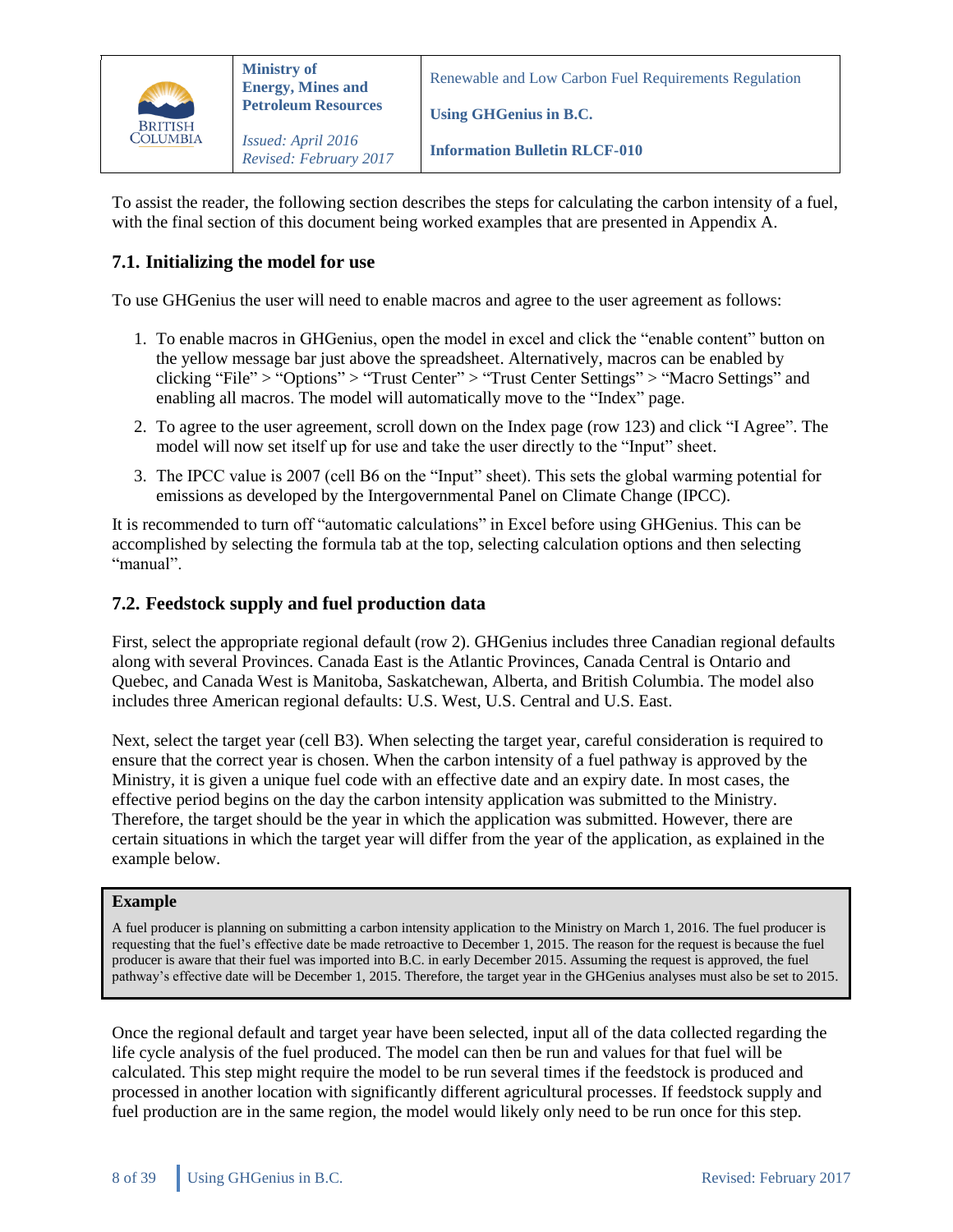

Renewable and Low Carbon Fuel Requirements Regulation

**Using GHGenius in B.C.**

**Information Bulletin RLCF-010**

#### <span id="page-8-0"></span>**7.3. Transportation mode fractions**

The GHGenius model allows the user to enter the fraction for each mode of transport for a fuel or feedstock in the "Transportation of Feedstocks, Fuels, Vehicles, Etc." area (starting in cell A68) on the "Input" page. For example, if 100% of the feedstock is moved by truck, the fraction is 1.0 in the corresponding cells. If the feedstock was moved by 80% truck and 20% rail, the corresponding values would be 0.8 for truck and 0.2 for rail.

There are factors in the model for the energy requirements to move the feedstock on a KJ/tonne-km basis. This method allows an estimate of the annual rate of improvement through increased efficiency over time to be included. The model calculates the energy consumed per tonne-km of product. The sum of the transportation modes must total at least 1.0, but can be higher due to some feedstocks and finished fuels moving by multiple modes.

#### <span id="page-8-1"></span>**7.4. Alternative fuel production base year**

The GHGenius model allows the user to enter site-specific alternative fuel production data in the "Alternative Fuel Production" section (starting in cell A231) on the "Input" sheet. Data on electricity usage, natural gas / coal consumption, and feedstock input (per litre of finished fuel) can be entered in this section.

In row 234, the base year is set for the available alternative fuels. Each base year represents a specific set of conditions and default values within the GHGenius model. In order to accurately model the carbon intensity of a fuel, the base year must match the year represented by the data. For example, if the fuel production data is from 2015, then the base year (row 234) must also be set to 2015.

#### <span id="page-8-2"></span>**7.5. British Columbia values**

This step creates the British Columbia values for fuel dispensing, fuel distribution and storage, and emissions from fuel use that will be created when the fuel is consumed in the province. On the "Input" sheet the regional default is B.C. (B.C. button in the Regional Defaults Box in row 2 and approximately column E). This sets the model to use the B.C. region values for transportation. To get the B.C. emissions for a fuel, the finished fuel transportation distance for alternative fuels needs to be set to 80 km by truck, the same as petroleum-based gasoline and petroleum-based diesel.

#### <span id="page-8-3"></span>**7.6. Electricity emissions double counting**

The model is unable to avoid an overlap of electricity emissions from fuel distribution and storage when two jurisdictions are modeled. Therefore, the model will need to be run a final time to calculate the electricity that was counted twice. To do this, the model should be set to the fuel producing region and the transportation values of the finished fuel need to be removed and the model run again.

This will calculate the emissions that overlap between the two jurisdictions for fuel distribution and storage. The electricity overlap will be subtracted from the fuel distribution and storage values calculated for both jurisdictions. If the fuel is trans-loaded (moved from truck to rail) between B.C. and the production facility, this step does not need to be done.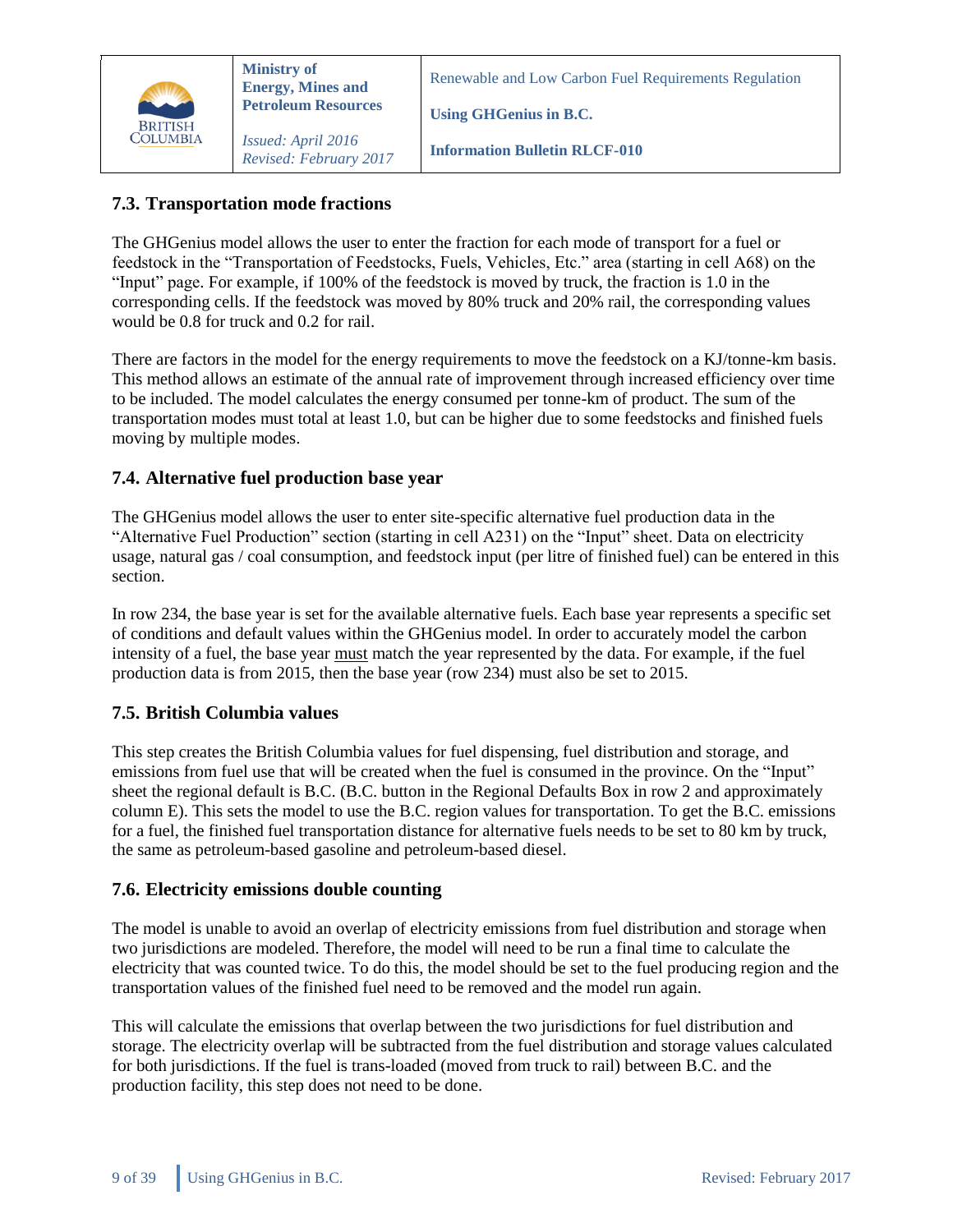

**Ministry of Energy, Mines and Petroleum Resources**

*Issued: April 2016 Revised: February 2017* Renewable and Low Carbon Fuel Requirements Regulation

**Using GHGenius in B.C.**

**Information Bulletin RLCF-010**

#### <span id="page-9-0"></span>**7.7. Results**

When GHGenius has completed calculations ("Ready" will be displayed in the lower left corner of the screen when complete) for each run, results are found in Table 54 on the "Upstream Results HHV" (High Heat Values) sheet on the bottom of the workbook. To find the fuel and feedstock combination you are analyzing, scroll right until the fuel you are calculating is listed. The High Heat Values represent the maximum heat that may be extracted from the combustion of a fuel when the water vapour from the product condenses; almost all commercial energy sales in North America are done on a HHV basis.

Copy and paste the correct column of values into a new excel workbook, ensuring you use paste special and select values and numbers formatting to ensure the values will replicate.

### <span id="page-9-1"></span>**8. Documenting the process and reporting**

As part of creating a carbon intensity record or when applying for the approval of a carbon intensity, fuel producers and suppliers are required to provide all of the information necessary for Ministry staff to verify and reproduce the carbon intensity calculations within the GHGenius model.

A carbon intensity record or carbon intensity approval application must also provide sufficient supporting information to enable the reader to understand how the data was gathered, how the carbon intensity was determined, and any assumptions that were made in the process.

Fuel producers and suppliers should ensure that the carbon intensity record or approval application, and the work done in preparing it, adheres to ISO standards for LCA as well as the requirements of the Ministry. Documentation that supports the LCA must be kept by suppliers and produced when required for inspection.

#### **Need more information?**

Please see the Renewable and Low Carbon Fuel website at<http://gov.bc.ca/lowcarbonfuels> or email us at [lcfrr@gov.bc.ca](mailto:lcfrr@gov.bc.ca)

This information is for your convenience and guidance only, and does not replace or constitute legal advice. It is recommended that parties who may be a Part 3 Fuel Supplier review the *Greenhouse Gas Reduction (Renewable and Low Carbon Fuel Requirements) Act* and the Renewable and Low Carbon Fuel Requirements Regulation seek independent legal advice to confirm their status, legal obligations and opportunities. The *Greenhouse Gas Reduction (Renewable and Low Carbon Fuel Requirements) Act* and the Renewable and Low Carbon Fuel Requirements Regulation can be found on the internet at: [http://www.bclaws.ca.](http://www.bclaws.ca/)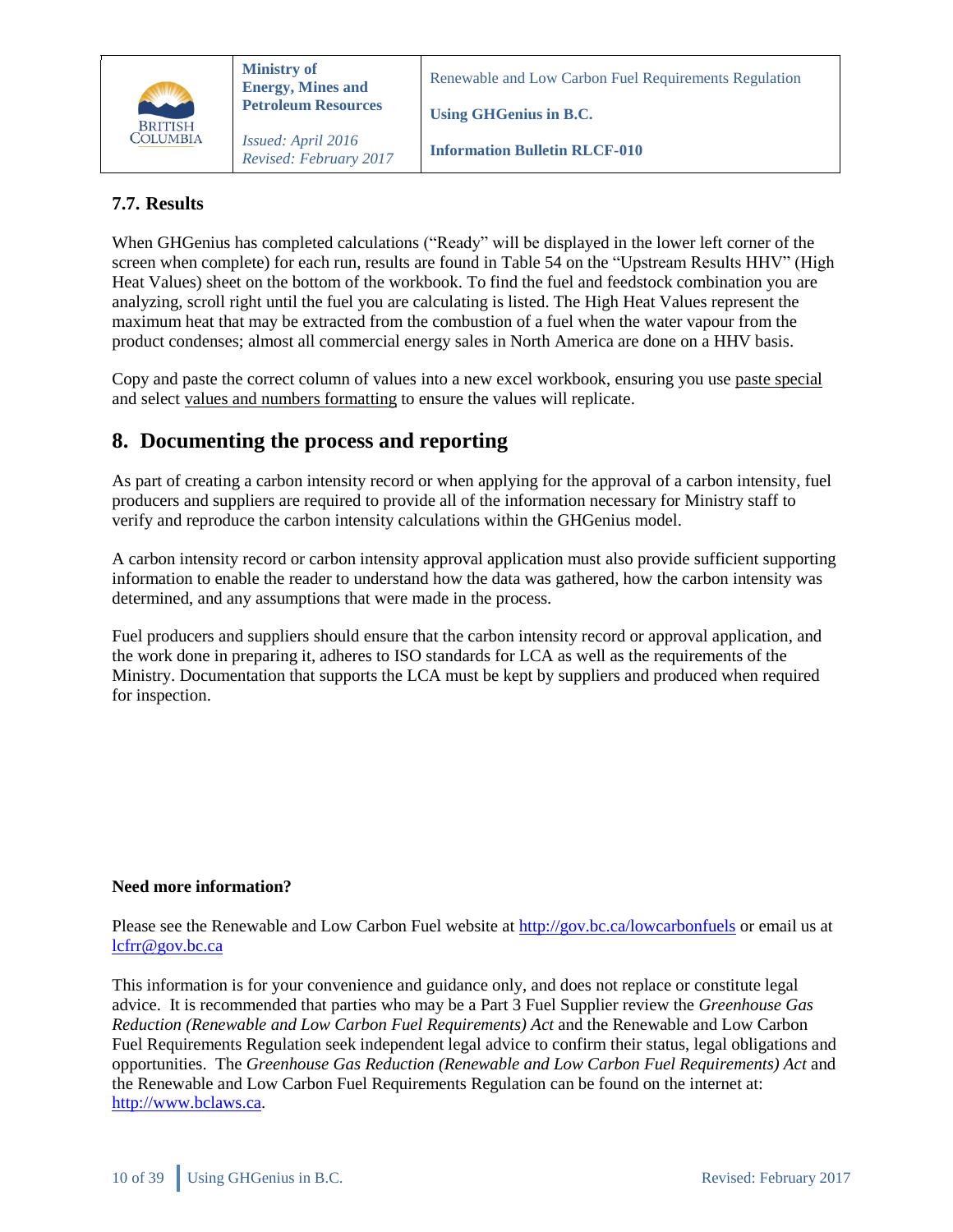

**Using GHGenius in B.C.**

*Issued: April 2016 Revised: February 2017*

**Information Bulletin RLCF-010**

# <span id="page-10-0"></span>**Appendix A. Ethanol production example**

The following information is used to determine the carbon intensity of ethanol made from corn in 2015:

- a. The corn is grown in U.S. Central and transported 1,750 km by rail from the field to the ethanol production facility in Lethbridge, Alberta.
- b. The finished ethanol fuel is transported 1,800 km by rail to Vancouver, B.C. and then distributed 80 km by truck within Vancouver.

In this example, four model runs are needed to determine the value of each of the lifecycle components for the fuel:

- 1. One for U.S. Central where the corn is grown,
- 2. One for Alberta where the ethanol is produced,
- 3. One for B.C. where the fuel is consumed, and
- 4. One to account for electricity-related emissions that are double-counted by the multiple runs.

Data used in this example is loosely based on an ethanol production process. Actual production processes data would be different, and could include more inputs or outputs than used in this example depending on the production process used by the plant. Any additional inputs would be included in the Production of Alternative Fuels ("Alt Fuel Prod") and additional outputs would be included in the Co-Products Produced ("Coprods") sheets.

The values for Plant Operation Data and Production of Alternative Fuels are for each litre of fuel produced at the plant.

In this example we are not modifying all of the potential inputs that are available on each sheet. The data that is left unchanged is default data saved in GHGenius and therefore is acceptable for this example. Each fuel pathway is unique; the methodology used in this example may not accurately represent the carbon intensity of all corn-based ethanol.

<span id="page-10-1"></span>

| <b>Feedstock Production</b> | Growing Corn                                             | U.S. Central       |
|-----------------------------|----------------------------------------------------------|--------------------|
|                             | Corn from field to fuel production facility              | $1,750$ km by rail |
| Transportation              | Ethanol from fuel production facility to Vancouver, B.C. | 1,800 km by rail   |
|                             | Ethanol from Vancouver, B.C. to market                   | 80 km by truck     |
|                             | Location                                                 | Alberta            |
|                             | Target (Production) year                                 | 2015               |
| <b>Plant Operation Data</b> | Base year                                                | 2015               |
| (Energy and feedstock)      | Electricity (kWh/litre)                                  | 0.203              |
| use)                        | Energy (Natural Gas & Coal) (MJ/litre)                   | 7.166              |
|                             | Natural Gas share                                        | 1.0                |
|                             | Coal share                                               | 0.0                |

### **A.1. Collect the necessary data**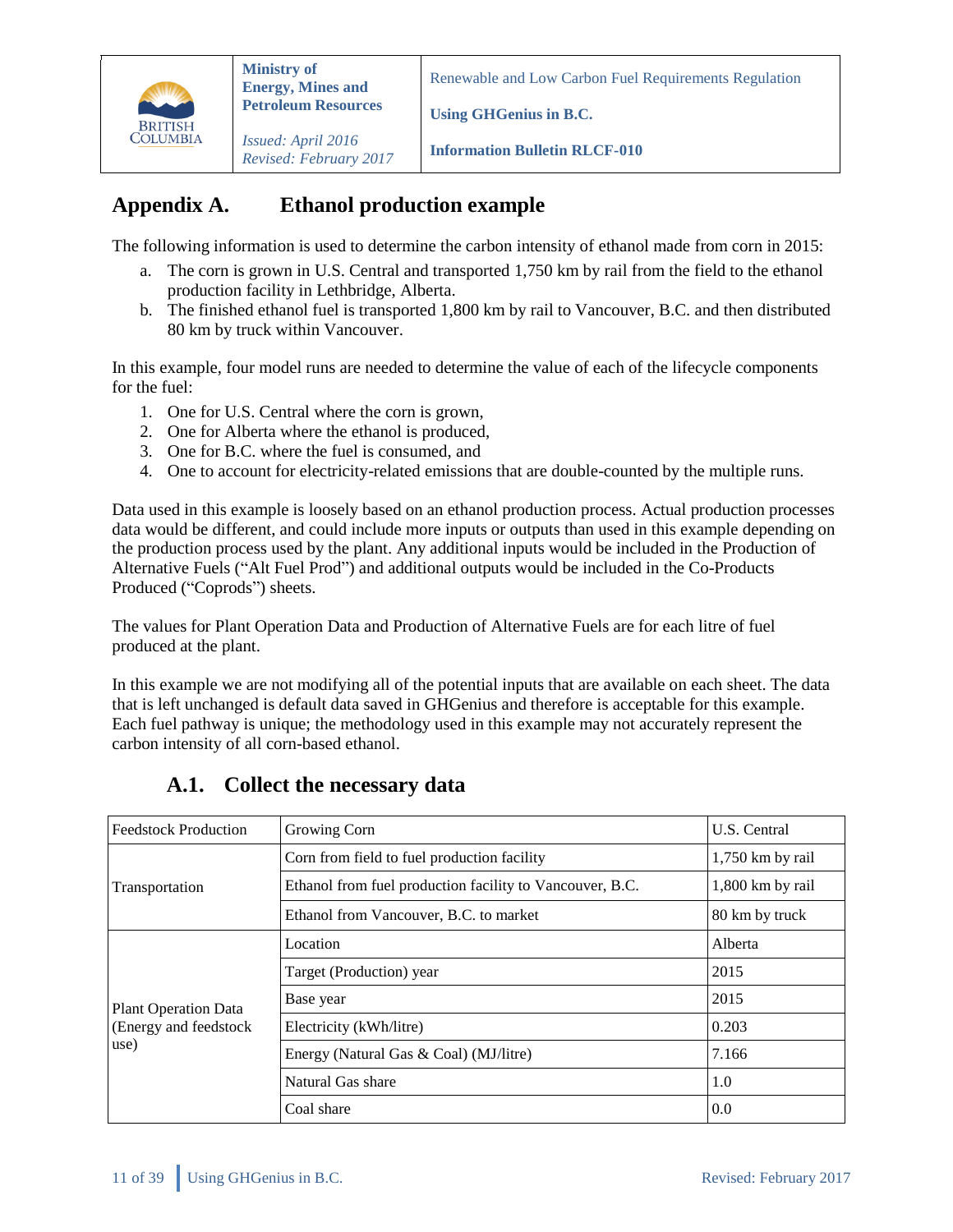|                | <b>Ministry of</b><br><b>Energy, Mines and</b> | Renewable and Low Carbon Fuel Requirements Regulation |  |  |
|----------------|------------------------------------------------|-------------------------------------------------------|--|--|
| <b>BRITISH</b> | <b>Petroleum Resources</b>                     | Using GHGenius in B.C.                                |  |  |
| COLUMBIA       | Issued: April 2016<br>Revised: February 2017   | <b>Information Bulletin RLCF-010</b>                  |  |  |
|                |                                                |                                                       |  |  |

|                                                     | Feedstock yield (Kg/litre)   | 2.376   |
|-----------------------------------------------------|------------------------------|---------|
|                                                     | Ammonia ( $NH3$ ) (Kg/litre) | 0.01001 |
|                                                     | Enzymes (Kg/litre)           | 0.00353 |
| <b>Production Chemicals</b><br>(Used in production) | NaOH (Kg/litre)              | 0.00472 |
|                                                     | Sulphuric Acid (Kg/litre)    | 0.00876 |
|                                                     | Yeast (Kg/litre)             | 0.00191 |

### <span id="page-11-0"></span>**A.2. Create a workbook for model run results**

To ease the calculation of the carbon intensity of a given fuel, we recommend setting up an additional Excel workbook, separate from the GHGenius model, to organize the results of your model runs.

1. Copy the following table into A1 of the new workbook:

| Row | <b>Source of Emissions</b>    |  |  |
|-----|-------------------------------|--|--|
|     | Region                        |  |  |
| 7   | <b>Fuel/Fuel Precursor</b>    |  |  |
| 8   | Feedstock                     |  |  |
| 9   | Fuel dispensing               |  |  |
| 10  | Fuel distribution and storage |  |  |
| 11  | Fuel production               |  |  |
| 12  | Feedstock transmission        |  |  |
| 13  | Feedstock recovery            |  |  |
| 14  | Feedstock upgrading           |  |  |
| 15  | Land-use changes, cultivation |  |  |
| 16  | Fertilizer manufacture        |  |  |
| 17  | Gas leaks and flares          |  |  |
| 18  | CO2, H2S removed from NG      |  |  |
| 19  | Emissions displaced           |  |  |

- **Row** Refers to location of the data for a given aspect of the lifecycle within the GHGenius output table ("Upstream Results HHV" sheet)
- Source of Emissions Refers to the various stages of a fuel's lifecycle where emissions occur
- 2. Add a new column to the right for each region involved in the lifecycle of the fuel:
	- a. In the case of our example, there are three regions where stages of the fuel lifecycle take place: U.S. Central (feedstock production), Alberta (fuel production) and B.C. (fuel distribution, storage and use).
	- b. Since the lifecycle analysis in our example takes place across more than one region, we need to add a fourth column for the final model run that will calculate the electricity emissions that are double-counted.
	- c. Add a row directly below the table and label it "Emissions from fuel use" in Column B.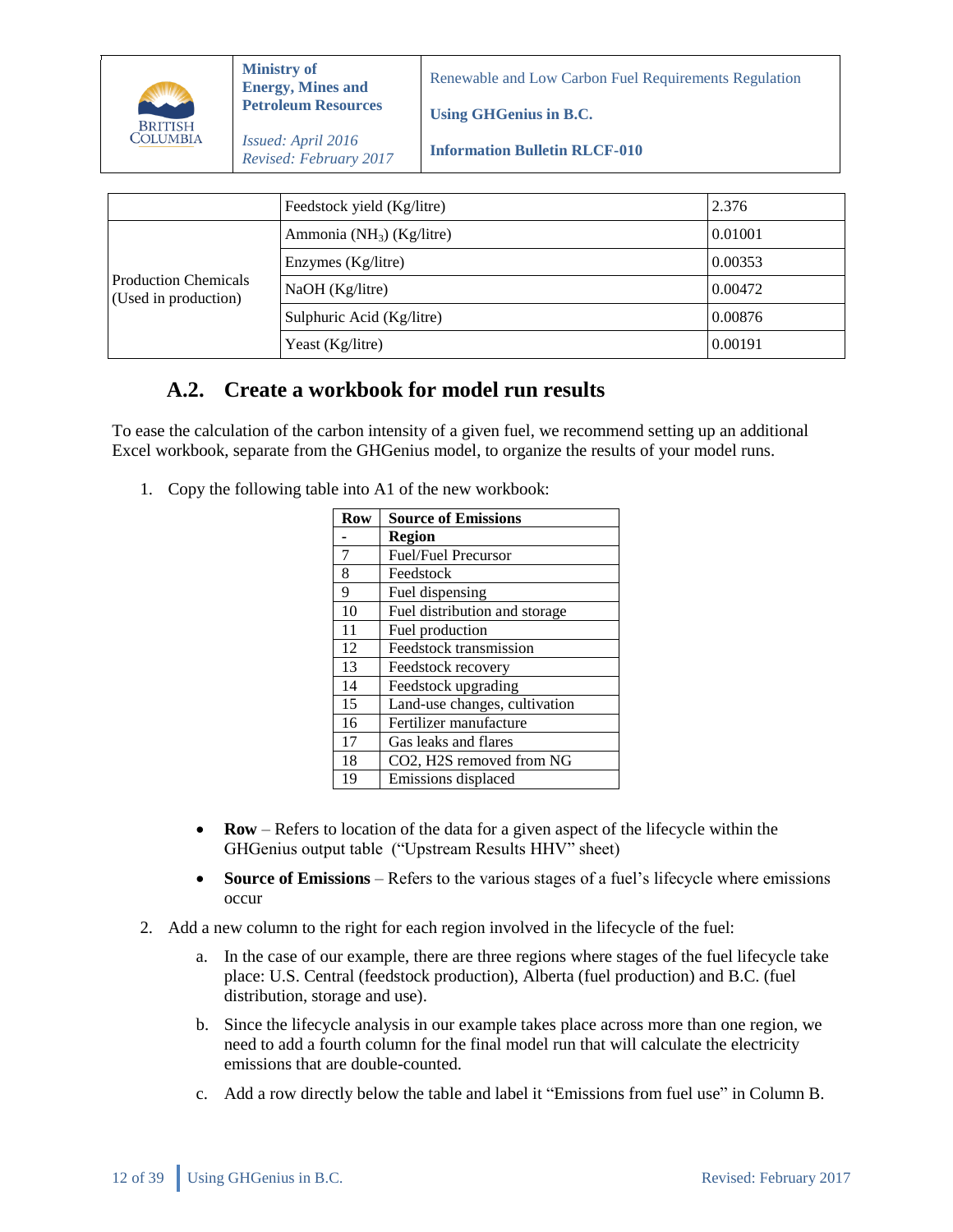

**Information Bulletin RLCF-010**

**Using GHGenius in B.C.**

- 3. To complete the lifecycle analysis, we will need to compile the results from the various model runs.
	- a. For the region where the feedstock is grown and/or produced, include: Feedstock transmission and recovery as well as emissions from Land-use changes, and Fertilizer manufacture. These stages are highlighted in Blue on the table below.
	- b. For the region where fuel production occurs, include: Fuel distribution and storage, Fuel production and Emissions displaced. These are highlighted in Green.
	- c. For the region where the fuel is consumed, include: Fuel dispensing, Fuel distribution and storage and Emissions from fuel use. These cells are highlighted in Yellow.
	- d. Finally, to account for the overlap in electricity emissions from multiple regions, highlight the Fuel distribution and storage cell in Orange.

|     |                               | Feedstock         | <b>Ethanol</b>    | Fuel       | Electricity |
|-----|-------------------------------|-------------------|-------------------|------------|-------------|
| Row | <b>Source of Emissions</b>    | <b>Production</b> | <b>Production</b> | <b>Use</b> | usage       |
|     |                               | U.S.              |                   |            |             |
|     | <b>Region</b>                 | <b>Central</b>    | <b>Alberta</b>    | B.C.       |             |
| 7   | Fuel                          |                   |                   |            |             |
| 8   | Feedstock                     |                   |                   |            |             |
| 9   | Fuel dispensing               |                   |                   |            |             |
| 10  | Fuel distribution and storage |                   |                   |            |             |
| 11  | Fuel production               |                   |                   |            |             |
| 12  | Feedstock transmission        |                   |                   |            |             |
| 13  | Feedstock recovery            |                   |                   |            |             |
| 14  | Feedstock upgrading           |                   |                   |            |             |
| 15  | Land-use changes, cultivation |                   |                   |            |             |
| 16  | Fertilizer manufacture        |                   |                   |            |             |
| 17  | Gas leaks and flares          |                   |                   |            |             |
| 18  | CO2, H2S removed from NG      |                   |                   |            |             |
| 19  | Emissions displaced           |                   |                   |            |             |
|     | Emissions from fuel use       |                   |                   |            |             |

4. The finished results table should look like this:

### <span id="page-12-0"></span>**A.3. Run 1: Components for feedstock production in "U.S. Central"**

The first model run will calculate the values associated with growing corn in U.S. Central.

- 1. Open the model, enable macros and agree to the user agreement.
- 2. On the "Input" sheet:
	- a. Select U.S. Central as the regional default in the Regional Defaults Box in row 2 and approximately column H. The result will be displayed in cell G3.
	- b. Set the year of analysis (target year) to 2015, cell B3.
	- c. Verify that the IPCC value is set to 2007, cell B6 (value 2).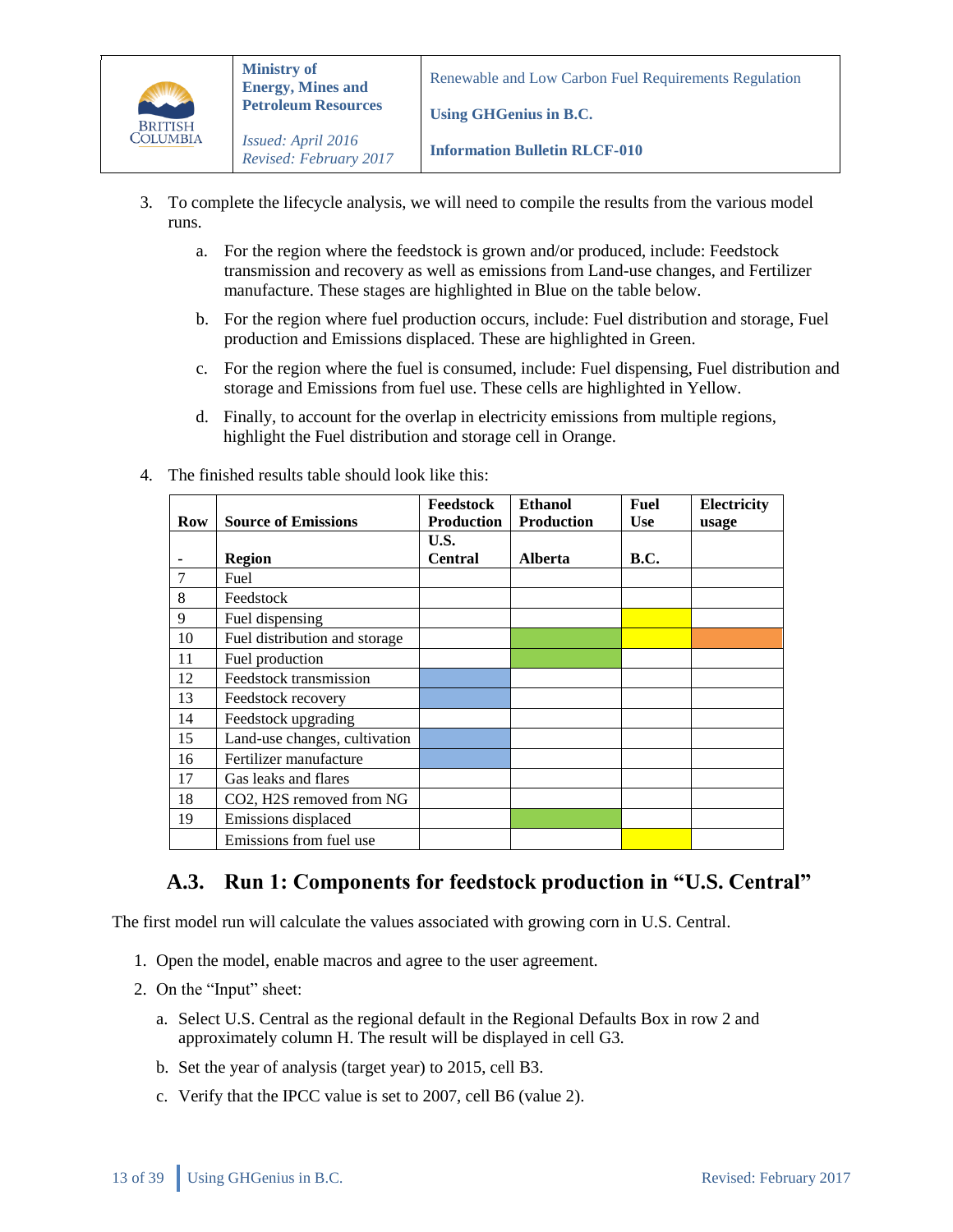

**Information Bulletin RLCF-010**

**Using GHGenius in B.C.**

d. Navigate to the transportation of feedstock and fuels section, starting at row 68 of the "Input" sheet. Enter the corn transportation component in column F "corn to plant" for the distance the feedstock travels to the fuel production facility.

In this example, corn is shipped via rail 1,750 km to the fuel production facility. Enter:

- i. "Average km shipped by rail" cell  $F78 = 1750$
- ii. "Tonnes-shipped/tonnes-produced by rail" cell  $F84 = 1.0$
- iii. Ensure that all other cells in that column =  $0$  (F79 F82; F85 F88 = 0)
- e. Scroll down to the Alternative Fuel Production section starting at row 231. This section allows the user to input the feedstock yield from the ethanol plant. In this model run, GHGenius uses this value in calculating emissions from producing and transporting the feedstock.

In this example, the feedstock yield is 2.376 kg / litre. In column S "E100 corn", enter:

- i. "Base year" cell  $S234 = 2015$
- ii. "Corn/soybean/canola/wheat (feedstock yield)" cell  $S241 = 2.376$
- 3. Scroll to cell A1 at the top of the "Input" sheet and click "Run Program".
- 4. Navigate to the "Upstream Results HHV" sheet; find column S, "Ethanol Corn".
	- a. Copy rows 7 to 19, and paste into the Results Table.

#### **Remember to use "paste special**  $\rightarrow$  **values and number formatting".**

*With the U.S. Central feedstock values added, your Results Table should look like this:*

|     |                               | Feedstock         | <b>Ethanol</b>    | Fuel        | Electricity |
|-----|-------------------------------|-------------------|-------------------|-------------|-------------|
| Row | <b>Source of Emissions</b>    | <b>Production</b> | <b>Production</b> | Use         | usage       |
|     |                               | U.S.              |                   |             |             |
|     | Region                        | <b>Central</b>    | <b>Alberta</b>    | <b>B.C.</b> |             |
| 7   | Fuel                          | Ethanol           |                   |             |             |
| 8   | Feedstock                     | Corn              |                   |             |             |
| 9   | Fuel dispensing               |                   |                   |             |             |
| 10  | Fuel distribution and storage |                   |                   |             |             |
| 11  | Fuel production               |                   |                   |             |             |
| 12  | Feedstock transmission        | 3,569             |                   |             |             |
| 13  | Feedstock recovery            | 5,730             |                   |             |             |
| 14  | Feedstock upgrading           |                   |                   |             |             |
| 15  | Land-use changes, cultivation | 17,215            |                   |             |             |
| 16  | Fertilizer manufacture        | 7,598             |                   |             |             |
| 17  | Gas leaks and flares          |                   |                   |             |             |
| 18  | CO2, H2S removed from NG      |                   |                   |             |             |
| 19  | Emissions displaced           |                   |                   |             |             |
|     | Emissions from fuel use       |                   |                   |             |             |

### <span id="page-13-0"></span>**A.4. Run 2: Fuel production in "Alberta"**

The second model run will calculate the values associated with the fuel production in Alberta.

- 1. On the "Input" sheet in the same GHGenius workbook:
	- a. Set the model to Alberta (near cell E2). The result will be displayed in cell G3.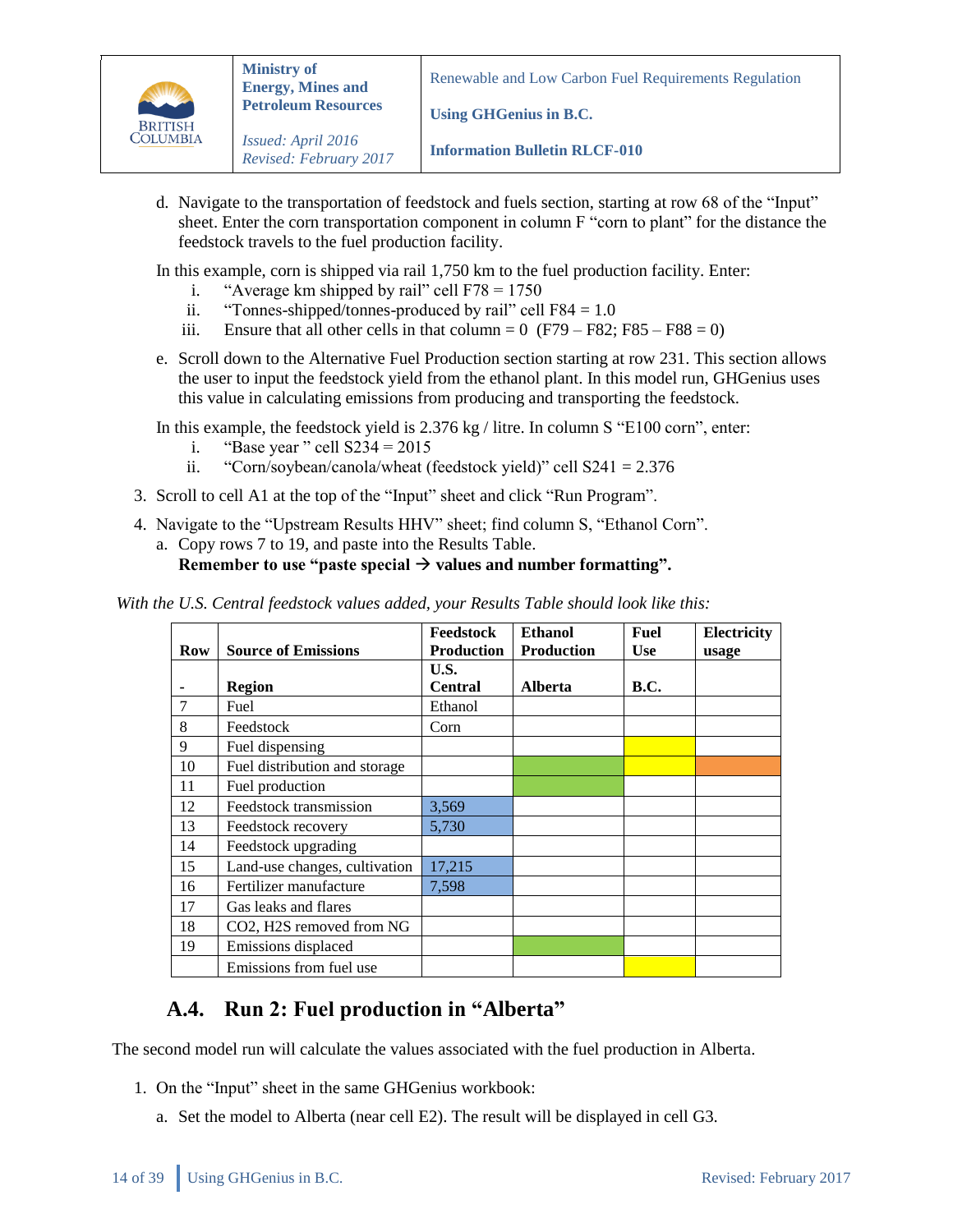

**Using GHGenius in B.C.**

*Issued: April 2016 Revised: February 2017*

**Information Bulletin RLCF-010**

- b. Set the year of analysis (target year) to 2015, cell B3.
- c. Verify that the IPCC value is set to 2007, cell B6 (value 2).
- d. Locate the Finished Fuels transportation area on the "Input" sheet starting at row 90.

In this example, the ethanol is shipped 1,800 km by rail from Lethbridge, Alberta to Vancouver, B.C. In column S "ethanol corn", enter:

- i. "Average km shipped by rail" cell  $S92 = 1800$
- ii. "Tonnes-shipped/tonnes-produced by rail" cell  $S98 = 1.0$
- iii. Ensure that all other cells in that column =  $0$  (S93 S96; S99 S102 = 0)
- e. Scroll down to the Alternative Fuel Production section starting at row 231 column A. The Alternative Fuel Production section allows inputs for fuel production from plant operation data.

This example will use general ethanol plant operation data from 2015. In column S "E100 corn", enter:

- i. "Base year" cell  $S234 = 2015$
- ii. "Corn/soybean/canola/wheat" (feedstock) cell  $S241 = 2.376$

The ethanol production facility is located in Western Canada; in column D "Canada West", enter:

- i. "Net electricity purchased" cell  $D246 = 0.203$
- ii. "Total coal+NG" cell  $D247 = 7.166$
- iii. "Natural gas share" cell  $D248 = 1.0$
- iv. "Coal share" cell  $D249 = 0.0$
- f. Scroll to the Fertilizer Manufacture, Application; Nutrient Loss; Land Use section starting at row 150 column A. In this model run, this section is used (1) to indicate the region in which the corn ethanol is produced, and (2) to indicate the region in which the products displaced by the ethanol co-products (i.e. corn meal and soybean meal displaced by distillers grains) are produced. See below for more information.

In this example, the corn ethanol is produced in Alberta. In column D "Canada West", enter:

- i. "Corn Producing Region" cell  $D155 = 1.00$
- ii. Ensure that all other cells in that row =  $0$  (B155 C155; E155 M155 = 0)

Note: When calculating fuel production emissions for corn ethanol production in GHGenius, the "Corn Producing Region" must be set to the same region as the fuel production facility. This is because the programming structure of GHGenius is such that it uses the ethanol plant electricity data from the region indicated within the "Corn Producing Region". Recall in the previous section that the corn ethanol electricity usage data was entered into the "Canada West" column. In order for GHGenius to use that data in its calculation of fuel production emissions, the "Corn Producing Region" must also be set to "Canada West". This interconnection only applies to corn-based ethanol production (and not other feedstocks used to produce ethanol).

The co-product (i.e. distillers grains) are produced at the ethanol facility in Alberta and then sold to local farmers as livestock feed. Since the distillers grains displace the need for local farmers to acquire livestock feed from another source (i.e. corn meal and soybean meal), this process can be credited in the lifecycle analysis of the ethanol. In this example, both corn meal and soybean meal are produced in Western Canada; we therefore indicate "Canada West" as the "Corn and Soybean Producing Regions" in GHGenius. The selection of the corn meal and soybean meal producing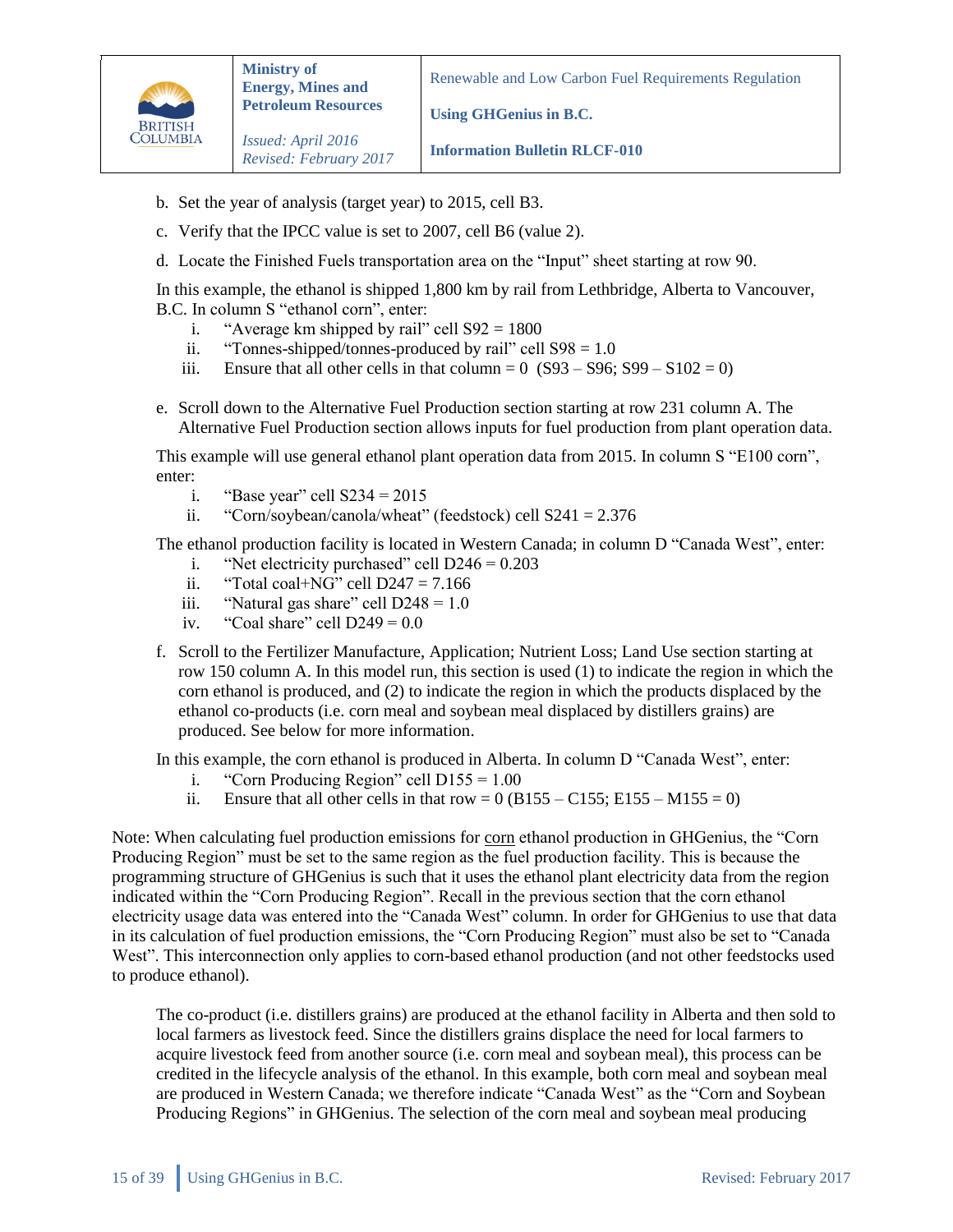

**Using GHGenius in B.C.**

**Information Bulletin RLCF-010**

regions affects the Emissions displaced lifecycle stage calculation.

In column D "Canada West", enter:

- i. "Soybean Producing Region" cell  $D171 = 1.00$
- ii. Ensure that all other cells in that row =  $0$  (B171 C171; E171 M171 = 0)

Note: When calculating the carbon intensity of corn ethanol, the "Soybean Producing Region" should not be changed to a different region without having credible supporting evidence that the distillers grains are in fact displacing soybean meal produced within that other region.

- 2. Locate the "Alt Fuel Prod" sheet (to the right of the Input sheet).
	- a. Find column Z "E100 corn" and enter the remaining alternative fuel production inputs.
		- i. Ensure that all cells in that column =  $0$  (Z29 Z51), then enter:
		- ii. "Ammonia" cell  $Z30 = 0.01001$
		- iii. "Enzymes" cell  $Z33 = 0.00353$
		- iv. "NaOH" cell Z40 = 0.00472
		- v. "Sulphuric Acid" cell  $Z50 = 0.00876$
		- vi. "Yeast" cell  $Z51 = 0.00191$

Note: We recommend entering zero into cells Z29 to Z51 before entering data to ensure that no small default values (smaller than three decimal places) get included in the carbon intensity calculation.

- 3. Navigate back to the "Input" sheet. Click "Run Program" in cell A1.
- 4. Locate the "Upstream Results HHV" sheet; find column S, "Ethanol Corn".
	- a. Copy rows 7 to 19 and paste into the Results Table. Again, remember to use "paste special  $\rightarrow$  values and number formatting".

*With the Alberta values for corn ethanol added, your Results Table should look like this:*

| Row | <b>Source of Emissions</b>    | Feedstock<br><b>Production</b> | <b>Ethanol</b><br><b>Production</b> | <b>Fuel</b><br><b>Use</b> | <b>Electricity</b><br>usage |
|-----|-------------------------------|--------------------------------|-------------------------------------|---------------------------|-----------------------------|
|     |                               | U.S.                           |                                     |                           |                             |
|     | <b>Region</b>                 | <b>Central</b>                 | <b>Alberta</b>                      | <b>B.C.</b>               |                             |
| 7   | Fuel                          | Ethanol                        | Ethanol                             |                           |                             |
| 8   | Feedstock                     | Corn                           | Corn                                |                           |                             |
| 9   | Fuel dispensing               |                                |                                     |                           |                             |
| 10  | Fuel distribution and storage |                                | 1,444                               |                           |                             |
| 11  | Fuel production               |                                | 27,813                              |                           |                             |
| 12  | Feedstock transmission        | 3,569                          |                                     |                           |                             |
| 13  | Feedstock recovery            | 5,730                          |                                     |                           |                             |
| 14  | Feedstock upgrading           |                                |                                     |                           |                             |
| 15  | Land-use changes, cultivation | 17,215                         |                                     |                           |                             |
| 16  | Fertilizer manufacture        | 7,598                          |                                     |                           |                             |
| 17  | Gas leaks and flares          |                                |                                     |                           |                             |
| 18  | CO2, H2S removed from NG      |                                |                                     |                           |                             |
| 19  | Emissions displaced           |                                | -7,469                              |                           |                             |
|     | Emissions from fuel use       |                                |                                     |                           |                             |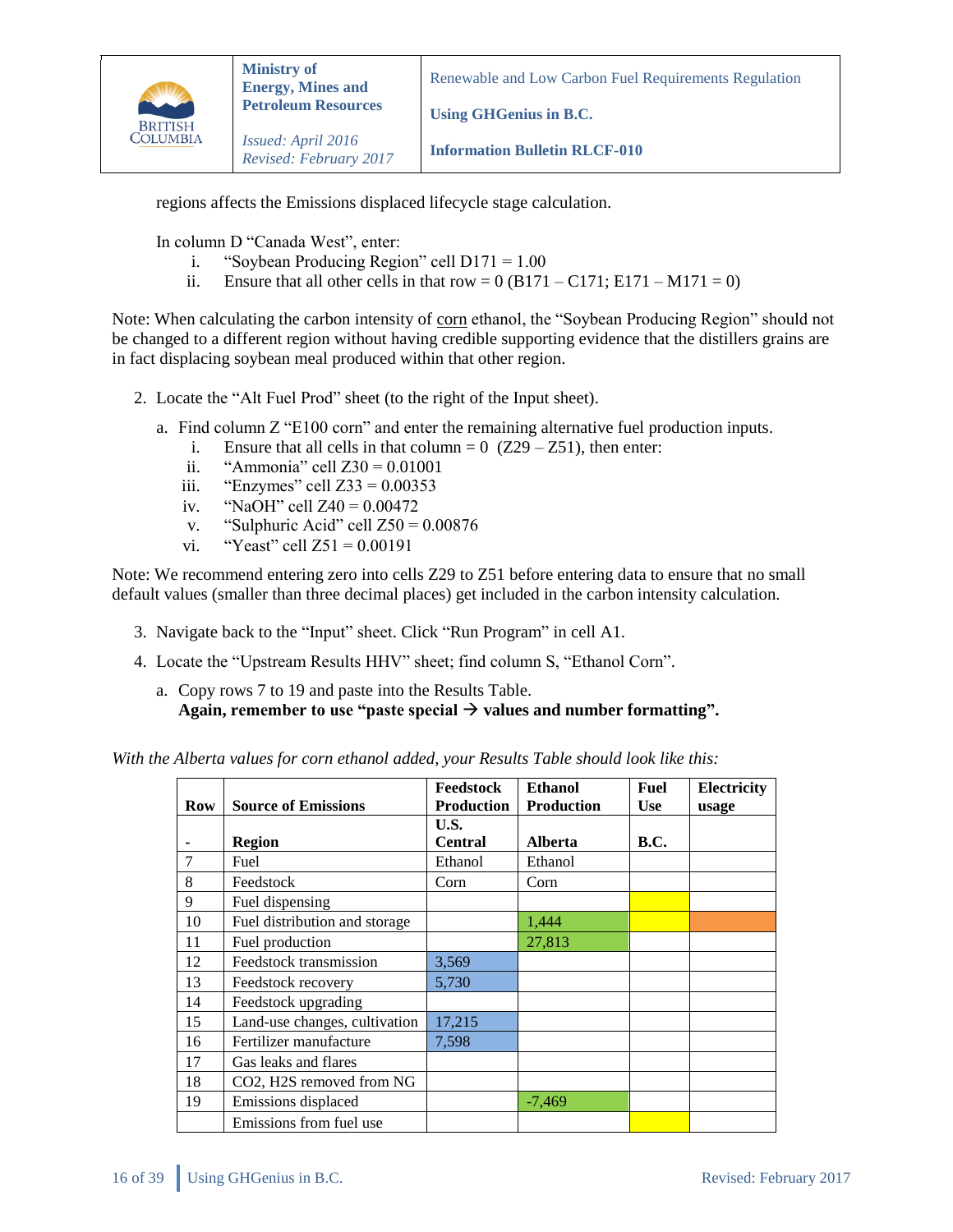

*Issued: April 2016 Revised: February 2017*

**Information Bulletin RLCF-010**

**Using GHGenius in B.C.**

### **A.5. Run 3: Distribution and consumption in B.C.**

<span id="page-16-0"></span>The third model run will calculate the values associated with the fuel storage, dispensing and use in B.C.

- 1. On the "Input" sheet in the same GHGenius workbook:
	- a. Set the regional default to B.C. by clicking the B.C. button in the Regional Defaults Box in row 2 and approximately column E. The result will be displayed in cell G3.
	- b. Set the year of analysis (target year) to 2015, cell B3.
	- c. Verify that the IPCC value is set to 2007, cell B6 (value 2).
	- d. Locate the Finished Fuels section (starting row 90); find column S.

The distance for the B.C. default for any fuel calculated will be 80 km by truck.

- i. "Average km shipped by truck" cell  $S96 = 80$
- ii. "Tonnes-shipped/ tonnes-produced by truck" Cell  $S102 = 1.0$
- iii. Ensure that all other cells in that column =  $0$  (S92 S95; S98 S101 = 0)
- 2. Scroll to cell A1 at the top of the "Input" sheet and click "Run Program".
- 3. Locate the "Upstream Results HHV" sheet; find column S, "Ethanol Corn".
	- a. Copy rows 7 to 19 and paste into the Results Table. **Remember to use "paste special**  $\rightarrow$  **values and number formatting".**

*With the British Columbia values for corn ethanol added, your Results Table should look like this:*

|     |                               | <b>Feedstock</b>  | <b>Ethanol</b>    | Fuel        | Electricity |
|-----|-------------------------------|-------------------|-------------------|-------------|-------------|
| Row | <b>Source of Emissions</b>    | <b>Production</b> | <b>Production</b> | <b>Use</b>  | usage       |
|     |                               | U.S.              |                   |             |             |
|     | Region                        | <b>Central</b>    | <b>Alberta</b>    | <b>B.C.</b> |             |
| 7   | Fuel                          | Ethanol           | Ethanol           | Ethanol     |             |
| 8   | Feedstock                     | Corn              | Corn              | Corn        |             |
| 9   | Fuel dispensing               |                   |                   | 56          |             |
| 10  | Fuel distribution and storage |                   | 1,444             | 482         |             |
| 11  | Fuel production               |                   | 27,813            |             |             |
| 12  | Feedstock transmission        | 3,569             |                   |             |             |
| 13  | Feedstock recovery            | 5,730             |                   |             |             |
| 14  | Feedstock upgrading           |                   |                   |             |             |
| 15  | Land-use changes, cultivation | 17,215            |                   |             |             |
| 16  | Fertilizer manufacture        | 7,598             |                   |             |             |
| 17  | Gas leaks and flares          |                   |                   |             |             |
| 18  | CO2, H2S removed from NG      |                   |                   |             |             |
| 19  | Emissions displaced           |                   | $-7,469$          |             |             |
|     | Emissions from fuel use       |                   |                   |             |             |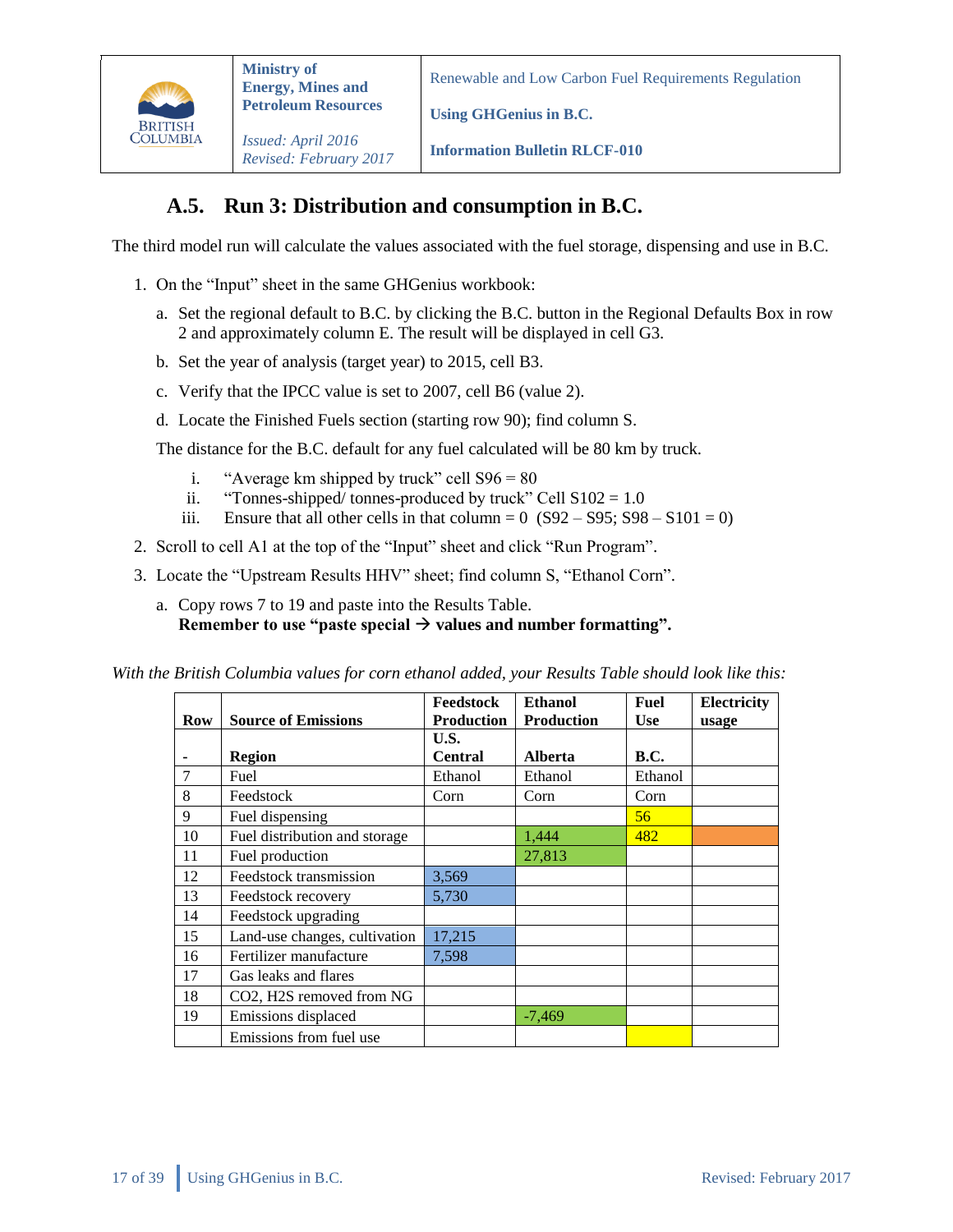

Renewable and Low Carbon Fuel Requirements Regulation

**Using GHGenius in B.C.**

**Information Bulletin RLCF-010**

#### **Determining the British Columbia emissions from fuel use values**

The emissions released when the fuel is burnt in an engine will need to be included in the carbon intensity calculation. This information is found on the "Exhaust Emissions" sheet in GHGenius.

4. Locate the "Exhaust Emissions" sheet (it is near the end).

Depending on which fuel class (gasoline or diesel) the fuel being produced qualifies for, either the lightduty vehicle exhaust emissions (gasoline) or the heavy-duty vehicle exhaust emissions (diesel) value will be needed.

In this example, ethanol is used as a replacement for gasoline in light-duty vehicles.

- 5. Find the "Light-Duty Vehicles: Calculated Emissions" section (Table 50d, row 66).
- 6. Copy the Net CO2+non CO2 (g/GJ) value from row 97 column I "Ethanol E100" and paste into the Results Table in the B.C. column.

#### Remember to use "paste special  $\rightarrow$  values and number formatting".

*With the emissions from fuel use in B.C. added, your Results Table should look like this:* 

| <b>Row</b> | <b>Source of Emissions</b>    | Feedstock<br><b>Production</b> | <b>Ethanol</b><br><b>Production</b> | <b>Fuel</b><br><b>Use</b> | <b>Electricity</b><br>usage |
|------------|-------------------------------|--------------------------------|-------------------------------------|---------------------------|-----------------------------|
|            |                               | U.S.                           |                                     |                           |                             |
|            | <b>Region</b>                 | <b>Central</b>                 | <b>Alberta</b>                      | <b>B.C.</b>               |                             |
| 7          | Fuel                          | Ethanol                        | Ethanol                             | Ethanol                   |                             |
| 8          | Feedstock                     | Corn                           | Corn                                | Corn                      |                             |
| 9          | Fuel dispensing               |                                |                                     | 56                        |                             |
| 10         | Fuel distribution and storage |                                | 1,444                               | 482                       |                             |
| 11         | Fuel production               |                                | 27,813                              |                           |                             |
| 12         | Feedstock transmission        | 3,569                          |                                     |                           |                             |
| 13         | Feedstock recovery            | 5,730                          |                                     |                           |                             |
| 14         | Feedstock upgrading           |                                |                                     |                           |                             |
| 15         | Land-use changes, cultivation | 17,215                         |                                     |                           |                             |
| 16         | Fertilizer manufacture        | 7,598                          |                                     |                           |                             |
| 17         | Gas leaks and flares          |                                |                                     |                           |                             |
| 18         | CO2, H2S removed from NG      |                                |                                     |                           |                             |
| 19         | Emissions displaced           |                                | $-7,469$                            |                           |                             |
|            | Emissions from fuel use       |                                |                                     | 2,144                     |                             |

### <span id="page-17-0"></span>**A.6. Run 4: Determining electricity usage**

The fourth model run will calculate the values associated with the overlap of electricity use between regions.

- 1. On the "Input" sheet in the same GHGenius workbook:
	- a. Set the model to Alberta (near cell E2). The result will be displayed in cell G3.
	- b. Set the year of analysis (target year) to 2015, cell B3.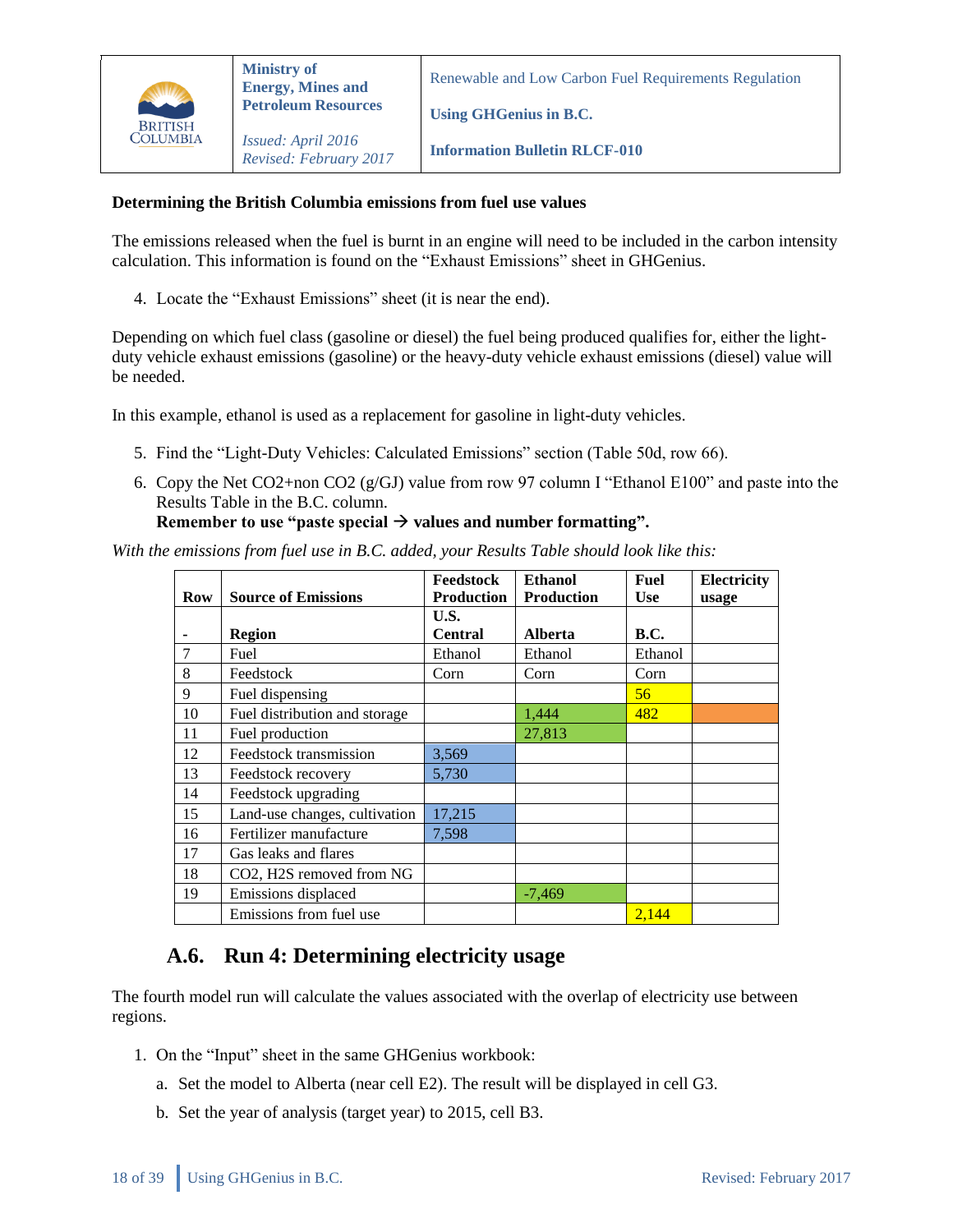

**Using GHGenius in B.C.**

**Information Bulletin RLCF-010**

- c. Verify that the IPCC value is set to 2007, cell B6 (value 2).
- 2. Locate the Finished Fuels section (starting row 90); find column S.
	- i. "Average km shipped by truck" cell  $S96 = 0.01$
	- ii. "Tonnes-shipped/ tonnes-produced by truck" cell  $S102 = 1.0$
	- iii. Ensure that all other cells in that column =  $0$  (S92 S95; S98 S101 = 0)

Note: The small value in cell S96 is necessary for the transportation distance or the model will not run correctly; the effect of this practice on final emissions is negligible.

- 3. Scroll up and select "Run Program" in cell A1.
- 4. Locate the "Upstream Results HHV" sheet; find column S, "Ethanol Corn".

#### a. Copy rows 7 to 19 and paste into the Results Table. **Remember to use "paste special**  $\rightarrow$  **values and number formatting".**

*With the overlap of electricity value added, your Results Table should look like this:*

|            |                               | Feedstock         | <b>Ethanol</b>    | Fuel        | Electricity |
|------------|-------------------------------|-------------------|-------------------|-------------|-------------|
| <b>Row</b> | <b>Source of Emissions</b>    | <b>Production</b> | <b>Production</b> | <b>Use</b>  | usage       |
|            |                               | U.S.              |                   |             |             |
|            | <b>Region</b>                 | <b>Central</b>    | <b>Alberta</b>    | <b>B.C.</b> |             |
| $\tau$     | Fuel                          | Ethanol           | Ethanol           | Ethanol     | Ethanol     |
| 8          | Feedstock                     | Corn              | Corn              | Corn        | Corn        |
| 9          | Fuel dispensing               |                   |                   | 56          |             |
| 10         | Fuel distribution and storage |                   | 1,444             | 482         | 224         |
| 11         | Fuel production               |                   | 27,813            |             |             |
| 12         | Feedstock transmission        | 3,569             |                   |             |             |
| 13         | Feedstock recovery            | 5,730             |                   |             |             |
| 14         | Feedstock upgrading           |                   |                   |             |             |
| 15         | Land-use changes, cultivation | 17,215            |                   |             |             |
| 16         | Fertilizer manufacture        | 7,598             |                   |             |             |
| 17         | Gas leaks and flares          |                   |                   |             |             |
| 18         | CO2, H2S removed from NG      |                   |                   |             |             |
| 19         | Emissions displaced           |                   | $-7,469$          |             |             |
|            | Emissions from fuel use       |                   |                   | 2,144       |             |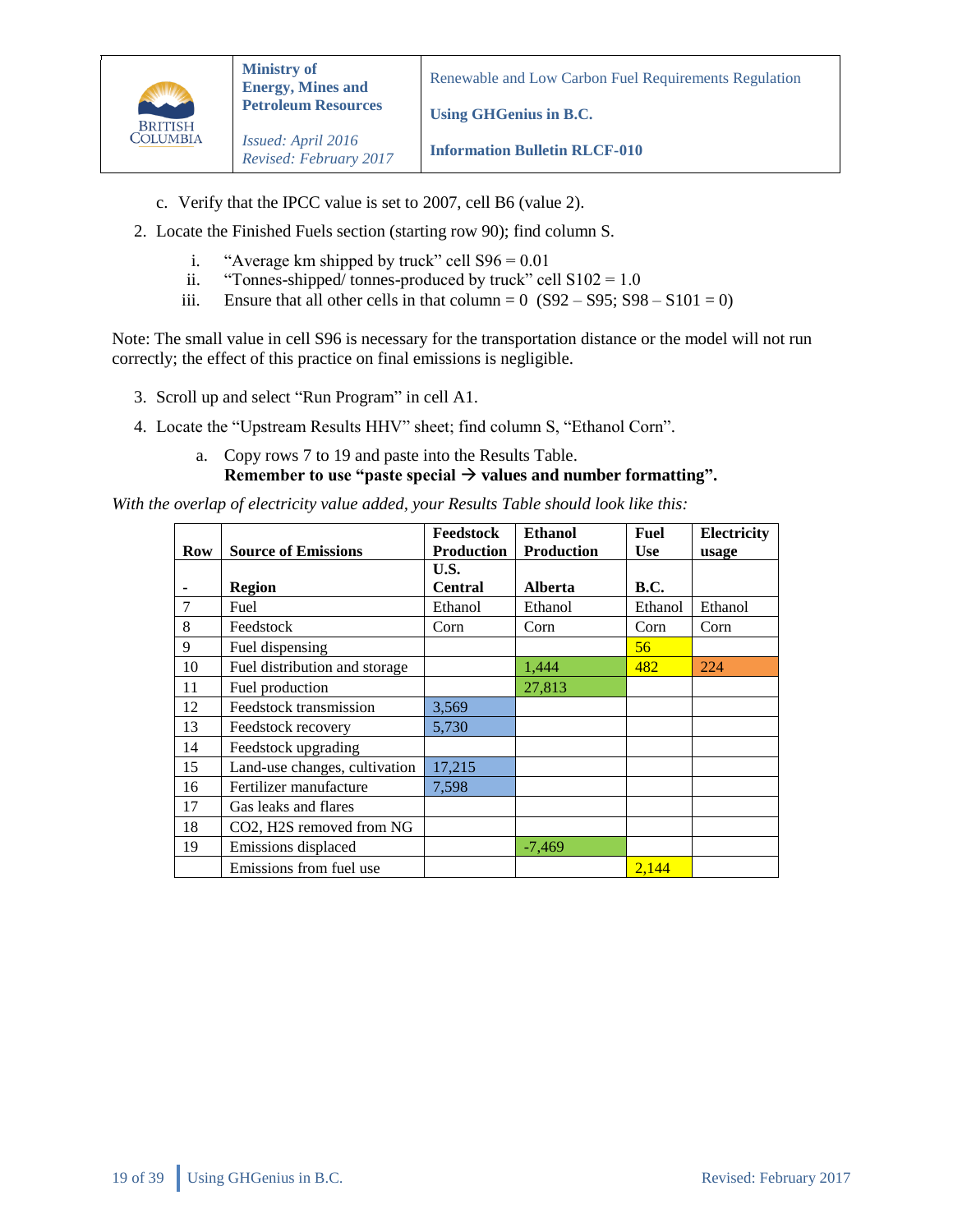

*Issued: April 2016 Revised: February 2017*

**Information Bulletin RLCF-010**

**Using GHGenius in B.C.**

# **A.7. Calculating the final fuel carbon intensity**

<span id="page-19-0"></span>To calculate the carbon intensity of a fuel, specific values from each run (region) are required to create a full lifecycle analysis of the carbon intensity of the fuel.

| Line<br><b>Number</b> | <b>Source</b>                                          | <b>Values Explanation</b>                                                                        | <b>Calculation Formula</b>                                           |
|-----------------------|--------------------------------------------------------|--------------------------------------------------------------------------------------------------|----------------------------------------------------------------------|
| 9                     | Fuel dispensing                                        | Occurs entirely within B.C.                                                                      | $=$ (B.C. value)                                                     |
| 10                    | Fuel distribution and<br>storage                       | Occurs in every region from fuel<br>production onward. Must be corrected<br>for double counting. | $=$ (B.C. value) + (Alberta<br>value) – (Electricity Usage<br>value) |
| 11                    | Fuel production                                        | Occurs entirely within "Alberta"                                                                 | $=$ (Alberta value)                                                  |
| 12                    | Feedstock transmission                                 | Occurs entirely within "U.S. Central"                                                            | $=$ (U.S. Central value)                                             |
| 13                    | Feedstock recovery                                     | Occurs entirely within "U.S. Central"                                                            | $=$ (U.S. Central value)                                             |
| 14                    | Feedstock upgrading                                    | This occurs in the fuel production run.                                                          | No value in example                                                  |
| 15                    | Land-use changes,<br>cultivation                       | Occurs entirely within "U.S. Central"                                                            | $=$ (U.S. Central value)                                             |
| 16                    | Fertilizer manufacture                                 | Occurs entirely within "U.S. Central"                                                            | $=$ (U.S. Central value)                                             |
| 17                    | Gas leaks and flares                                   | This occurs in the fuel production run.                                                          | No value in example                                                  |
| 18                    | CO <sub>2</sub> , H <sub>2</sub> S removed from<br>NG. | This occurs in the fuel production run.                                                          | No value in example.                                                 |
| 19                    | Emissions displaced                                    | Occurs entirely within "Alberta"                                                                 | $=$ (Alberta value)                                                  |
|                       | Emissions from fuel use                                | Occurs entirely within B.C.                                                                      | $=$ (B.C. value)                                                     |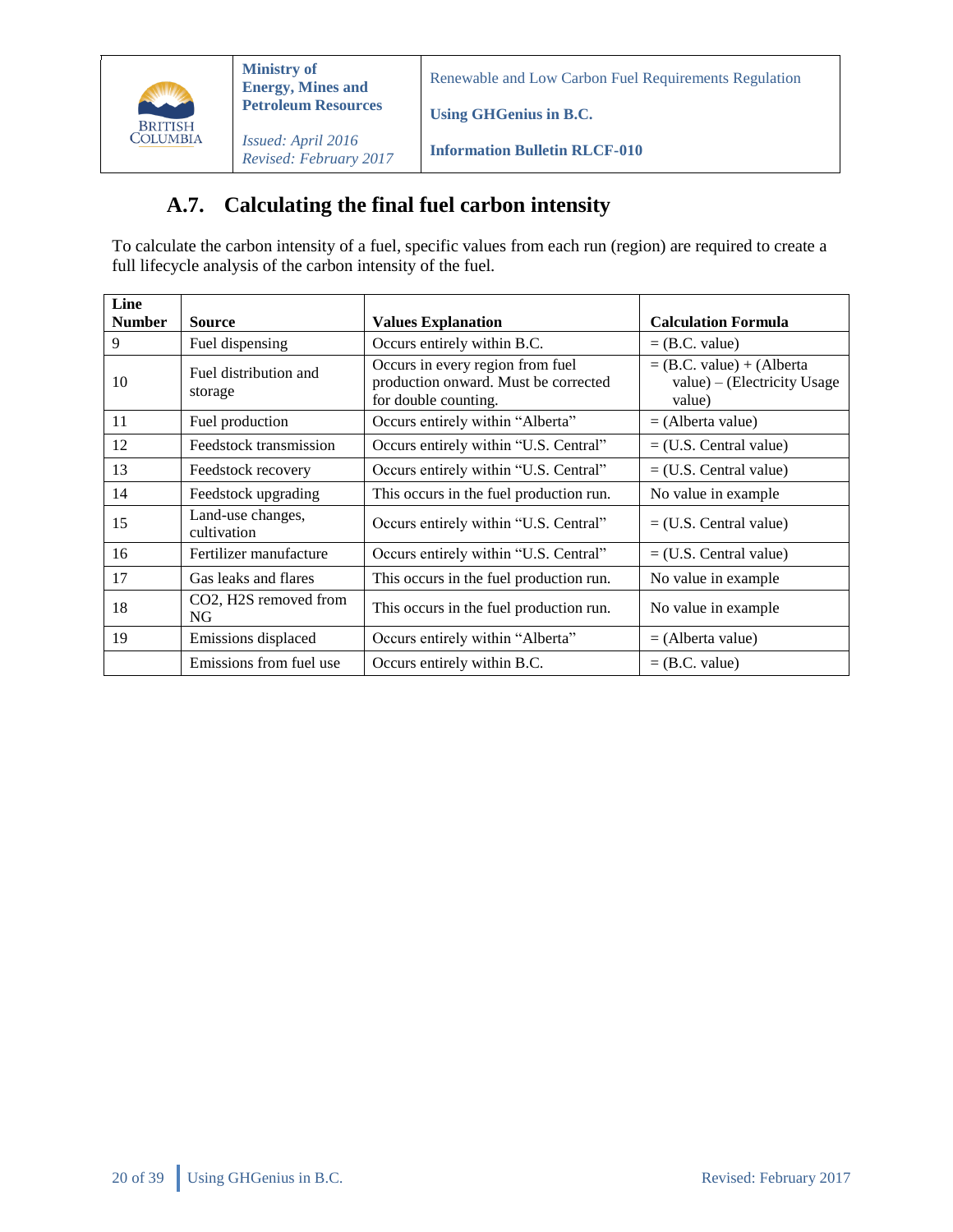

*Revised: February 2017*

**Using GHGenius in B.C.**

**Information Bulletin RLCF-010**

To calculate the fuel's final carbon intensity:

- 1. Add a column to your Results Table; label it "Final".
- 2. Use the formulas provided on the previous page to determine the final values for each emissions source.
- 3. Sum all of the values in the Final column to get the total (i.e. 58,358)
- 4. Divide the sum of the Final column by 1000 to determine the carbon intensity of the fuel.

|  | With the final calculations added, your Results Table should look like this: |  |  |  |  |
|--|------------------------------------------------------------------------------|--|--|--|--|
|  |                                                                              |  |  |  |  |

|                |                               | Feedstock         | <b>Ethanol</b>    | <b>Fuel</b> | Electricity |          |
|----------------|-------------------------------|-------------------|-------------------|-------------|-------------|----------|
| <b>Row</b>     | <b>Source of Emissions</b>    | <b>Production</b> | <b>Production</b> | <b>Use</b>  | usage       |          |
|                |                               | U.S.              |                   |             |             |          |
|                | <b>Region</b>                 | <b>Central</b>    | <b>Alberta</b>    | <b>B.C.</b> |             | Final    |
| $\overline{7}$ | Fuel                          | Ethanol           | Ethanol           | Ethanol     | Ethanol     | Ethanol  |
| 8              | Feedstock                     | Corn              | Corn              | Corn        | Corn        | Corn     |
| 9              | Fuel dispensing               |                   |                   | 56          |             | 56       |
| 10             | Fuel distribution and storage |                   | 1,444             | 482         | 224         | 1,701    |
| 11             | Fuel production               |                   | 27,813            |             |             | 27,813   |
| 12             | Feedstock transmission        | 3,569             |                   |             |             | 3,569    |
| 13             | Feedstock recovery            | 5,730             |                   |             |             | 5,730    |
| 14             | Feedstock upgrading           |                   |                   |             |             |          |
| 15             | Land-use changes, cultivation | 17,215            |                   |             |             | 17,215   |
| 16             | Fertilizer manufacture        | 7,598             |                   |             |             | 7,598    |
| 17             | Gas leaks and flares          |                   |                   |             |             |          |
| 18             | CO2, H2S removed from NG      |                   |                   |             |             |          |
| 19             | Emissions displaced           |                   | $-7,469$          |             |             | $-7,469$ |
|                | Emissions from fuel use       |                   |                   | 2,144       |             | 2,144    |
|                | Total                         |                   |                   |             |             | 58,358   |

Dividing the sum of the Final column by 1000 (i.e. 58,358 / 1000) results in a value of 58.36.

#### **Therefore, the Carbon Intensity of this fuel is 58.36 gCO2e/MJ.**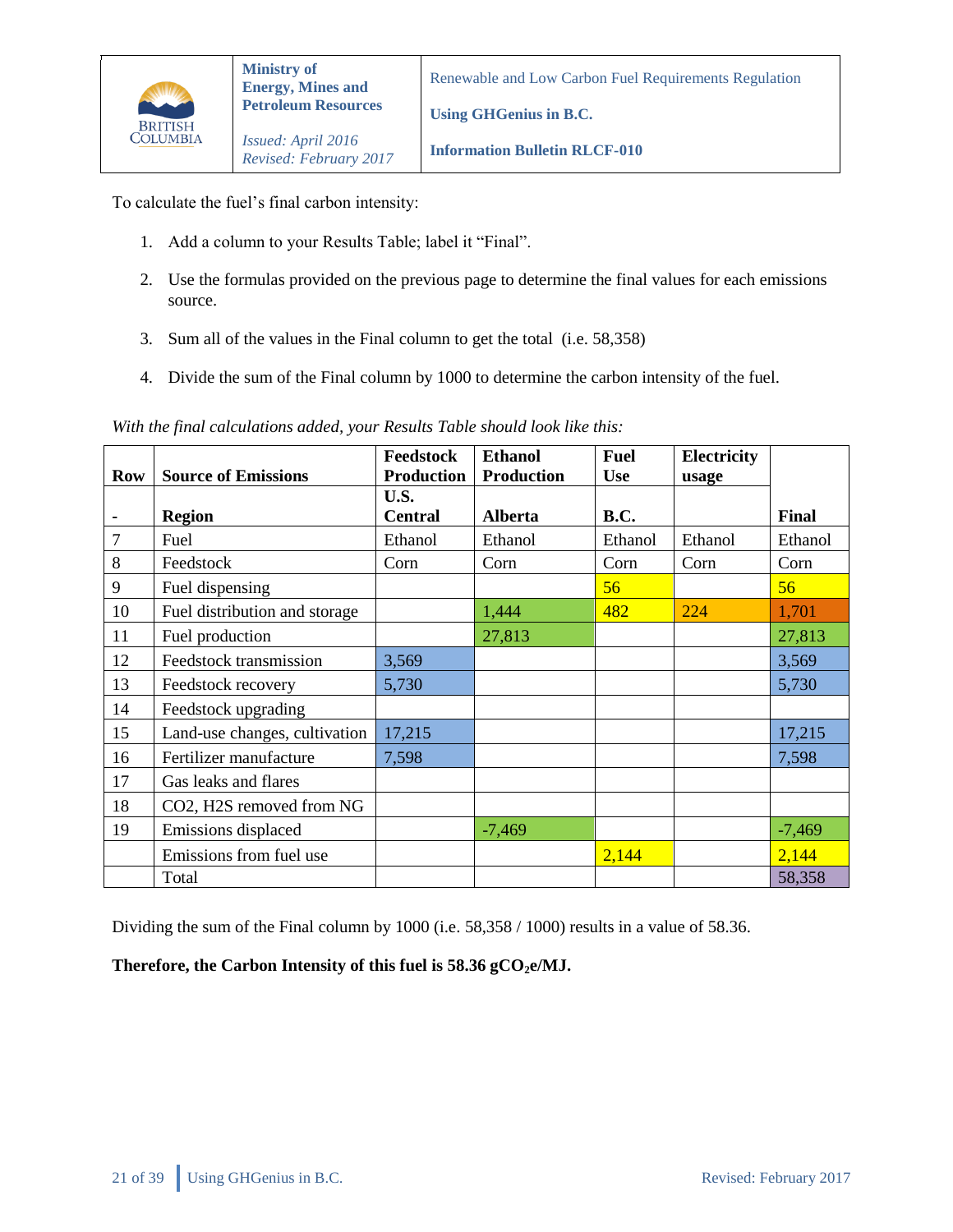

**Using GHGenius in B.C.**

*Issued: April 2016 Revised: February 2017*

**Information Bulletin RLCF-010**

# <span id="page-21-0"></span>**Appendix B. Biodiesel production example**

This example determines the carbon intensity of biodiesel made from soybean oil in 2015. In order to perform the analysis, the following information is used:

- a. The soybean is grown in the Ontario region and transported 50 km to the crushing facility.
- b. The soybean oil is then transported 25 km to the biodiesel production facility in Thunder Bay, Ontario.
- c. The finished biodiesel fuel is transported 3,200 km by rail to Vancouver, B.C. and then distributed 80 km by truck within Vancouver.

In this example, three model runs are needed to determine the value of each of the lifecycle components for the fuel:

- 1. One for the soybean production and biodiesel production in Ontario,
- 2. One for fuel consumption in B.C., and
- 3. One to account for electricity-related emissions that are double-counted by the multiple runs

Data used in this example is loosely based on a biodiesel production process. Actual production processes data would be different, and could include more inputs or outputs than used in this example depending on the production process used by the plant. Any additional inputs would be included in the Production of Alternative Fuels ("Alt Fuel Prod") and additional outputs would be included in the Co-Products Produced ("Coprods") sheets.

The values for Plant Operation Data, Production of Alternative Fuels and Co-Products produced are for each litre of fuel produced at the plant.

In this example we are not modifying all of the potential inputs that are available on each sheet. The data that is left unchanged is default data saved in GHGenius and therefore is acceptable for this example. Each fuel pathway is unique; the methodology used in this example may not accurately represent the carbon intensity of all soybean-based biodiesel.

<span id="page-21-1"></span>

| <b>Feedstock Production</b> | Growing soybean                                                | Ontario          |
|-----------------------------|----------------------------------------------------------------|------------------|
|                             | Soybean from field to crushing facility                        | 50 km by truck   |
|                             | Soybean oil from crushing facility to fuel production facility | 25 km by truck   |
| Transportation              | Biodiesel from fuel production facility to Vancouver, B.C.     | 3,200 km by rail |
|                             | Biodiesel from Vancouver, B.C. to market                       | 80 km by truck   |
|                             | Location                                                       | Ontario          |
| <b>Plant Operation Data</b> | Target (Production) year                                       | 2015             |
| (Energy and feedstock       | Base year                                                      | 2015             |
| use)                        | Electricity (kWh/litre)                                        | 0.042            |
|                             | Diesel (L/litre)                                               | 0.0              |

### **B.1. Collect the necessary data**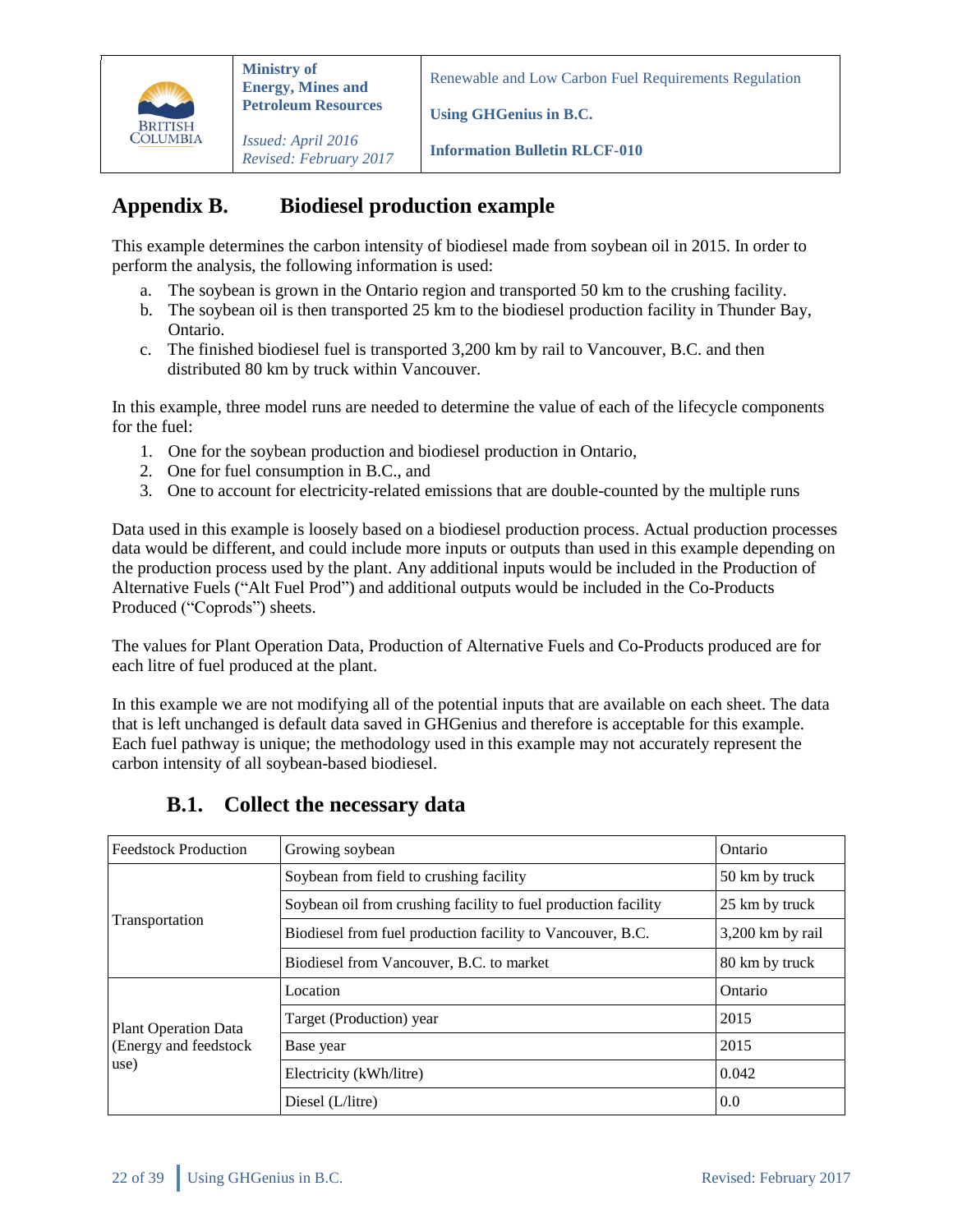

**Using GHGenius in B.C.**

*Issued: April 2016 Revised: February 2017*

**Information Bulletin RLCF-010**

|                             | Natural Gas (L/litre)       | 42.0  |
|-----------------------------|-----------------------------|-------|
|                             | Coal (Kg/litre)             | 0.0   |
|                             | Feedstock yield (Kg/litre)  | 0.877 |
|                             | Methanol (L/litre)          | 0.123 |
| <b>Production Chemicals</b> | Nitrogen (Kg/litre)         | 0.24  |
| (Used in production)        | Sodium Methylate (Kg/litre) | 0.009 |
|                             | Sulphuric Acid (Kg/litre)   | 0.012 |
|                             | Glycerine feed (Kg/litre)   | 0.032 |
| Co-products Produced        | Glycerine crude (Kg/litre)  | 0.022 |

### <span id="page-22-0"></span>**B.2. Create a workbook for model run results**

To ease the calculation of the carbon intensity of a given fuel, we recommend setting up an additional Excel workbook, separate from the GHGenius model, to organize the results of your model runs.

1. Copy the following table into A1 of the new workbook:

| Row | <b>Source of Emissions</b>               |
|-----|------------------------------------------|
|     | <b>Region</b>                            |
| 7   | Fuel/Fuel Precursor                      |
| 8   | Feedstock                                |
| 9   | Fuel dispensing                          |
| 10  | Fuel distribution and storage            |
| 11  | Fuel production                          |
| 12  | Feedstock transmission                   |
| 13  | Feedstock recovery                       |
| 14  | Feedstock upgrading                      |
| 15  | Land-use changes, cultivation            |
| 16  | Fertilizer manufacture                   |
| 17  | Gas leaks and flares                     |
| 18  | $CO2$ , H <sub>2</sub> S removed from NG |
| 19  | Emissions displaced                      |

- **Row** Refers to location of the data for a given aspect of the lifecycle within the GHGenius output table ("Upstream Results HHV" sheet)
- Source of Emissions Refers to the various stages of a fuel's lifecycle where emissions occur
- 2. Add a new column to the right for each region involved in the lifecycle of the fuel:
	- a. In our example, there are two regions where stages of the fuel lifecycle take place: Ontario (feedstock and fuel production) and B.C. (fuel distribution, storage and use).
	- b. Since the lifecycle analysis in our example takes place across multiple regions, we need to add a third column for the model run that will calculate the electricity emissions that are double-counted.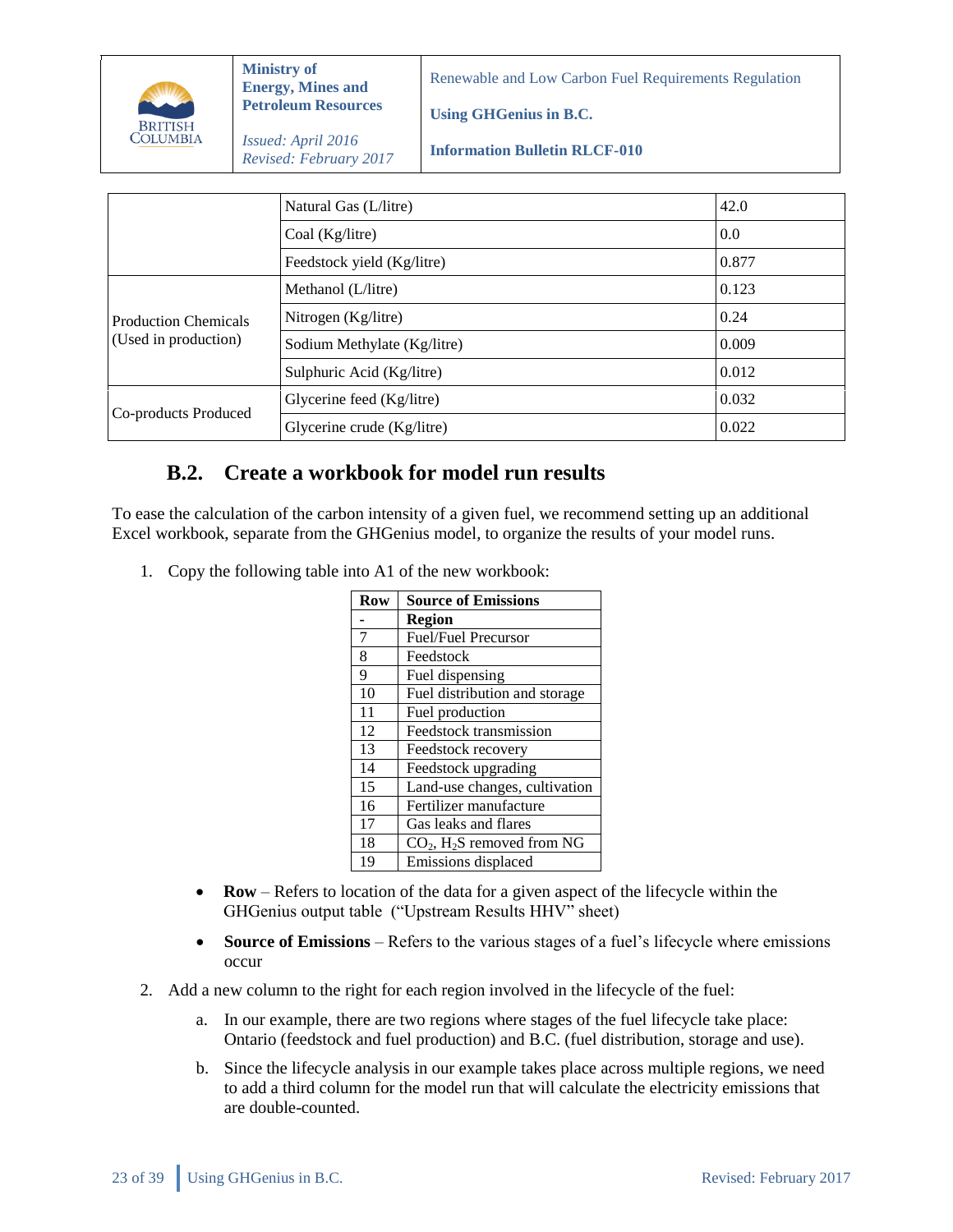

**Using GHGenius in B.C.**

**Information Bulletin RLCF-010**

- c. Add a row directly below the table and label it "Emissions from fuel use" in Column B.
- 3. To complete the lifecycle analysis, we will need to compile the results from the various model runs.
	- a. For the region where the feedstock is grown and the fuel is produced, include: Fuel distribution and storage, Fuel production, Feedstock transmission, Feedstock recovery, Land-use changes, Fertilizer manufacture and Emissions displaced. These stages are highlighted in Blue on the table below.
	- b. For the region where the fuel is consumed, include: Fuel dispensing, Fuel distribution and storage and Emissions from fuel use. These cells are highlighted in Yellow.
	- c. To account for the overlap in electricity emissions from multiple regions, highlight the Fuel distribution and storage cell in Orange.

| Row | <b>Source of Emissions</b>               | <b>Feedstock &amp;</b> | <b>Fuel Use</b>  | Electricity      |
|-----|------------------------------------------|------------------------|------------------|------------------|
|     |                                          | <b>Fuel Production</b> |                  | usage            |
|     | <b>Region</b>                            | <b>Ontario</b>         | <b>B.C.</b>      |                  |
|     | Fuel                                     | <b>Biodiesel</b>       | <b>Biodiesel</b> | <b>Biodiesel</b> |
| 8   | Feedstock                                | Soybean Oil            | Soybean Oil      | Soybean Oil      |
| 9   | Fuel dispensing                          |                        |                  |                  |
| 10  | Fuel distribution and storage            |                        |                  |                  |
| 11  | Fuel production                          |                        |                  |                  |
| 12  | Feedstock transmission                   |                        |                  |                  |
| 13  | Feedstock recovery                       |                        |                  |                  |
| 14  | Feedstock upgrading                      |                        |                  |                  |
| 15  | Land-use changes, cultivation            |                        |                  |                  |
| 16  | Fertilizer manufacture                   |                        |                  |                  |
| 17  | Gas leaks and flares                     |                        |                  |                  |
| 18  | $CO2$ , H <sub>2</sub> S removed from NG |                        |                  |                  |
| 19  | Emissions displaced                      |                        |                  |                  |
|     | Emissions from fuel use                  |                        |                  |                  |

4. The finished results table should look like this:

### <span id="page-23-0"></span>**B.3. Run 1: Components for feedstock and fuel production in "Ontario"**

The first model run will calculate the emission values associated with growing soybean and producing biodiesel in Ontario.

- 1. Open the model, enable macros and agree to the user agreement.
- 2. On the "Input" sheet:
	- a. Select Ontario as the regional default in the Regional Defaults Box in row 2 and approximately column D. The result will be displayed in cell G3.
	- b. Set the year of analysis (target year) to 2015, cell B3.
	- c. Verify that the IPCC value is set to 2007, cell B6 (value 2).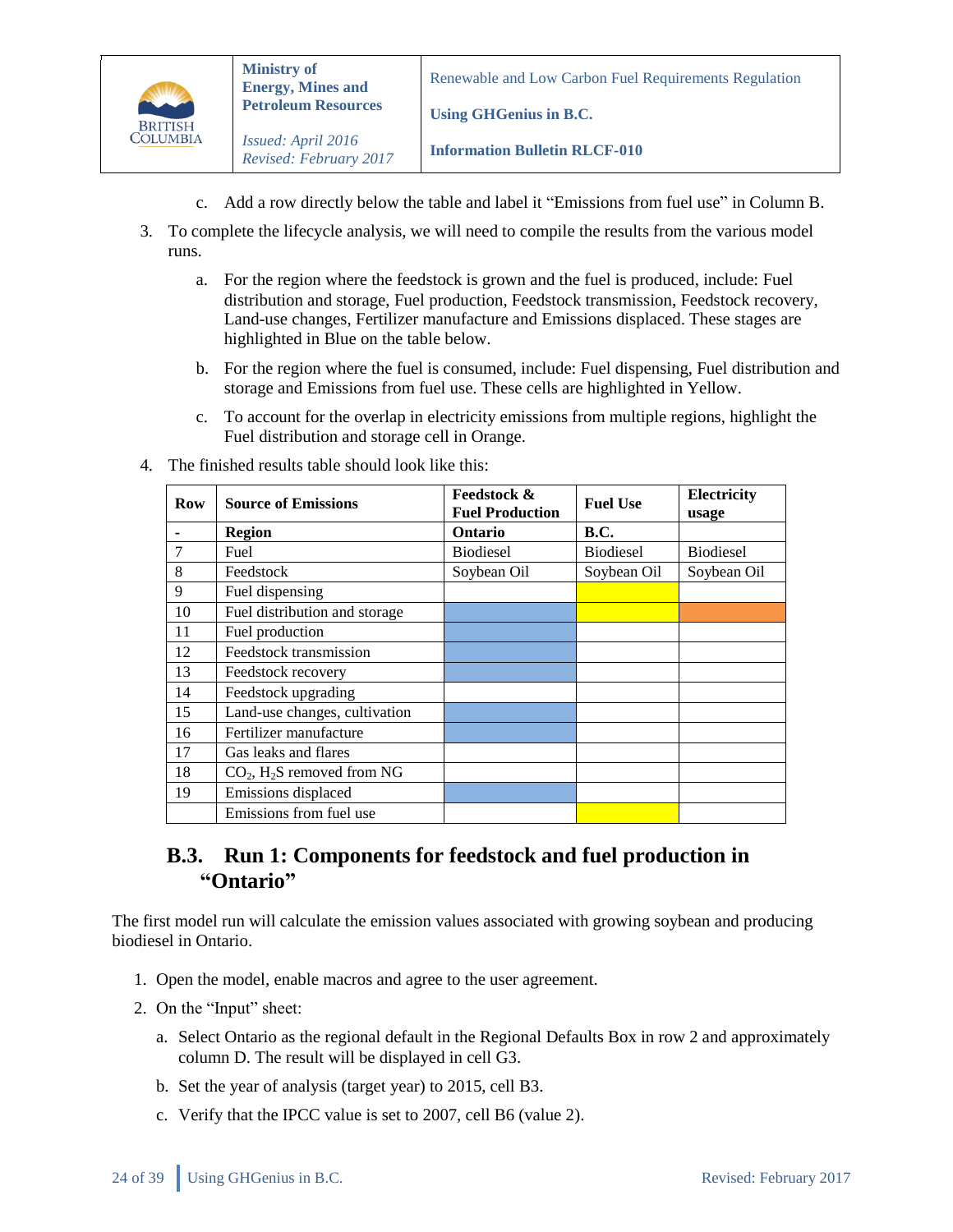

**Using GHGenius in B.C.**

**Information Bulletin RLCF-010**

d. Navigate to the transportation of feedstock and fuels section, starting at row 68 of the "Input" sheet, and enter the soybean transportation distance in column M ("soybean to plant") for the soybean from the field to the crushing facility.

In this example, the distance of the feedstock to the crushing facility is 50 km by truck. Enter:

- i. "Average km shipped by truck" cell  $M82 = 50$
- ii. "Tonnes-shipped/tonnes-produced by truck" cell  $M88 = 1.0$
- iii. Ensure that all other cells in that column =  $0 \ (M78 M81; M84 M87 = 0)$
- e. Next, enter the transportation distance in column N ("soybean oil to plant") for the soybean oil to the biodiesel production facility.

In this example, the distance between the crushing facility and biodiesel production facility is 25 km by truck. Enter:

- i. "Average km shipped by truck" cell  $N82 = 25$
- ii. "Tonnes-shipped/tonnes-produced by truck" cell  $N88 = 1.0$
- iii. Ensure that all other cells in that column =  $0 (N78 N81; N84 N87 = 0)$
- f. Locate the Finished Fuels transportation area on the "Input" sheet starting at row 90.

In this example, the biodiesel is shipped 3,200 km from Ontario to B.C. by rail. In column AB "biodiesel soybean", enter:

- i. "Average km shipped by rail" cell  $AB92 = 3200$
- ii. "Tonnes-shipped/tonnes-produced by rail" cell  $AB98 = 1.0$
- iii. Ensure that all other cells in that column =  $0(AB93 AB96; AB99 AB102 = 0)$
- g. Scroll down to the Alternative Fuel Production section starting at row 231 column A. The Alternative Fuel Production section allows inputs for fuel production from plant operation data. Since the biodiesel producer likely does not have access to the operating data of the crushing facility, the default values in GHGenius are acceptable. However, if access to this data is possible, it can be inputted into the GHGenius model in lieu of the default values.

For biodiesel production, this example will use general plant operation data from 2015. In column AL "Vegetable Oil Esterification", enter:

- i. "Base year" cell  $AL234 = 2015$
- ii. "Net electricity purchased" cell  $AL236 = 0.042$
- iii. "Diesel" cell AL237 =  $0.0$
- iv. "Natural gas"  $AL238 = 42.0$
- v. "Coal"  $AL239 = 0.0$
- vi. "Corn/soybeans/canola/wheat" (feedstock yield) cell AL241 = 0.877
- 3. Locate the "Alt Fuel Prod" sheet (to the right of the Input sheet).
	- a. Find column AQ "SoyD100" and enter the remaining alternative fuel production inputs.
		- i. Ensure that all cells in that column =  $0$  (AQ29 AQ51), then enter:
		- ii. "Methanol" cell  $AQ39 = 0.123$
		- iii. "Nitrogen" cell  $AQ42 = 0.24$
		- iv. "Sodium Methylate" cell AQ48 = 0.009
		- v. "Sulphuric Acid" cell  $AQ50 = 0.012$

Note: We recommend entering zero into cells AQ29 to AQ51 before entering data to ensure that no small default values (smaller than three decimal places) get included in the carbon intensity calculation.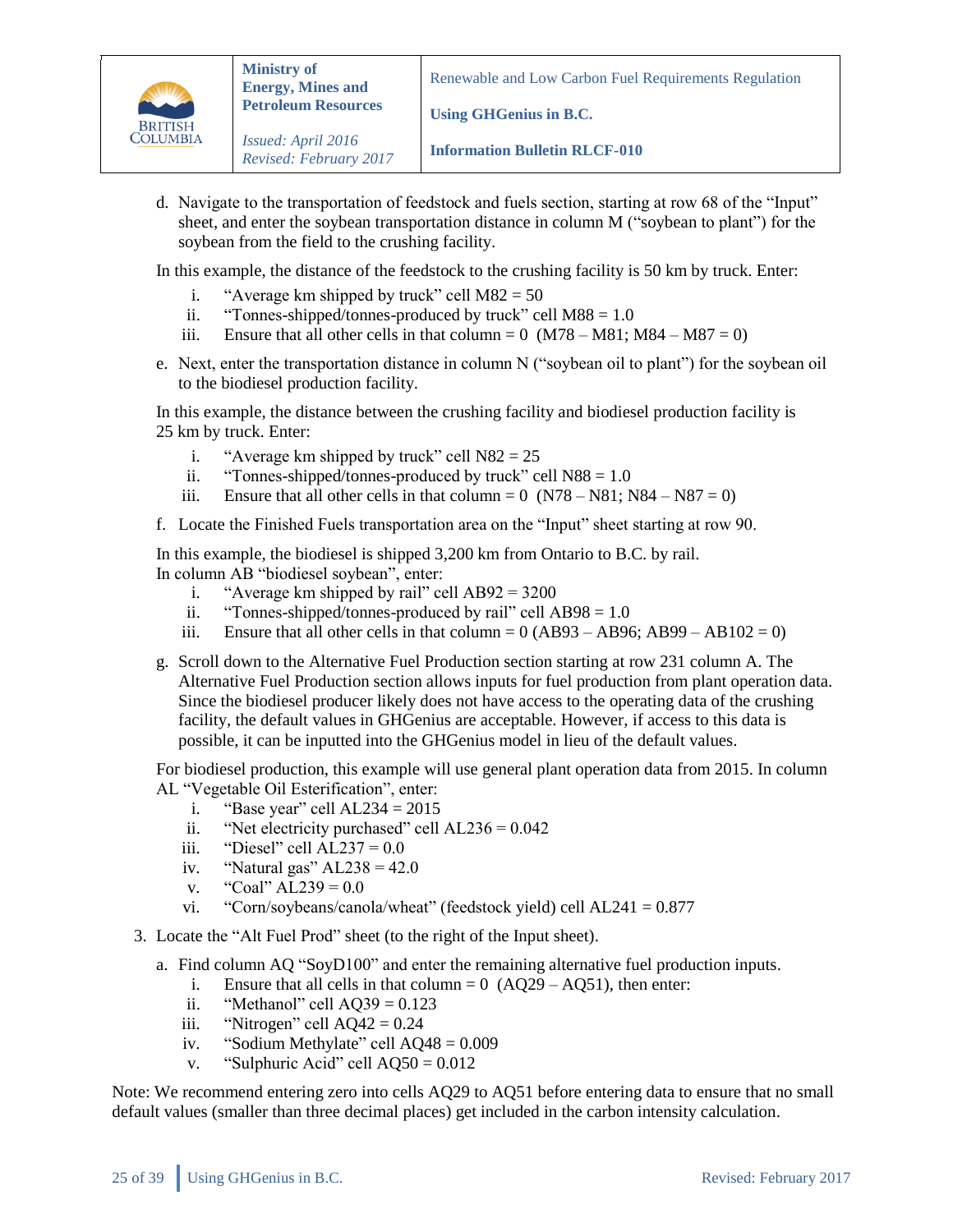

*Revised: February 2017*

Renewable and Low Carbon Fuel Requirements Regulation

**Using GHGenius in B.C.**

**Information Bulletin RLCF-010**

- 4. Locate the "Coprods" sheet (left of "Alt Fuel Prod" sheet).
	- a. Find column Y "biodiesel" in the Emissions Displaced by Net Electricity Production section (starting Row 81) and input the co-product values from the fuel production process:
		- i. "Glycerine feed" cell  $Y99 = 0.032$
		- ii. "Glycerine crude" cell  $Y101 = 0.022$
- 5. Scroll to cell A1 at the top of the "Input" sheet and click "Run Program".
- 6. Navigate to the "Upstream Results HHV" sheet; find column AE (Biodiesel Soybean).
	- a. Copy rows 7 to 19, and paste into the Results Table. Remember to use "paste special  $\rightarrow$  values and number formatting".

*With the Ontario values added, your Results Table should look like this:*

| <b>Row</b> | <b>Source of Emissions</b>               | <b>Feedstock &amp;</b> | <b>Fuel Use</b>  | Electricity      |
|------------|------------------------------------------|------------------------|------------------|------------------|
|            |                                          | <b>Fuel Production</b> |                  | usage            |
|            | <b>Region</b>                            | <b>Ontario</b>         | <b>B.C.</b>      |                  |
| 7          | Fuel                                     | <b>Biodiesel</b>       | <b>Biodiesel</b> | <b>Biodiesel</b> |
| 8          | Feedstock                                | Soybean Oil            | Soybean Oil      | Soybean Oil      |
| 9          | Fuel dispensing                          |                        |                  |                  |
| 10         | Fuel distribution and storage            | 1,620                  |                  |                  |
| 11         | Fuel production                          | 18,914                 |                  |                  |
| 12         | Feedstock transmission                   | 988                    |                  |                  |
| 13         | Feedstock recovery                       | 9,555                  |                  |                  |
| 14         | Feedstock upgrading                      |                        |                  |                  |
| 15         | Land-use changes, cultivation            | 67,088                 |                  |                  |
| 16         | Fertilizer manufacture                   | 5,573                  |                  |                  |
| 17         | Gas leaks and flares                     |                        |                  |                  |
| 18         | $CO2$ , H <sub>2</sub> S removed from NG |                        |                  |                  |
| 19         | Emissions displaced                      | $-81,471$              |                  |                  |
|            | Emissions from fuel use                  |                        |                  |                  |

### <span id="page-25-0"></span>**B.4. Run 2: Distribution and consumption in B.C.**

The second model run will calculate the values associated with fuel storage, dispensing and use in B.C.

- 1. On the "Input" sheet in the same GHGenius workbook:
	- a. Set the regional default to B.C. by clicking the B.C. button in the Regional Defaults Box in row 2 and approximately column E. The result will be displayed in cell G3.
	- b. Set the year of analysis (target year) to 2015, cell B3.
	- c. Verify that the IPCC value is set to 2007, cell B6 (value 2).
	- d. Locate the Finished Fuels section (starting row 90); find column AB.

The distance for the B.C. default for any fuel calculated will be 80 km by truck.

- i. "Average km shipped by truck" cell  $AB96 = 80$
- ii. "Tonnes-shipped/ tonnes-produced by truck" Cell  $AB102 = 1.0$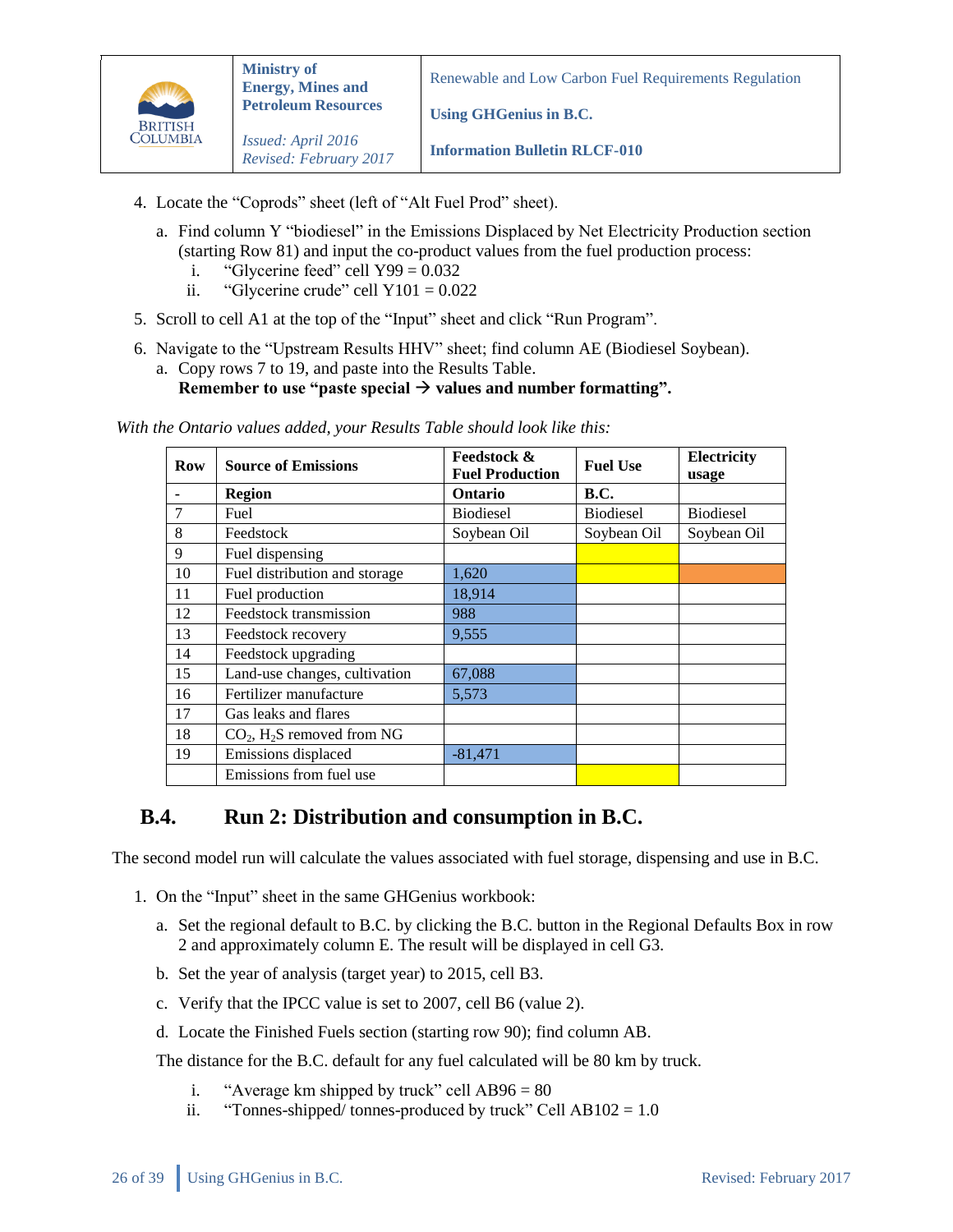

**Using GHGenius in B.C.**

*Issued: April 2016 Revised: February 2017*

**Information Bulletin RLCF-010**

- iii. Ensure that all other cells in that column =  $0 \text{ (AB92 AB95; AB98 AB101 = 0)}$
- 2. Scroll to cell A1 at the top of the "Input" sheet and click "Run Program".
- 3. Locate the "Upstream Results HHV" sheet; find column AE, "Biodiesel Soybean".
	- a. Copy rows 7 to 19 and paste into the Results Table. **Remember to use "paste special**  $\rightarrow$  **values and number formatting".**

*With the British Columbia values for soybean biodiesel added, your Results Table should look like this:*

| <b>Row</b>     | <b>Source of Emissions</b>               | <b>Feedstock &amp;</b> | <b>Fuel Use</b>  | Electricity      |
|----------------|------------------------------------------|------------------------|------------------|------------------|
|                |                                          | <b>Fuel Production</b> |                  | usage            |
|                | <b>Region</b>                            | <b>Ontario</b>         | <b>B.C.</b>      |                  |
| $\overline{7}$ | Fuel                                     | <b>Biodiesel</b>       | <b>Biodiesel</b> | <b>Biodiesel</b> |
| 8              | Feedstock                                | Soybean Oil            | Soybean Oil      | Soybean Oil      |
| 9              | Fuel dispensing                          |                        | 42               |                  |
| 10             | Fuel distribution and storage            | 1,620                  | 359              |                  |
| 11             | Fuel production                          | 18,914                 |                  |                  |
| 12             | Feedstock transmission                   | 988                    |                  |                  |
| 13             | Feedstock recovery                       | 9,555                  |                  |                  |
| 14             | Feedstock upgrading                      |                        |                  |                  |
| 15             | Land-use changes, cultivation            | 67,088                 |                  |                  |
| 16             | Fertilizer manufacture                   | 5,573                  |                  |                  |
| 17             | Gas leaks and flares                     |                        |                  |                  |
| 18             | $CO2$ , H <sub>2</sub> S removed from NG |                        |                  |                  |
| 19             | Emissions displaced                      | $-81,471$              |                  |                  |
|                | Emissions from fuel use                  |                        |                  |                  |

#### **Determining the British Columbia emissions from fuel use values**

The emissions released when the fuel is burnt in an engine will need to be included in the carbon intensity calculation. This information is found on the "Exhaust Emissions" sheet in GHGenius.

4. Locate the "Exhaust Emissions" sheet (it is near the end).

Depending on which fuel class (gasoline or diesel) the fuel being produced qualifies for, either the lightduty vehicle exhaust emissions (gasoline) or the heavy-duty vehicle exhaust emissions (diesel) value will be needed.

In this example biodiesel is used as a replacement for diesel in heavy-duty vehicles.

- 5. Find the "Heavy-Duty Vehicles: Calculated Emissions" section (Table 50e, row 112).
- 6. Copy the Net CO2+non CO2 (g/GJ) value from row 143 column G "Biodiesel SoyD100" and paste into the Results Table in the B.C. column.

**Remember to use "paste special**  $\rightarrow$  **values and number formatting".**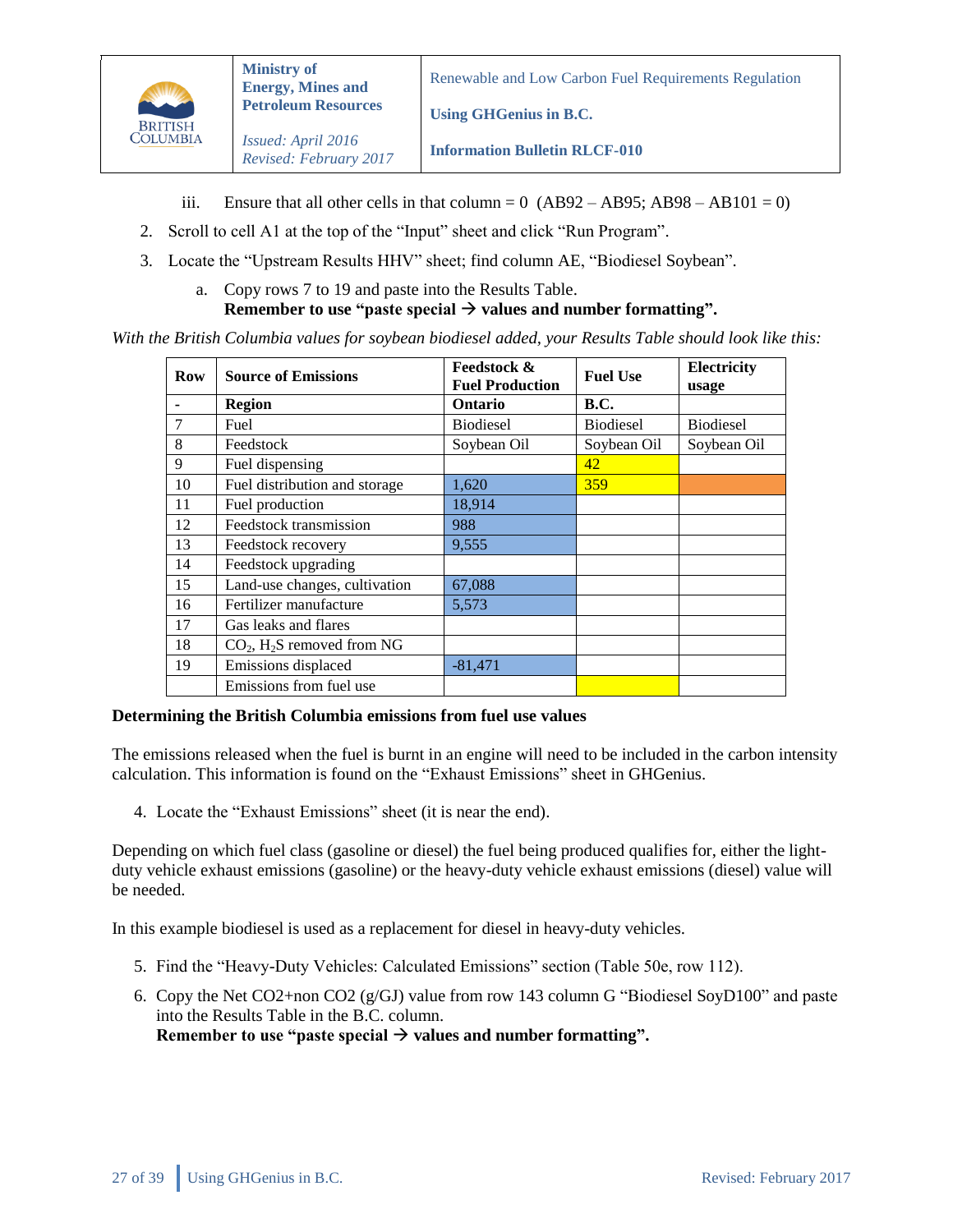

**Ministry of Energy, Mines and Petroleum Resources**

*Issued: April 2016 Revised: February 2017* Renewable and Low Carbon Fuel Requirements Regulation

**Using GHGenius in B.C.**

**Information Bulletin RLCF-010**

*With the emissions from fuel use in B.C. added, your Results Table should look like this:* 

| Row | <b>Source of Emissions</b>               | <b>Feedstock &amp;</b> | <b>Fuel Use</b>  | Electricity      |
|-----|------------------------------------------|------------------------|------------------|------------------|
|     |                                          | <b>Fuel Production</b> |                  | usage            |
|     | <b>Region</b>                            | <b>Ontario</b>         | <b>B.C.</b>      |                  |
| 7   | Fuel                                     | <b>Biodiesel</b>       | <b>Biodiesel</b> | <b>Biodiesel</b> |
| 8   | Feedstock                                | Soybean Oil            | Soybean Oil      | Soybean Oil      |
| 9   | Fuel dispensing                          |                        | 42               |                  |
| 10  | Fuel distribution and storage            | 1,620                  | 359              |                  |
| 11  | Fuel production                          | 18,914                 |                  |                  |
| 12  | Feedstock transmission                   | 988                    |                  |                  |
| 13  | Feedstock recovery                       | 9,555                  |                  |                  |
| 14  | Feedstock upgrading                      |                        |                  |                  |
| 15  | Land-use changes, cultivation            | 67,088                 |                  |                  |
| 16  | Fertilizer manufacture                   | 5,573                  |                  |                  |
| 17  | Gas leaks and flares                     |                        |                  |                  |
| 18  | $CO2$ , H <sub>2</sub> S removed from NG |                        |                  |                  |
| 19  | Emissions displaced                      | $-81,471$              |                  |                  |
|     | Emissions from fuel use                  |                        | 1,735            |                  |

### <span id="page-27-0"></span>**B.5. Run 3: Determining electricity usage**

The final model run will calculate the values associated with the overlap of electricity use between regions.

- 1. On the "Input" sheet in the same GHGenius workbook:
	- a. Set the model to Ontario (near cell D2). The result will be displayed in cell G3.
	- b. Set the year of analysis (target year) to 2015, cell B3.
	- c. Verify that the IPCC value is set to 2007, cell B6 (value 2).
- 2. Locate the Finished Fuels section (starting row 90); find column AB.
	- i. "Average km shipped by truck" cell  $AB96 = 0.01$
	- ii. "Tonnes-shipped/ tonnes-produced by truck" cell  $AB102 = 1.0$
	- iii. Ensure that all other cells in that column =  $0 \text{ (AB92 AB95; AB98 AB101 = 0)}$

Note: The small value in cell AB96 is necessary for the transportation distance or the model will not run correctly; the effect of this practice on final emissions is negligible.

- 3. Scroll up and select "Run Program" in cell A1.
- 4. Locate the "Upstream Results HHV" sheet; find column AE, "Biodiesel Soybean".
	- a. Copy rows 7 to 19 and paste into the Results Table. **Remember to use "paste special**  $\rightarrow$  **values and number formatting".**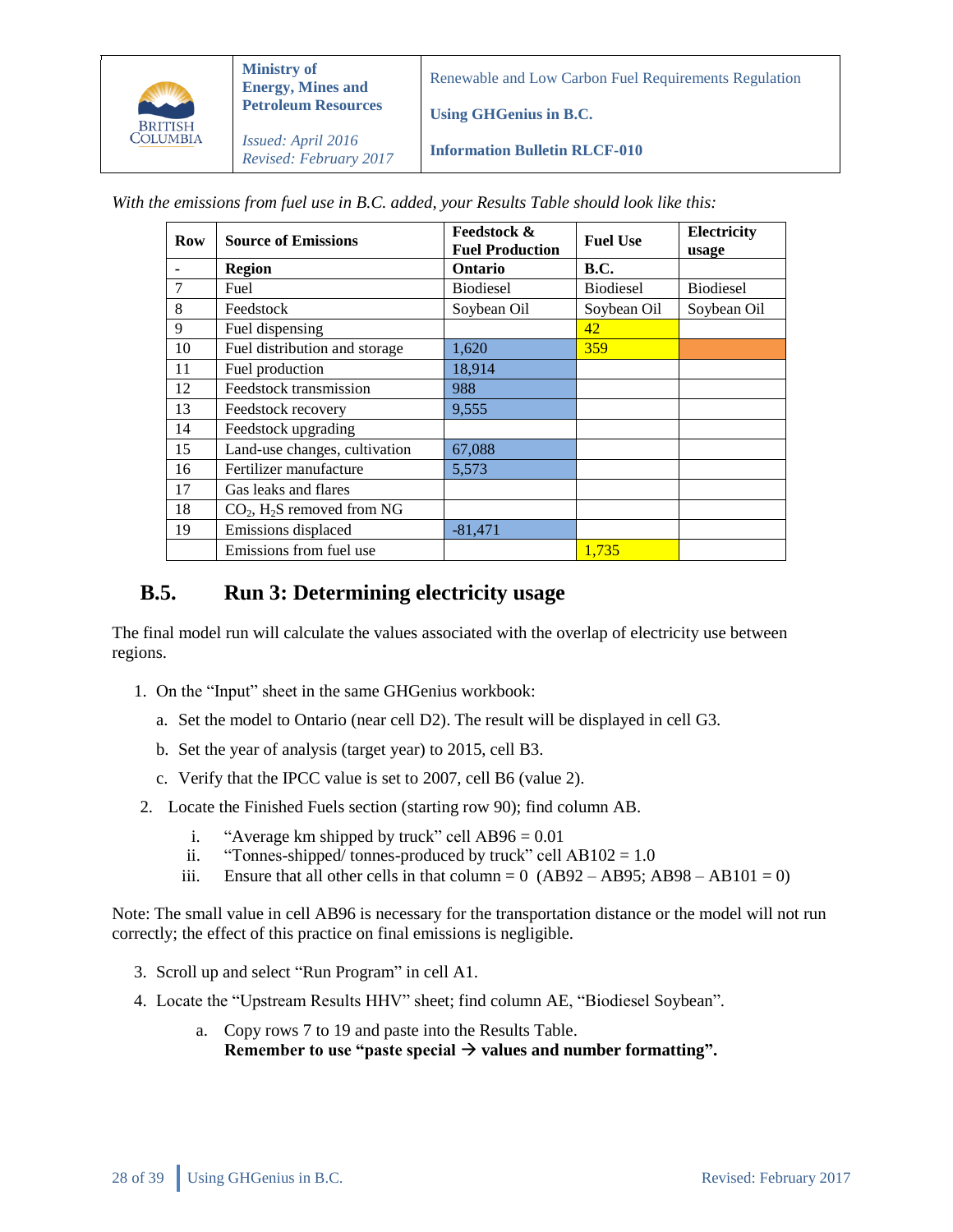

**Ministry of Energy, Mines and Petroleum Resources**

Renewable and Low Carbon Fuel Requirements Regulation

**Using GHGenius in B.C.**

*Issued: April 2016 Revised: February 2017*

**Information Bulletin RLCF-010**

*With the overlap of electricity value added, your Results Table should look like this:*

| Row | <b>Source of Emissions</b>               | <b>Feedstock &amp;</b> | <b>Fuel Use</b>  | Electricity      |
|-----|------------------------------------------|------------------------|------------------|------------------|
|     |                                          | <b>Fuel Production</b> |                  | usage            |
|     | <b>Region</b>                            | <b>Ontario</b>         | <b>B.C.</b>      |                  |
| 7   | Fuel                                     | <b>Biodiesel</b>       | <b>Biodiesel</b> | <b>Biodiesel</b> |
| 8   | Feedstock                                | Soybean Oil            | Soybean Oil      | Soybean Oil      |
| 9   | Fuel dispensing                          |                        | 42               |                  |
| 10  | Fuel distribution and storage            | 1,620                  | 359              | 92               |
| 11  | Fuel production                          | 18,914                 |                  |                  |
| 12  | Feedstock transmission                   | 988                    |                  |                  |
| 13  | Feedstock recovery                       | 9,555                  |                  |                  |
| 14  | Feedstock upgrading                      |                        |                  |                  |
| 15  | Land-use changes, cultivation            | 67,088                 |                  |                  |
| 16  | Fertilizer manufacture                   | 5,573                  |                  |                  |
| 17  | Gas leaks and flares                     |                        |                  |                  |
| 18  | $CO2$ , H <sub>2</sub> S removed from NG |                        |                  |                  |
| 19  | Emissions displaced                      | $-81,471$              |                  |                  |
|     | Emissions from fuel use                  |                        | 1,735            |                  |

### <span id="page-28-0"></span>**B.6. Calculating the final fuel carbon intensity**

To calculate the carbon intensity of a fuel, specific values from each run (region) are required to create a full lifecycle analysis of the carbon intensity of the fuel. The calculation formulas may differ depending on the fuel in question's specific lifecycle components and the regions in which those components occur.

| Line<br><b>Number</b> | <b>Source</b>                            | <b>Values Explanation</b>                                                                        | <b>Calculation Formula</b>                                              |
|-----------------------|------------------------------------------|--------------------------------------------------------------------------------------------------|-------------------------------------------------------------------------|
| 9                     | Fuel dispensing                          | Occurs entirely within B.C.                                                                      | $=$ (B.C. value)                                                        |
| 10                    | Fuel distribution and storage            | Occurs in every region from fuel<br>production onward. Must be corrected<br>for double counting. | $=$ (Ontario value) + (B.C.<br>$value) - (Electricity)$<br>usage value) |
| 11                    | Fuel production                          | Occurs entirely within Ontario                                                                   | $=$ (Ontario value)                                                     |
| 12                    | Feedstock transmission                   | Occurs entirely within Ontario                                                                   | $=$ (Ontario value)                                                     |
| 13                    | Feedstock recovery                       | Occurs entirely within Ontario                                                                   | $=$ (Ontario value)                                                     |
| 14                    | Feedstock upgrading                      | This occurs in the fuel production run.                                                          | No value in example                                                     |
| 15                    | Land-use changes, cultivation            | Occurs entirely within Ontario                                                                   | $=$ (Ontario value)                                                     |
| 16                    | Fertilizer manufacture                   | Occurs entirely within Ontario                                                                   | $=$ (Ontario value)                                                     |
| 17                    | Gas leaks and flares                     | This occurs in the fuel production run.                                                          | No value in example                                                     |
| 18                    | $CO2$ , H <sub>2</sub> S removed from NG | This occurs in the fuel production run.                                                          | No value in example                                                     |
| 19                    | Emissions displaced                      | Occurs entirely within Ontario                                                                   | $=$ (Ontario value)                                                     |
|                       | Emissions from fuel use                  | Occurs entirely within B.C.                                                                      | $=$ (B.C. value)                                                        |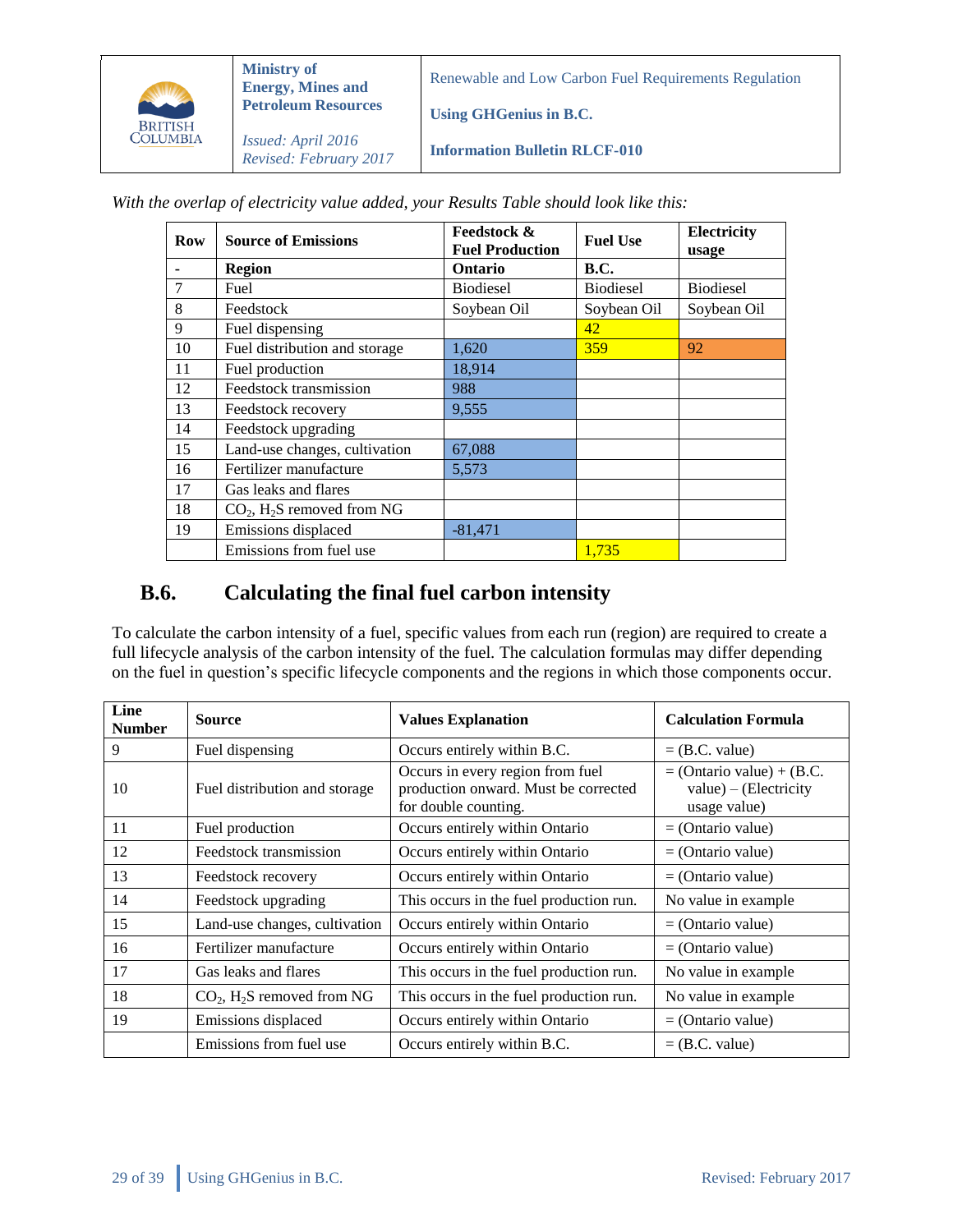

T

٦

**Using GHGenius in B.C.**

*Issued: April 2016 Revised: February 2017*

**Information Bulletin RLCF-010**

To calculate the fuel's final carbon intensity:

- Add a column to your Results Table; label it "FINAL".
- Use the formulas provided on the previous page to determine the final values for each emissions source.
- Sum all of the values in the Final column to get the total (i.e. 24,310)
- Divide the sum of the Final column by 1000 to determine the carbon intensity of the fuel.

 $\blacksquare$  $\top$ **Feedstock**   $\top$ ┯

*With the final calculations added, the Results Table should look like this:*

| <b>Row</b>     | <b>Source of Emissions</b>               | r eeastock<br>& Fuel<br><b>Production</b> | <b>Fuel Use</b>            | Electricity<br>usage |                  |
|----------------|------------------------------------------|-------------------------------------------|----------------------------|----------------------|------------------|
|                | <b>Region</b>                            | <b>Ontario</b>                            | <b>B.C.</b>                |                      | <b>FINAL</b>     |
| $\overline{7}$ | Fuel                                     | <b>Biodiesel</b>                          | <b>Biodiesel</b>           | <b>Biodiesel</b>     | <b>Biodiesel</b> |
| 8              | Feedstock                                | Soybean Oil                               | Soybean<br>O <sub>il</sub> | Soybean<br>Oil       | Soybean<br>Oil   |
| 9              | Fuel dispensing                          |                                           | 42                         |                      | 42               |
| 10             | Fuel distribution and storage            | 1,620                                     | 359                        | 92                   | 1,887            |
| 11             | Fuel production                          | 18,914                                    |                            |                      | 18,914           |
| 12             | Feedstock transmission                   | 988                                       |                            |                      | 988              |
| 13             | Feedstock recovery                       | 9,555                                     |                            |                      | 9,555            |
| 14             | Feedstock upgrading                      |                                           |                            |                      |                  |
| 15             | Land-use changes, cultivation            | 67,088                                    |                            |                      | 67,088           |
| 16             | Fertilizer manufacture                   | 5,573                                     |                            |                      | 5,573            |
| 17             | Gas leaks and flares                     |                                           |                            |                      |                  |
| 18             | $CO2$ , H <sub>2</sub> S removed from NG |                                           |                            |                      |                  |
| 19             | Emissions displaced                      | $-81,471$                                 |                            |                      | $-81,471$        |
|                | Emissions from fuel use                  |                                           | 1,735                      |                      | 1,735            |
|                | TOTAL                                    |                                           |                            |                      | 24,310           |

Dividing the sum of the Final column by 1000 (i.e. 24,310 / 1000) results in a value of 24.31.

#### **Therefore, the Carbon Intensity of this fuel is 24.31 gCO2e/MJ.**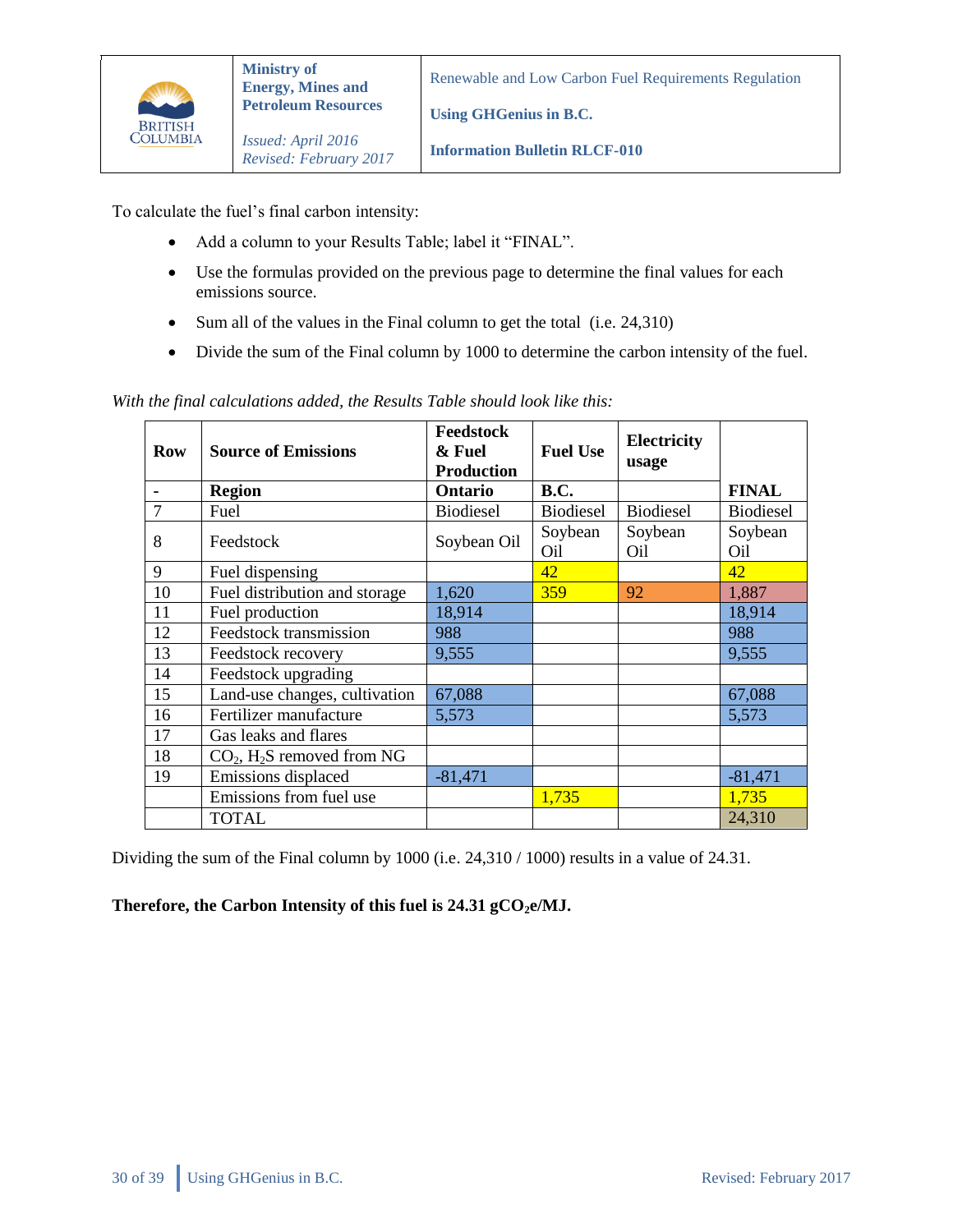

*Issued: April 2016 Revised: February 2017*

**Information Bulletin RLCF-010**

**Using GHGenius in B.C.**

# <span id="page-30-0"></span>**Appendix C. Hydrogenation-Derived Renewable Diesel (HDRD) production example**

The following information is used to determine the carbon intensity of HDRD made from yellow grease in 2015:

- a. The yellow grease is collected from local restaurants and food production facilities in Boise, Idaho and transported 85 km by truck to the HDRD production facility just outside the city.
- b. The finished HDRD fuel is transported 1,030 km by truck to Vancouver, B.C. and then distributed 80 km by truck within Vancouver.

In this example, three model runs are needed to determine the value of each of the lifecycle components for the fuel:

- 1. One for feedstock collection and HDRD production in U.S. West,
- 2. One for fuel consumption in B.C., and
- 3. One to account for electricity-related emissions that are double-counted by the multiple runs.

Data used in this example is loosely based on a HDRD production process. Actual production processes data would be different, and could include more inputs or outputs than used in this example depending on the production process used by the plant. Any additional inputs would be included in the Production of Alternative Fuels ("Alt Fuel Prod") and additional outputs would be included in the Co-Products Produced ("Coprods") sheets.

The values for Plant Operation Data and Production of Alternative Fuels are for each litre of fuel produced at the plant.

In this example we are not modifying all of the potential inputs that are available on each sheet. The data that is left unchanged is default data saved in GHGenius and therefore is acceptable for this example. Each fuel pathway is unique; the methodology used in this example may not accurately represent the carbon intensity of all yellow grease-based HDRD.

| <b>Feedstock Production</b>                          | Collecting yellow grease                              | U.S. West         |
|------------------------------------------------------|-------------------------------------------------------|-------------------|
|                                                      | Yellow grease distance to fuel production facility    | 85 km by truck    |
| Transportation                                       | HDRD from fuel production facility to Vancouver, B.C. | 1,030 km by truck |
|                                                      | HDRD from Vancouver B.C. to market                    | 80 km by truck    |
|                                                      | Location                                              | U.S. West         |
|                                                      | Target (Production) year                              | 2015              |
| <b>Plant Operation Data</b><br>(Energy and feedstock | Base year                                             | 2015              |
| use)                                                 | Electricity (kWh/litre)                               | 0.888             |
|                                                      | Diesel (L/litre)                                      | 0.0               |
|                                                      | Natural gas (L/litre)                                 | 6.80              |

### <span id="page-30-1"></span>**C.1. Collect the necessary data**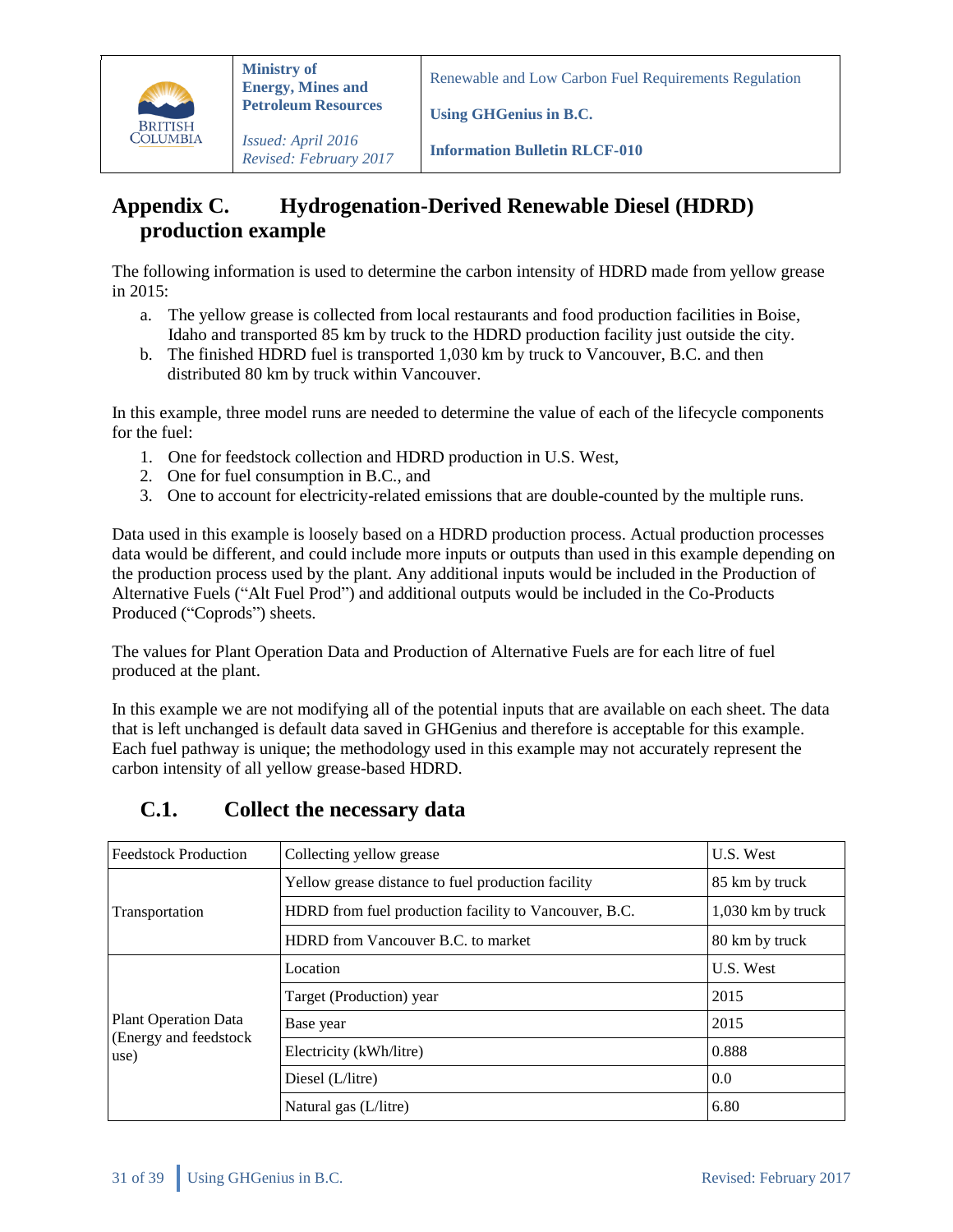

**Using GHGenius in B.C.**

*Issued: April 2016 Revised: February 2017*

**Information Bulletin RLCF-010**

|                             | Coal (Kg/litre)            | 0.0     |
|-----------------------------|----------------------------|---------|
|                             | Feedstock yield (Kg/litre) |         |
| <b>Production Chemicals</b> | Hydrogen (Kg/litre)        | 0.01001 |
|                             | NaOH (Kg/litre)            | 0.00353 |
| (Used in production)        | Nitrogen $(N)$ (Kg/litre)  | 0.00472 |
|                             | Phosphoric Acid            | 0.00176 |
| Co-products Produced        | Gaseous fuel (L/litre)     | 0.112   |
|                             | Liquid fuel (L/litre)      | 0.0045  |

# <span id="page-31-0"></span>**C.2. Create a workbook for model run results**

To ease the calculation of the carbon intensity of a given fuel, we recommend setting up an additional Excel workbook, separate from the GHGenius model, to organize the results of your model runs.

1. Copy the following table into A1 of the new workbook:

| Row | <b>Source of Emissions</b>    |
|-----|-------------------------------|
|     | Region                        |
| 7   | Fuel/Fuel Precursor           |
| 8   | Feedstock                     |
| 9   | Fuel dispensing               |
| 10  | Fuel distribution and storage |
| 11  | Fuel production               |
| 12  | Feedstock transmission        |
| 13  | Feedstock recovery            |
| 14  | Feedstock upgrading           |
| 15  | Land-use changes, cultivation |
| 16  | Fertilizer manufacture        |
| 17  | Gas leaks and flares          |
| 18  | CO2, H2S removed from NG      |
| 19  | Emissions displaced           |

- **Row** Refers to location of the data for a given aspect of the lifecycle within the GHGenius output table ("Upstream Results HHV" sheet)
- Source of Emissions Refers to the various stages of a fuel's lifecycle where emissions occur
- 2. Add a new column to the right for each region involved in the lifecycle of the fuel:
	- a. In the case of our example, there are two regions where stages of the fuel lifecycle take place: U.S. West (fuel production) and B.C. (fuel distribution, storage and use).
	- b. Since the lifecycle analysis in our example takes place across more than one region, we need to add a third column for the final model run that will calculate the electricity emissions that are double-counted.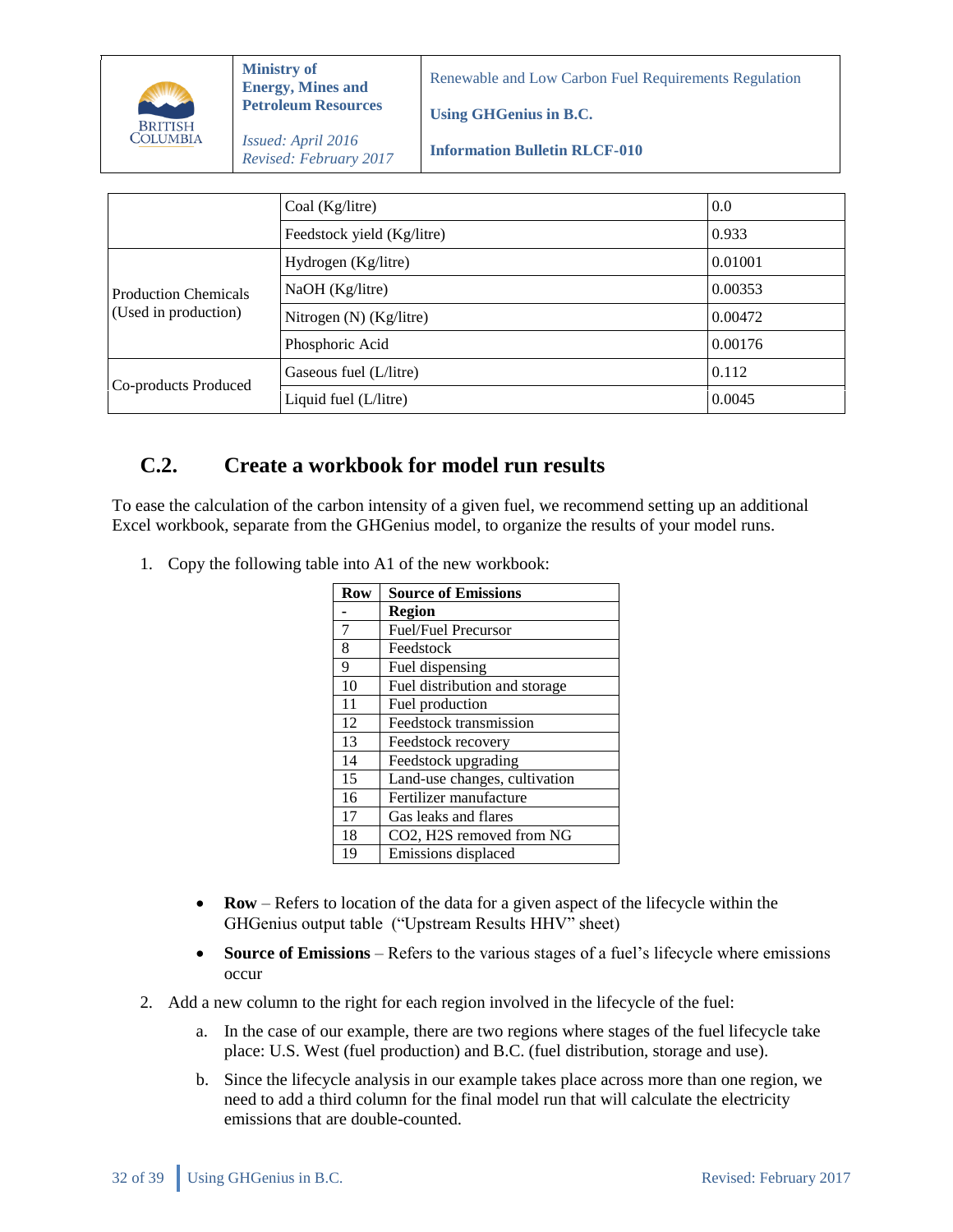

**Using GHGenius in B.C.**

**Information Bulletin RLCF-010**

- c. Add a row directly below the table and label it "Emissions from fuel use" in Column B.
- 3. To complete the lifecycle analysis, we will need to compile the results from the various model runs. In this example, yellow grease is considered a waste product, so the lifecycle assessment does not include its production (feedstock production) at restaurants and other sources.
	- a. For the region where fuel production occurs, include: Fuel distribution and storage, Fuel production, Feedstock transmission and Emissions displaced. These are highlighted in Green.
	- b. For the region where the fuel is consumed, include: Fuel dispensing, Fuel distribution and storage and Emissions from fuel use. These cells are highlighted in Yellow.
	- c. Finally, to account for the overlap in electricity emissions from multiple regions, highlight the Fuel distribution and storage cell in Orange.
- 4. The finished results table should look like this:

|            |                               | <b>HDRD</b>       |                 |                          |
|------------|-------------------------------|-------------------|-----------------|--------------------------|
| <b>Row</b> | <b>Source of Emissions</b>    | <b>Production</b> | <b>Fuel Use</b> | <b>Electricity</b> usage |
|            | <b>Region</b>                 | <b>U.S. West</b>  | <b>B.C.</b>     |                          |
|            | Fuel                          |                   |                 |                          |
| 8          | Feedstock                     |                   |                 |                          |
| 9          | Fuel dispensing               |                   |                 |                          |
| 10         | Fuel distribution and storage |                   |                 |                          |
| 11         | Fuel production               |                   |                 |                          |
| 12         | Feedstock transmission        |                   |                 |                          |
| 13         | Feedstock recovery            |                   |                 |                          |
| 14         | Feedstock upgrading           |                   |                 |                          |
| 15         | Land-use changes, cultivation |                   |                 |                          |
| 16         | Fertilizer manufacture        |                   |                 |                          |
| 17         | Gas leaks and flares          |                   |                 |                          |
| 18         | CO2, H2S removed from NG      |                   |                 |                          |
| 19         | Emissions displaced           |                   |                 |                          |
|            | Emissions from fuel use       |                   |                 |                          |

### <span id="page-32-0"></span>**C.3. Run 1: Fuel production in "U.S. West"**

The first model run will calculate the values associated with the fuel production in Boise, Idaho.

- 1. Open the model, enable macros and agree to the user agreement.
- 2. On the "Input" sheet:
	- a. Select U.S. West as the regional default in the Regional Defaults Box in row 2 and approximately column H. The result will be displayed in cell G3.
	- b. Set the year of analysis (target year) to 2015, cell B3.
	- c. Verify that the IPCC value is set to 2007, cell B6 (value 2).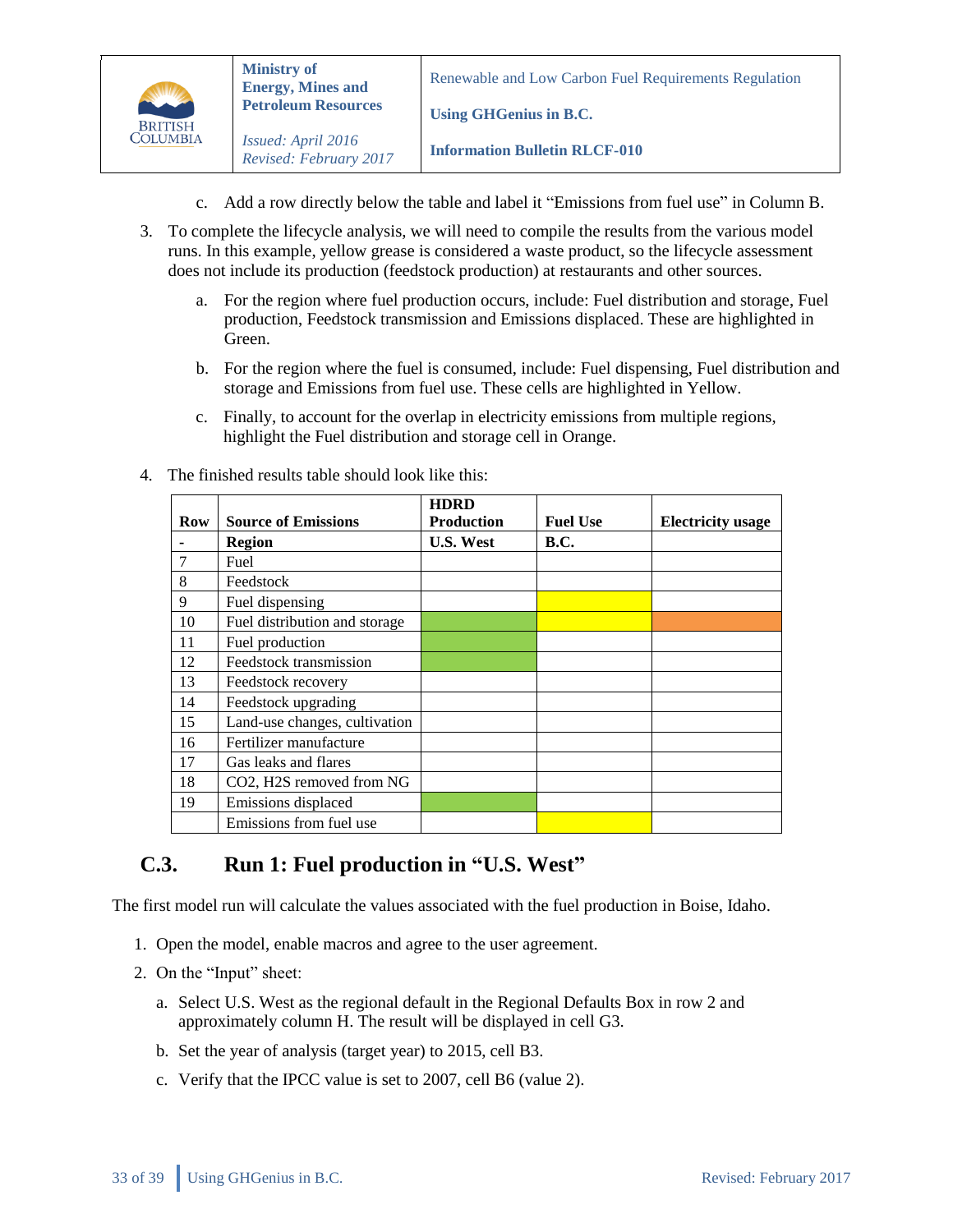

**Using GHGenius in B.C.**

**Information Bulletin RLCF-010**

d. Scroll down to the Characteristics of Fuels, Gases, and Feedstocks section, starting at row 32. Click on the "HRD Feedstock" cell in row 50 (cell B50) to bring up a drop-down arrow directly to the right of the cell. Using the drop-down menu, select the feedstock.

In this example, the HDRD feedstock is yellow grease. Select:

i. "HRD Feedstock" cell B50 = "Yellow Grease"

Note: If you have turned off Excel's "automatic calculation" feature, it is recommended to click on the calculate button at this time. It is located in the bottom left corner of Excel. Doing so will update the "HRD feedstock" columns with the heading "Yellow Grease".

e. Navigate to the Transportation of Feedstocks, Fuels, Vehicles, Etc. section, starting at row 68 of the "Input" sheet. Enter the yellow grease transportation component in column Z "yellow grease to plant" for the distance the feedstock travels to the fuel production facility.

In this example, yellow grease is shipped 85 km by truck to the fuel production facility. Enter:

- i. "Average km shipped by truck" cell  $Z82 = 85$
- ii. "Tonnes-shipped/tonnes-produced by truck" cell  $Z88 = 1.0$
- iii. Ensure that all other cells in that column =  $0$  (Z78 Z81; Z84 Z87 = 0)
- f. Next, locate the Finished Fuels transportation area on the "Input" sheet starting at row 90.

In this example, the HDRD is shipped 1,030 km from Boise, Idaho to B.C. by truck.

In column AK "HRD", enter:

- i. "Average km shipped by truck" cell  $AK96 = 1030$
- ii. "Tonnes-shipped/tonnes-produced by truck" cell  $AK102 = 1.0$
- iii. Ensure that all other cells in that column =  $0(AK92 AK95; AK98 AK101 = 0)$
- g. Scroll down to the Alternative Fuel Production section starting at row 231 column A. The Alternative Fuel Production section allows inputs for fuel production from plant operation data.

This example will use general HDRD plant operation data from 2015. In column BH "HRD yellow grease", enter:

- i. "Base year" cell BH234 =  $2015$
- ii. "Net electricity purchased" cell BH236 =  $0.888$
- iii. "Diesel" cell BH237 =  $0.0$
- iv. "Natural gas" cell BH238 =  $6.80$
- v. "Coal" BH239 =  $0.0$
- vi. "Corn/soybean/canola/wheat" (feedstock) cell BH241 =  $0.933$
- 3. Locate the "Alt Fuel Prod" sheet (to the right of the Input sheet).
	- a. Find column BN "HRD yellow grease" and enter the remaining alternative fuel production inputs.
		- i. Ensure that cells BN29 to BN51 = 0, then enter:
		- ii. "Hydrogen" cell BN36 =  $0.01001$
		- iii. "NaOH" cell  $BN40 = 0.00353$
		- iv. "Nitrogen" cell  $BN42 = 0.00472$
		- v. "Phosphoric Acid" cell  $BN45 = 0.00176$

Note: We recommend entering zero into cells BN29 to BN51 before entering data to ensure that no small default values (smaller than three decimal places) get included in the carbon intensity calculation.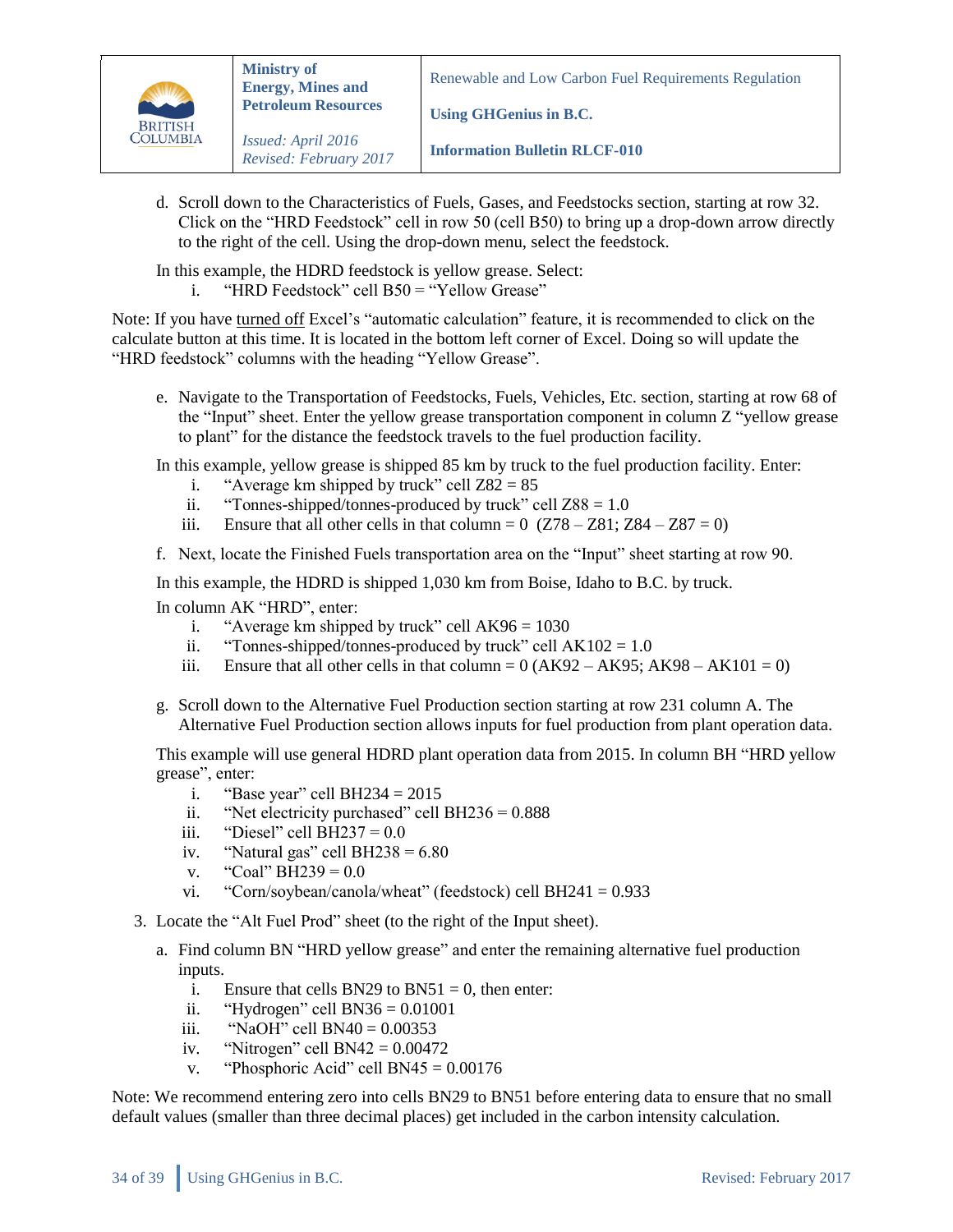

**Using GHGenius in B.C.**

**Information Bulletin RLCF-010**

- 4. Locate the "Coprods" sheet (left of "Alt Fuel Prod" sheet).
	- a. Find column AO "HRD" in the Emissions Displaced by Net Electricity Production section (starting Row 81) and input the co-product values from the fuel production process:
		- i. "Gaseous fuel" cell  $AO106 = 0.112$
		- ii. "Liquid fuel" cell  $AO108 = 0.0045$
- 5. Navigate back to the "Input" sheet. Click "Run Program" in cell A1.
- 6. Locate the "Upstream Results HHV" sheet; find column AV, "HRD Yellow Grease".
	- a. Copy rows 7 to 19 and paste into the Results Table. **Remember to use "paste special**  $\rightarrow$  **values and number formatting".**

*With the U.S. West values for yellow grease HDRD added, your Results Table should look like this:*

|     |                               | <b>HDRD</b>          |                 |                          |
|-----|-------------------------------|----------------------|-----------------|--------------------------|
| Row | <b>Source of Emissions</b>    | <b>Production</b>    | <b>Fuel Use</b> | <b>Electricity</b> usage |
|     | <b>Region</b>                 | <b>U.S. West</b>     | <b>B.C.</b>     |                          |
|     | Fuel                          | <b>HRD</b>           |                 |                          |
| 8   | Feedstock                     | <b>Yellow Grease</b> |                 |                          |
| 9   | Fuel dispensing               |                      |                 |                          |
| 10  | Fuel distribution and storage | 3,174                |                 |                          |
| 11  | Fuel production               | 19,960               |                 |                          |
| 12  | Feedstock transmission        | 927                  |                 |                          |
| 13  | Feedstock recovery            |                      |                 |                          |
| 14  | Feedstock upgrading           |                      |                 |                          |
| 15  | Land-use changes, cultivation |                      |                 |                          |
| 16  | Fertilizer manufacture        |                      |                 |                          |
| 17  | Gas leaks and flares          |                      |                 |                          |
| 18  | CO2, H2S removed from NG      |                      |                 |                          |
| 19  | Emissions displaced           | $-6.037$             |                 |                          |
|     | Emissions from fuel use       |                      |                 |                          |

### <span id="page-34-0"></span>**C.4. Run 2: Distribution and consumption in B.C.**

The second model run will calculate the values associated with fuel storage, dispensing and use in B.C.

- 1. On the "Input" sheet in the same GHGenius workbook:
	- a. Set the regional default to B.C. by clicking the B.C. button in the Regional Defaults Box in row 2 and approximately column E. The result will be displayed in cell G3.
	- b. Set the year of analysis (target year) to 2015, cell B3.
	- c. Verify that the IPCC value is set to 2007, cell B6 (value 2).
	- d. Locate the Finished Fuels section (starting row 90); find column AK.

The distance for the B.C. default for any fuel calculated will be 80 km by truck.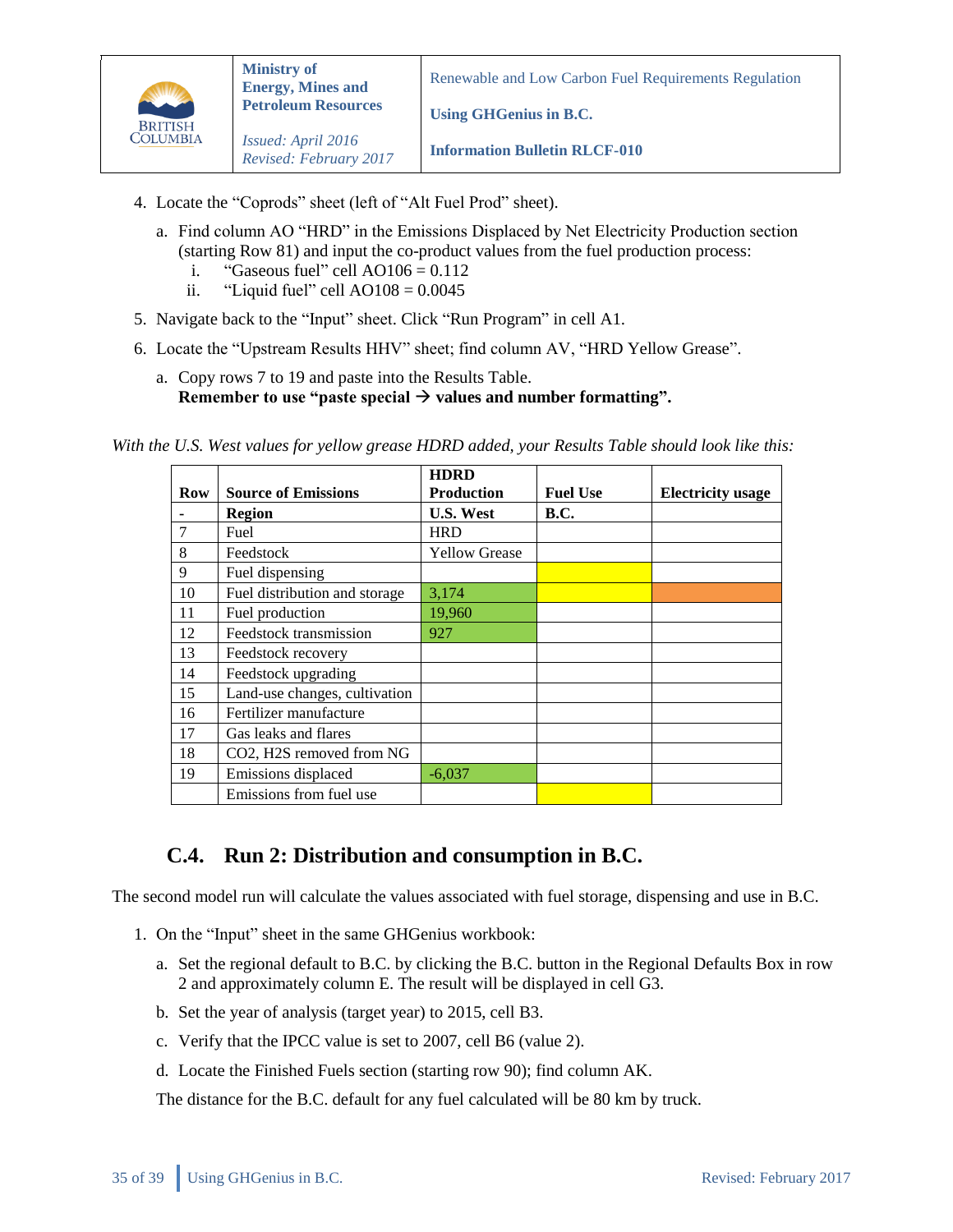

**Using GHGenius in B.C.**

*Issued: April 2016 Revised: February 2017*

**Information Bulletin RLCF-010**

- i. "Average km shipped by truck" cell  $AK96 = 80$
- ii. "Tonnes-shipped/ tonnes-produced by truck" Cell  $AK102 = 1.0$
- iii. Ensure that all other cells in that column =  $0$  (AK92 AK95; AK98 AK101 = 0)
- 2. Scroll to cell A1 at the top of the "Input" sheet and click "Run Program".
- 3. Locate the "Upstream Results HHV" sheet; find column AV, "HRD Yellow Grease".
	- a. Copy rows 7 to 19 and paste into the Results Table. Again, remember to use "paste special  $\rightarrow$  values and number formatting".

*With the British Columbia values for yellow grease added, your Results Table should look like this:*

|     |                               | <b>HDRD</b>          |                      |                          |
|-----|-------------------------------|----------------------|----------------------|--------------------------|
| Row | <b>Source of Emissions</b>    | <b>Production</b>    | <b>Fuel Use</b>      | <b>Electricity</b> usage |
|     | <b>Region</b>                 | <b>U.S. West</b>     | <b>B.C.</b>          |                          |
|     | Fuel                          | <b>HRD</b>           | <b>HRD</b>           |                          |
| 8   | Feedstock                     | <b>Yellow Grease</b> | <b>Yellow Grease</b> |                          |
| 9   | Fuel dispensing               |                      | 35                   |                          |
| 10  | Fuel distribution and storage | 3,174                | 297                  |                          |
| 11  | Fuel production               | 19,960               |                      |                          |
| 12  | Feedstock transmission        | 927                  |                      |                          |
| 13  | Feedstock recovery            |                      |                      |                          |
| 14  | Feedstock upgrading           |                      |                      |                          |
| 15  | Land-use changes, cultivation |                      |                      |                          |
| 16  | Fertilizer manufacture        |                      |                      |                          |
| 17  | Gas leaks and flares          |                      |                      |                          |
| 18  | CO2, H2S removed from NG      |                      |                      |                          |
| 19  | Emissions displaced           | $-6,037$             |                      |                          |
|     | Emissions from fuel use       |                      |                      |                          |

#### **Determining the British Columbia emissions from fuel use values**

The emissions released when the fuel is burnt in an engine will need to be included in the carbon intensity calculation. This information is found on the "Exhaust Emissions" sheet in GHGenius.

4. Locate the "Exhaust Emissions" sheet (it is near the end).

Depending on which fuel class (gasoline or diesel) the fuel being produced qualifies for, either the lightduty vehicle exhaust emissions (gasoline) or the heavy-duty vehicle exhaust emissions (diesel) value will be needed.

In this example HDRD is used as a replacement for diesel in heavy-duty vehicles.

5. Find the "Heavy-Duty Vehicles: Calculated Emissions" section (Table 50e, row 112).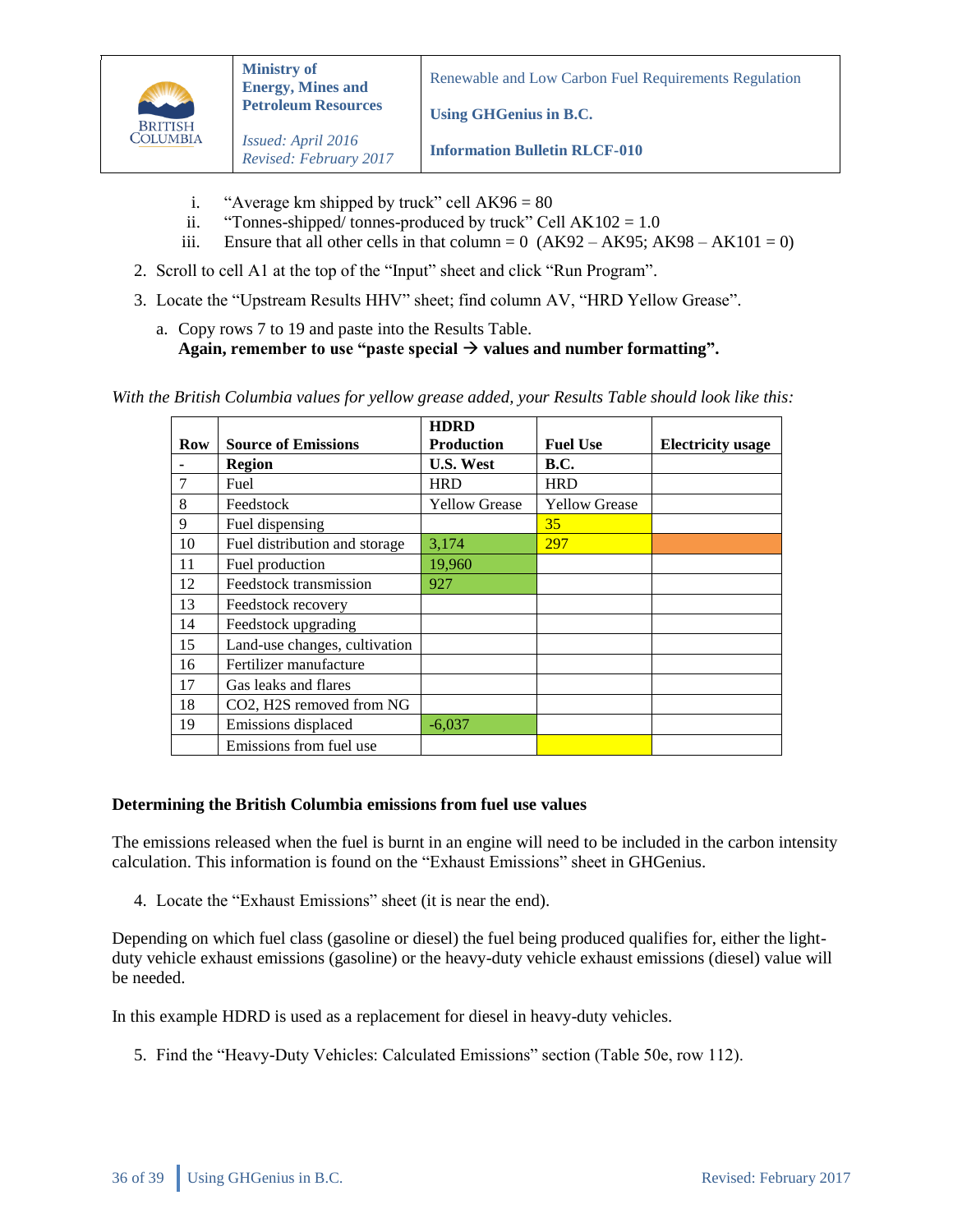

**Using GHGenius in B.C.**

*Issued: April 2016 Revised: February 2017*

**Information Bulletin RLCF-010**

6. Copy the Net CO2+non CO2 ( $g/GJ$ ) value from row 143 column E "HRD Yellow Grease" and paste into the Results Table in the B.C. column.

Remember to use "paste special  $\rightarrow$  values and number formatting".

*With the emissions from fuel use in B.C. added, your Results Table should look like this:* 

|     |                               | <b>HDRD</b>          |                      |                          |
|-----|-------------------------------|----------------------|----------------------|--------------------------|
| Row | <b>Source of Emissions</b>    | <b>Production</b>    | <b>Fuel Use</b>      | <b>Electricity</b> usage |
|     | <b>Region</b>                 | <b>U.S. West</b>     | <b>B.C.</b>          |                          |
| 7   | Fuel                          | <b>HRD</b>           | <b>HRD</b>           |                          |
| 8   | Feedstock                     | <b>Yellow Grease</b> | <b>Yellow Grease</b> |                          |
| 9   | Fuel dispensing               |                      | 35                   |                          |
| 10  | Fuel distribution and storage | 3,174                | 297                  |                          |
| 11  | Fuel production               | 19,960               |                      |                          |
| 12  | Feedstock transmission        | 927                  |                      |                          |
| 13  | Feedstock recovery            |                      |                      |                          |
| 14  | Feedstock upgrading           |                      |                      |                          |
| 15  | Land-use changes, cultivation |                      |                      |                          |
| 16  | Fertilizer manufacture        |                      |                      |                          |
| 17  | Gas leaks and flares          |                      |                      |                          |
| 18  | CO2, H2S removed from NG      |                      |                      |                          |
| 19  | Emissions displaced           | $-6,037$             |                      |                          |
|     | Emissions from fuel use       |                      | 1.725                |                          |

### <span id="page-36-0"></span>**C.5. Run 3: Determining electricity usage**

The third model run will calculate the values associated with the overlap of electricity use between regions.

- 1. On the "Input" sheet in the same GHGenius workbook:
	- a. Set the model to U.S. West (near cell H2). The result will be displayed in cell G3.
	- b. Set the year of analysis (target year) to 2015, cell B3.
	- c. Verify that the IPCC value is set to 2007, cell B6 (value 2).
- 2. Locate the Finished Fuels section (starting row 90); find column AK.
	- i. "Average km shipped by truck" cell  $AK96 = 0.01$
	- ii. "Tonnes-shipped/ tonnes-produced by truck" cell  $AK102 = 1.0$
	- iii. Ensure that all other cells in that column =  $0$  (AK92 AK95; AK98 AK101 = 0)

Note: The small value in cell AK96 is necessary for the transportation distance or the model will not run correctly; the effect of this practice on final emissions is negligible.

- 3. Scroll up and select "Run Program" in cell A1.
- 4. Locate the "Upstream Results HHV" sheet; find column AV, "HRD Yellow Grease".
	- a. Copy rows 7 to 19 and paste into the Results Table. Remember to use "paste special  $\rightarrow$  values and number formatting".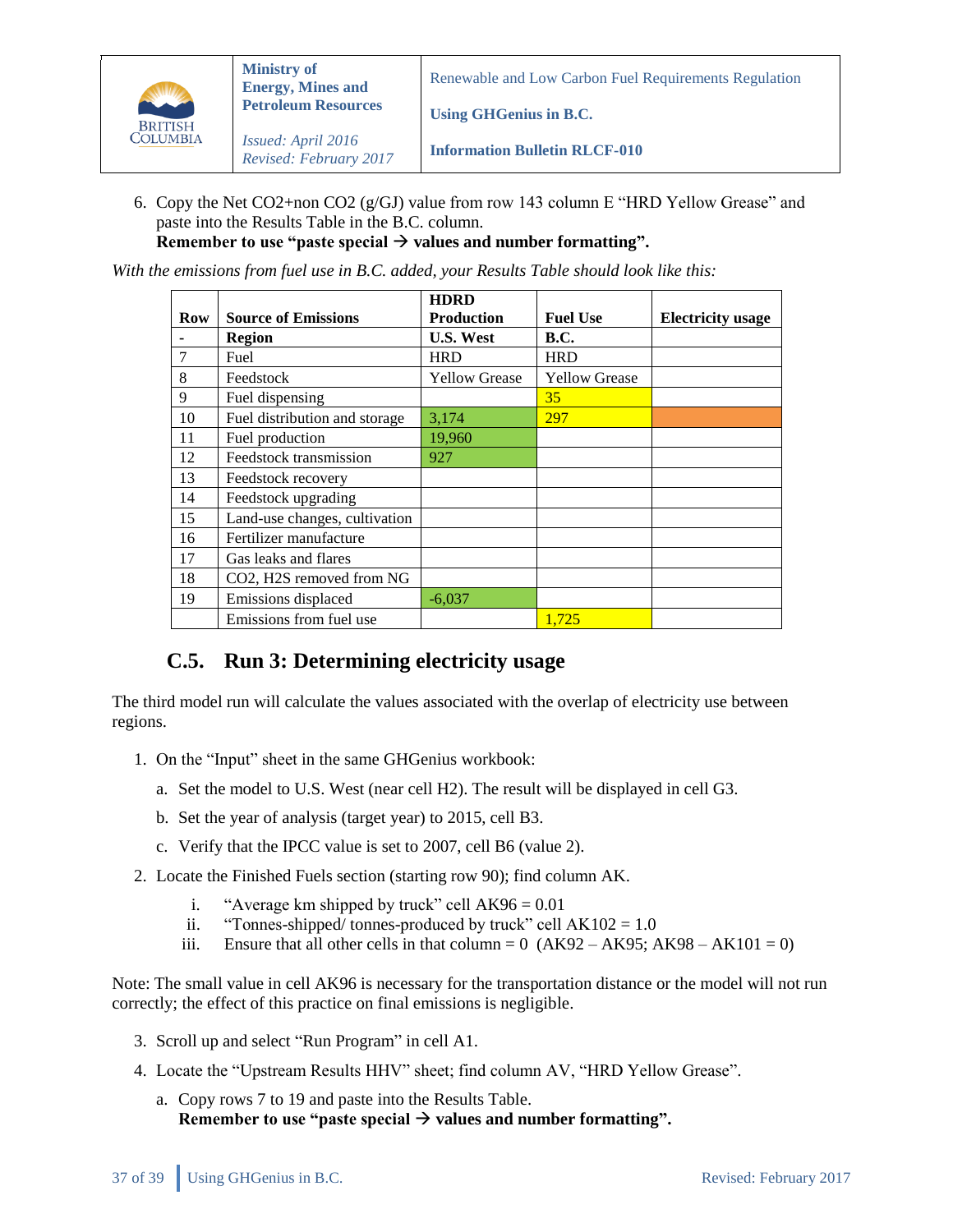

**Ministry of Energy, Mines and Petroleum Resources** *Issued: April 2016*

Renewable and Low Carbon Fuel Requirements Regulation

**Using GHGenius in B.C.**

*Revised: February 2017* **Information Bulletin RLCF-010**

*With the overlap of electricity value added, your Results Table should look like this:*

|     |                               | <b>HDRD</b>          |                      |                          |
|-----|-------------------------------|----------------------|----------------------|--------------------------|
| Row | <b>Source of Emissions</b>    | <b>Production</b>    | <b>Fuel Use</b>      | <b>Electricity</b> usage |
|     | <b>Region</b>                 | <b>U.S. West</b>     | <b>B.C.</b>          |                          |
| 7   | Fuel                          | <b>HRD</b>           | <b>HRD</b>           | <b>HRD</b>               |
| 8   | Feedstock                     | <b>Yellow Grease</b> | <b>Yellow Grease</b> | <b>Yellow Grease</b>     |
| 9   | Fuel dispensing               |                      | 35                   |                          |
| 10  | Fuel distribution and storage | 3,174                | 297                  | 117                      |
| 11  | Fuel production               | 19,960               |                      |                          |
| 12  | Feedstock transmission        | 927                  |                      |                          |
| 13  | Feedstock recovery            |                      |                      |                          |
| 14  | Feedstock upgrading           |                      |                      |                          |
| 15  | Land-use changes, cultivation |                      |                      |                          |
| 16  | Fertilizer manufacture        |                      |                      |                          |
| 17  | Gas leaks and flares          |                      |                      |                          |
| 18  | CO2, H2S removed from NG      |                      |                      |                          |
| 19  | Emissions displaced           | $-6,037$             |                      |                          |
|     | Emissions from fuel use       |                      | 1.725                |                          |

# <span id="page-37-0"></span>**C.6. Calculating the final fuel carbon intensity**

To calculate the carbon intensity of a fuel, specific values from each run (region) are required to create a full lifecycle analysis of the carbon intensity of the fuel.

| Line          |                                  |                                                                                                  |                                                                        |
|---------------|----------------------------------|--------------------------------------------------------------------------------------------------|------------------------------------------------------------------------|
| <b>Number</b> | <b>Source</b>                    | <b>Values Explanation</b>                                                                        | <b>Calculation Formula</b>                                             |
| 9             | Fuel dispensing                  | Occurs entirely within B.C.                                                                      | $=$ (B.C. value)                                                       |
| 10            | Fuel distribution and<br>storage | Occurs in every region from fuel<br>production onward. Must be corrected<br>for double counting. | $=$ (B.C. value) + (U.S. West<br>value) – (Electricity Usage<br>value) |
| 11            | Fuel production                  | Occurs entirely within "U.S. West"                                                               | $=$ (U.S. West value)                                                  |
| 12            | Feedstock transmission           | Occurs entirely within "U.S. West"                                                               | $=$ (U.S. West value)                                                  |
| 13            | Feedstock recovery               | Related to feedstock production                                                                  | No value in example.                                                   |
| 14            | Feedstock upgrading              | This occurs in the fuel production run.                                                          | No value in example.                                                   |
| 15            | Land-use changes,<br>cultivation | Related to feedstock production                                                                  | No value in example.                                                   |
| 16            | Fertilizer manufacture           | Related to feedstock production                                                                  | No value in example                                                    |
| 17            | Gas leaks and flares             | This occurs in the fuel production run.                                                          | No value in example                                                    |
| 18            | CO2, H2S removed from<br>NG.     | This occurs in the fuel production run.                                                          | No value in example.                                                   |
| 19            | Emissions displaced              | Occurs entirely within "U.S. West"                                                               | $=$ (U.S. West value)                                                  |
|               | Emissions from fuel use          | Occurs entirely within B.C.                                                                      | $=$ (B.C. value)                                                       |